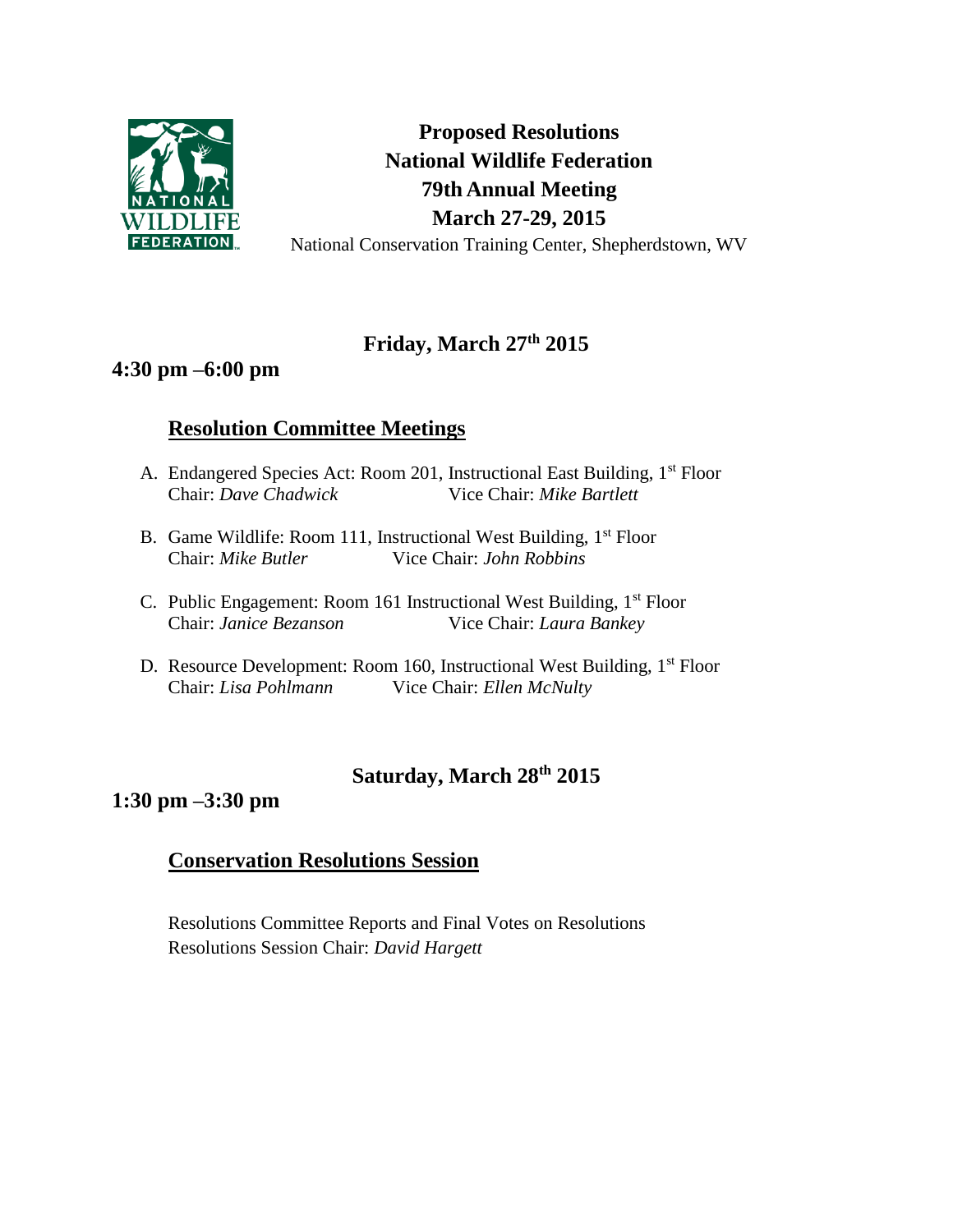# **Table of Contents**

| <b>Introduction</b>                                                             |
|---------------------------------------------------------------------------------|
|                                                                                 |
| Responsibilities of Affiliate Representatives and Alternate Representatives  1  |
| Process for Considering Proposed Conservation Policy Resolutions  1             |
|                                                                                 |
| <b>Endangered Species Act</b>                                                   |
|                                                                                 |
| ESA-2: Restoring State Management of the Gray Wolf in the Western Great Lakes   |
|                                                                                 |
| <b>Game Wildlife</b>                                                            |
|                                                                                 |
| Game Wildlife-2: Conservation of Sage-Grouse and the Sagebrush Steppe  19       |
| <b>Public Engagement</b>                                                        |
|                                                                                 |
| Public Engagement-2: North American Conservation Education Strategy 28          |
| Public Engagement-3: Support for Conserving Declining North American Pollinator |
|                                                                                 |
| <b>Resource Development</b>                                                     |
| Resource Development-1: Opposition to Mining within the Boundary Waters Canoe   |
|                                                                                 |
| Resource Development-2: Impact on US Forests Due to Increased Demand for Wood   |
|                                                                                 |
| <b>Appendix One</b>                                                             |
| Credentialed Affiliate Representatives and Alternate Representatives 44         |
| <u>Appendix Two</u>                                                             |
|                                                                                 |
| <b>Appendix Three</b>                                                           |
|                                                                                 |
| <b>Appendix Four</b>                                                            |
|                                                                                 |
|                                                                                 |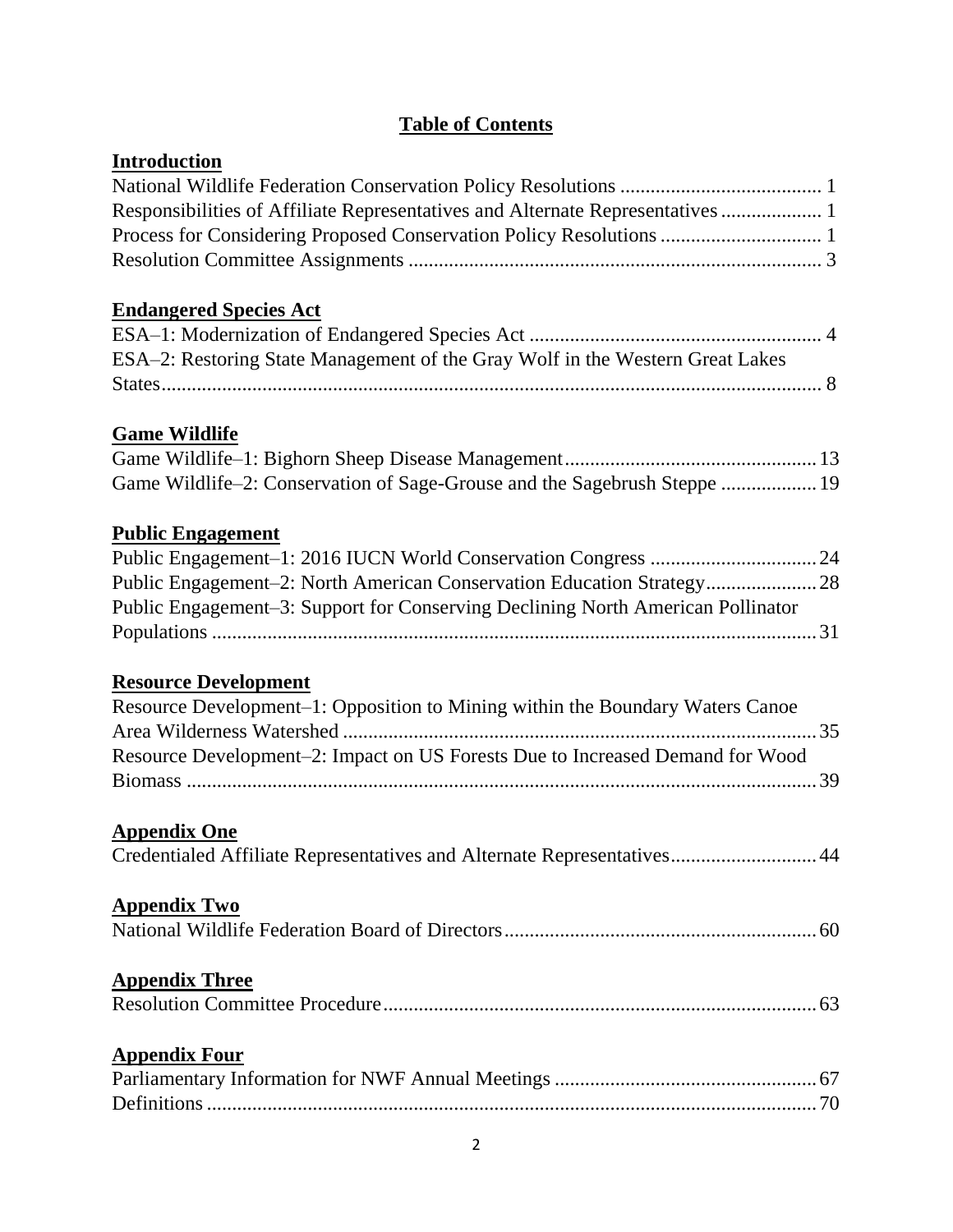### **National Wildlife Federation Conservation Policy Resolutions**

Since 1937, the conservation policies of the National Wildlife Federation (NWF) have been established by its affiliates at Annual Meetings through the consideration and adoption of resolutions. These resolutions provide the backbone of the conservation work of NWF and its affiliates by giving a voice to the interests, concerns, and motivations of our members and supporters. Ranging from the need for clean air and water to concerns about dwindling habitat for fish and wildlife, the Federation's conservation policy resolutions represent the full breadth of NWF's involvement in almost every major chapter of conservation history. NWF resolutions inform our governments, other organizations, the press and the public of our position on conservation issues.

The NWF Bylaws direct that resolutions can be proposed by NWF Affiliates, a member of the NWF Board of Directors and/or the NWF President. As declarations of policy, resolutions neither direct specific action by the Federation nor allocate NWF resources, as these responsibilities are vested in the Board of Directors.

#### **Responsibilities of Affiliate Representatives and Alternate Representatives**

In preparation for and in conjunction with NWF's Annual Meeting, the credentialed Representatives' responsibilities as members of the Resolution Committees are to:

- Be familiar with all proposed NWF resolutions regardless of what committee he or she is serving on; and
- Review with your affiliate organization its position on each of the proposed resolutions and represent the affiliate's views; and
- Coordinate as much in advance as possible with the committee chair if there are major concerns or extensive revisions to suggest; and
- Prepare in advance, including sufficient copies for committee members, any extensive proposed revisions.

#### **Process for Considering Proposed Conservation Policy Resolutions**

#### *Booklet*

This booklet contains the proposed conservation policy resolutions received on or before Tuesday, January 27<sup>th</sup>, 2015 (60 days prior to annual meeting as required by NWF by-laws).

#### *Resolution Committee Meetings*

Each Affiliate Representative and Alternate Representative is assigned by the Chair of the NWF Board of Directors to a specific policy area resolution committee as a voting member of that committee. These committees meet from 4:00pm—6:00pm on Friday, March 27, 2015. Affiliates submitting resolutions are urged to have a spokesperson at the committee meeting to which the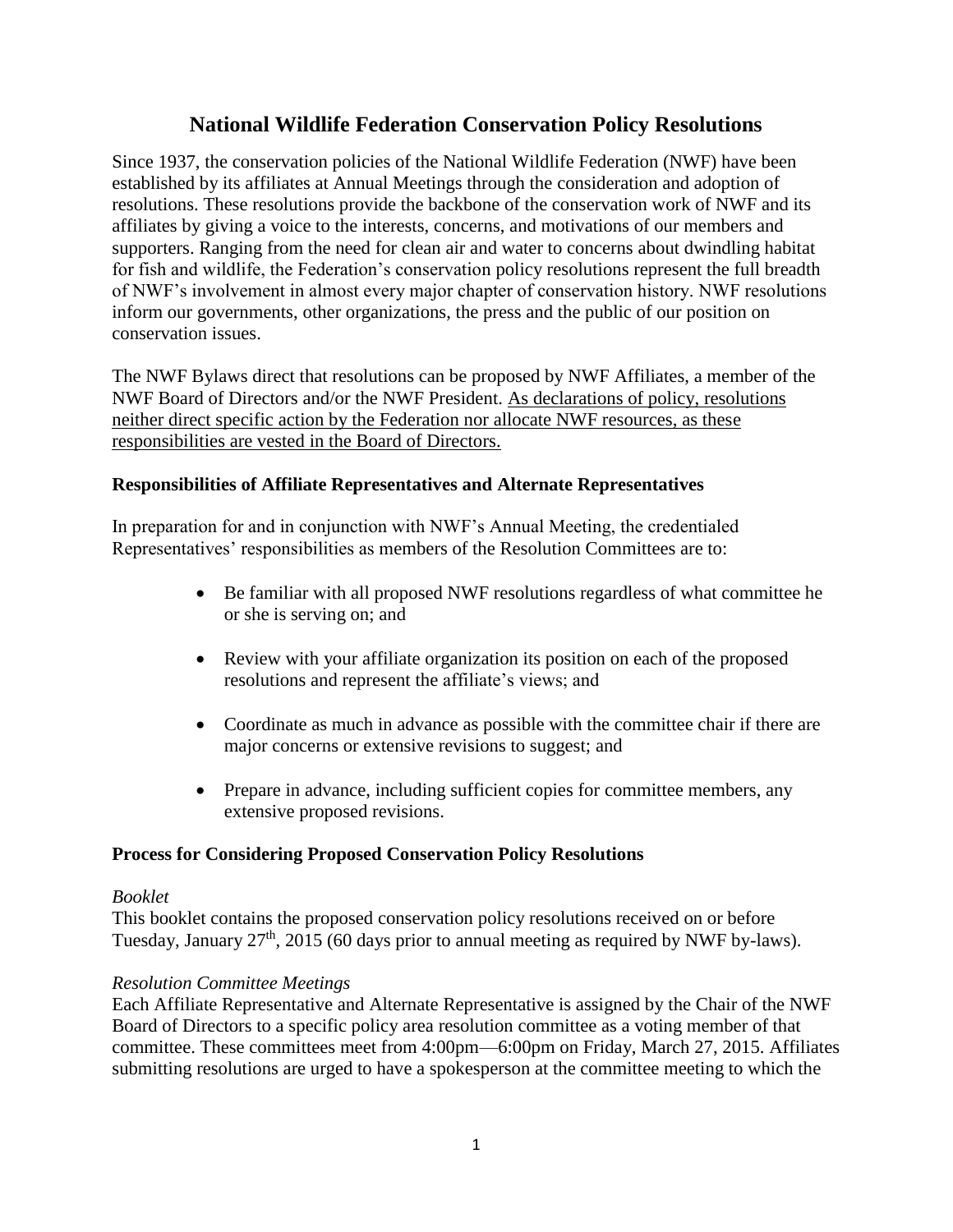resolution is assigned. Committee members are expected to be prepared to discuss the particular resolutions assigned to the committee on which they serve.

### *Listservs*

NWF has created a listserv for each resolution committee to provide a forum for affiliate delegates to discuss each committee's proposed resolutions in advance of the annual meeting. Delegates with email will be subscribed to and receive instructions for their committee's listserv. NWF encourages use of the listserv to begin discussion prior to the annual meeting.

#### *Resolutions General Session*

The resolutions general session will be held Saturday, March 28<sup>th</sup> from 1:30-3:30pm. During this time the Resolution Session Chair will call upon the chair of each resolution committee to report on the committee's findings and recommendations for each proposed resolution, whereupon there will be opportunity for discussion prior to voting. Only the seated delegate for each affiliate may vote in the Resolutions General Session.

In order to permit the delegates to see changes recommended by the committees, NWF staff will project a copy of the proposed resolution, with the recommended changes, on a screen.

#### *Tips*

Resolutions focus on conservation issues of national importance. Reasons for resolutions not being adopted include:

- NWF already has sufficient or similar policy direction on the subject; or
- $\bullet$  The resolution may be premature that is, the occurrence of the event or problem is not certain or perhaps even under consideration; or
- The resolution seeks to direct specific NWF action or allocate NWF resources rather than establish NWF policy; or
- The subject is simply too local for a national policy; or
- The resolution is not germane to NWF's conservation mission.

### *Emergency Resolutions*

A proposed emergency resolution must be an issue of truly extraordinary importance. Unforeseen circumstances that may necessitate an emergency resolution include a serious event that occurred after the proposed resolution deadline or a change in policy that is necessary because of changed circumstances after the resolution deadline. The proposed emergency resolution must receive an affirmative vote of two-thirds of the delegates to be considered for deliberation.

Please submit any proposed emergency resolutions to the NWF Secretary, Ben Kota, prior to 3:00 p.m. on Friday, March 27, 2015. In order for an emergency resolution to be considered, two-thirds of the delegates must vote for consideration. If considered, a second vote is required to pass the resolution. One hundred twenty-five copies of each proposed emergency resolution must be presented to Ben Kota, Secretary, by the proponent.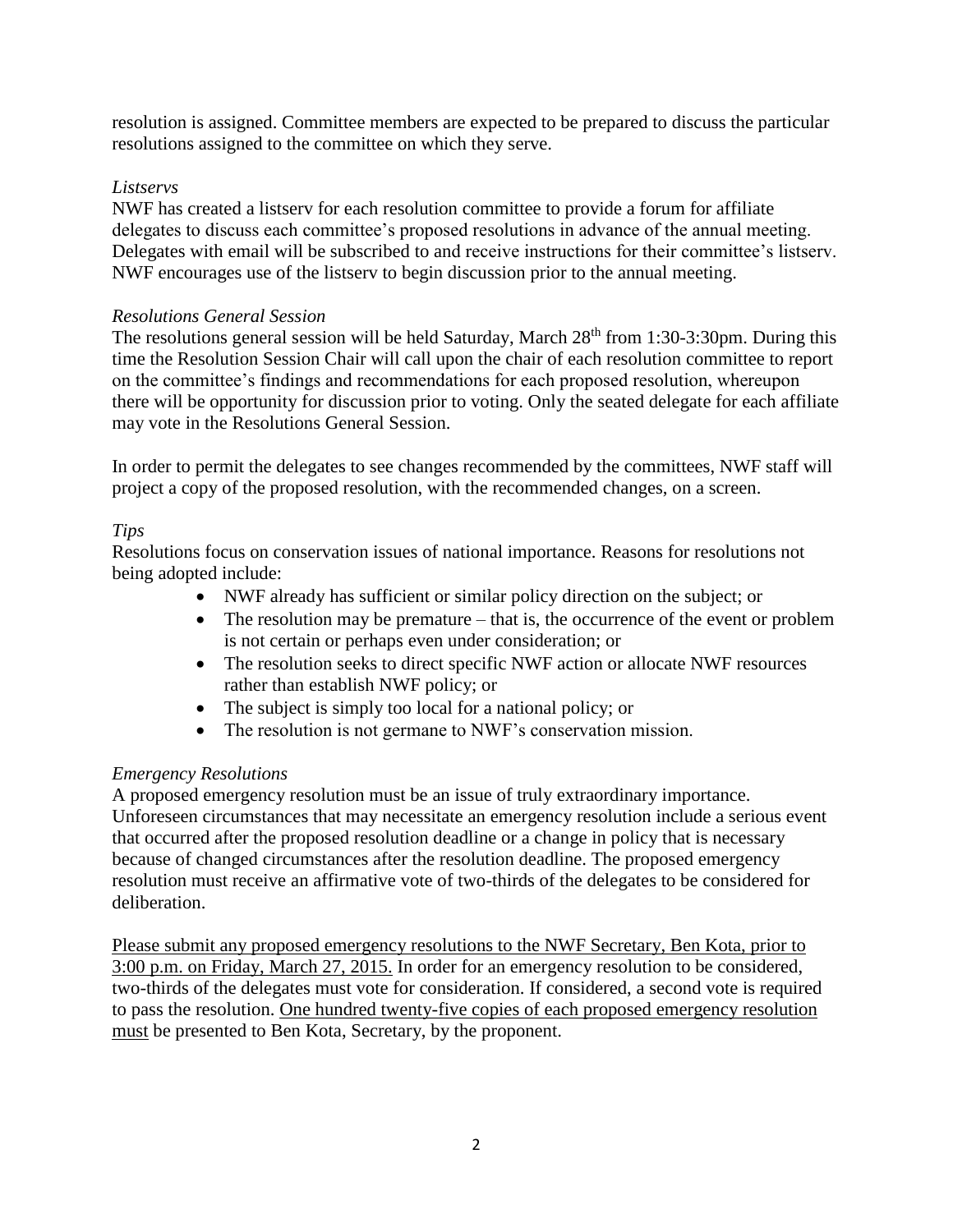|                      | <b>Resolutions Committee Assignments - 2015</b> |                                   |                      |                       |                     |                          |               |                             |  |
|----------------------|-------------------------------------------------|-----------------------------------|----------------------|-----------------------|---------------------|--------------------------|---------------|-----------------------------|--|
|                      | <b>Endangered Species Act</b>                   |                                   |                      | <b>Game Wildlife</b>  |                     | <b>Public Engagement</b> |               | <b>Resource Development</b> |  |
| Chair                | MT                                              | Dave Chadwick                     | TN                   | Mike Butler           | <b>TX</b>           | Janice Bezanson          | ME            | Lisa Pohlmann               |  |
| <b>Vice Chair</b>    | <b>NH</b>                                       | <b>Mike Bartlett</b>              | <b>NC</b>            | John Robbins          | <b>MD</b>           | Laura Bankey             | AR            | <b>Ellen McNulty</b>        |  |
|                      | MI                                              | Dawn Levey                        | <b>WY</b>            | Reg Rothwell          | DE                  | Seth Ross                | LA            | <b>Warren Singer</b>        |  |
|                      | WI                                              | John Wagner                       | ID                   | <b>Keith Lawrence</b> | H <sub>l</sub>      | <b>Rick Barboza</b>      | <b>MN</b>     | Joe Hoffman                 |  |
|                      | <b>NV</b>                                       | Kevin Cabble                      | <b>MO</b>            | Don Johnson           | <b>AZ</b>           | <b>Bob Vahle</b>         | <b>WV</b>     | Angie Rosser                |  |
|                      | KS                                              | <b>Troy Schroeder</b>             | MT                   | Skip Kowalski         | <b>NM</b>           | Garrett VeneKlasen       | <b>MS</b>     | Jeanne Jones                |  |
|                      | <b>NC</b>                                       | <b>Richard Mode</b>               | IN                   | Doug Allman           | <b>NE</b>           | Gene Oglesby             | <b>ND</b>     | Tom Sklebar                 |  |
|                      | VA                                              | Jacob Powell                      | KY                   | <b>Gordon Garner</b>  | AK                  | <b>Anders Gustafson</b>  | WI            | George Borchert             |  |
|                      | OR                                              | <b>Bill Kremers</b>               | <b>AL</b>            | Frank Boyd            | ID                  | Michael Gibson           | FL            | Jim Schuette                |  |
|                      | R <sub>l</sub>                                  | Jamie Rhodes                      | GA                   | Tom Jones             | PA                  | John Norbeck             | <b>SC</b>     | Dan Scheffing               |  |
|                      | <b>ME</b>                                       | Karen Herold                      | CO                   | <b>Brent Miller</b>   | <b>CT</b>           | <b>Caroline Driscoll</b> | VI            | Michael Baron               |  |
|                      | AL                                              | <b>Rebecca Pritchett</b>          | SD                   | Rich Widman           | <b>NJ</b>           | Dale Rosselet            | ΙA            | Rich Leopold                |  |
|                      | GA                                              | <b>Todd Holbrook</b>              | <b>NE</b>            | James Johnson         | IL.                 | Jon McNussen             | <b>TX</b>     | Mack Turner                 |  |
|                      | CO                                              | Suzanne O'Neill                   | OR                   | <b>Bob Rees</b>       | DC                  | Brenda Lee Richardson    | CA            | Sage Sweetwood              |  |
|                      | <b>WV</b>                                       | <b>Bill Turner</b>                | AZ                   | <b>Brad Powell</b>    | VI                  | Paul Chakroff            | <b>CT</b>     | <b>Ruth Cutler</b>          |  |
|                      |                                                 |                                   |                      |                       |                     |                          |               |                             |  |
| <b>Board</b>         |                                                 | <b>Resolutions Session Chair:</b> |                      |                       |                     |                          |               |                             |  |
|                      | David Hargett                                   |                                   |                      |                       |                     |                          |               |                             |  |
|                      | <b>Brian Preston</b>                            |                                   | <b>Brian Bashore</b> |                       | <b>Bill Houston</b> |                          | Jenny Brock   |                             |  |
|                      |                                                 |                                   |                      |                       |                     |                          |               |                             |  |
| <b>Staff Advisor</b> |                                                 | Adam Kolton                       |                      | Clare Bastable        |                     | <b>Hilary Falk</b>       | Julie Sibbing |                             |  |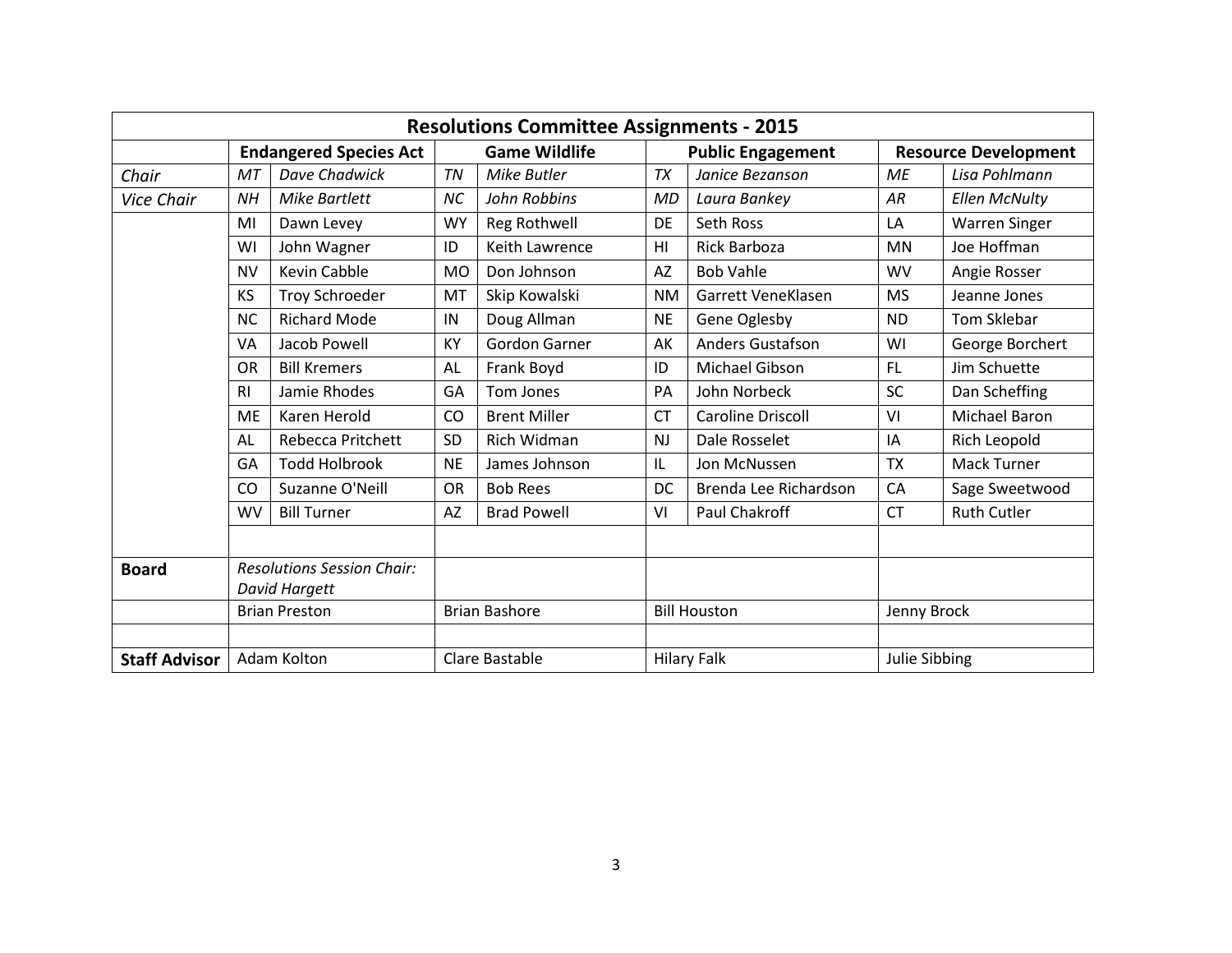2015 Proposed Resolution No. ESA - 1 Submitted by: Michigan United Conservation Clubs, Wisconsin Wildlife Federation

### **Modernization of the Endangered Species Act**

| $\mathbf{1}$   | WHEREAS, for more than 40 years, the Endangered Species Act (ESA) has served as the                  |
|----------------|------------------------------------------------------------------------------------------------------|
| $\overline{2}$ | nation's safety net for imperiled fish, wildlife and plant species; and                              |
| 3              | WHEREAS, the National Wildlife Federation encouraged passage of the Endangered                       |
| 4              | Species Act and has long supported it as a bedrock environmental law, adopting 14 resolutions,       |
| 5              | litigating numerous lawsuits, developing extensive educational materials, and advocating to          |
| 6              | protect and conserve endangered species; and                                                         |
| 7              | WHEREAS, the Endangered Species Act has been tremendously successful, with                           |
| 8              | approximately 99% of all listed species still being in existence today, and species such as the bald |
| 9              | eagle, American alligator and others have recovered; and                                             |
| 10             | WHEREAS, even when political officials charged with implementing the law have been                   |
| 11             | hostile to wildlife conservation, the ESA has continued to protect habitat, foster active            |
| 12             | management and recovery efforts, and bring public attention, effort, and funding to stewardship of   |
| 13             | the natural world; and                                                                               |
| 14             | WHEREAS, as of January 5, 2015, while more than 2,200 species have been listed as                    |
| 15             | endangered or threatened, only 59 species have been delisted since the ESA's inception; thirty       |
| 16             | due to recovery, ten due to extinction (seven of which are believed to have been extinct prior to    |
| 17             | being listed), eleven due to changes in taxonomic classification practices, six due to discovery of  |
| 18             | new populations, one due to an error in the listing rule, and one due to an amendment to the ESA     |
| 19             | specifically requiring the species delisting; and                                                    |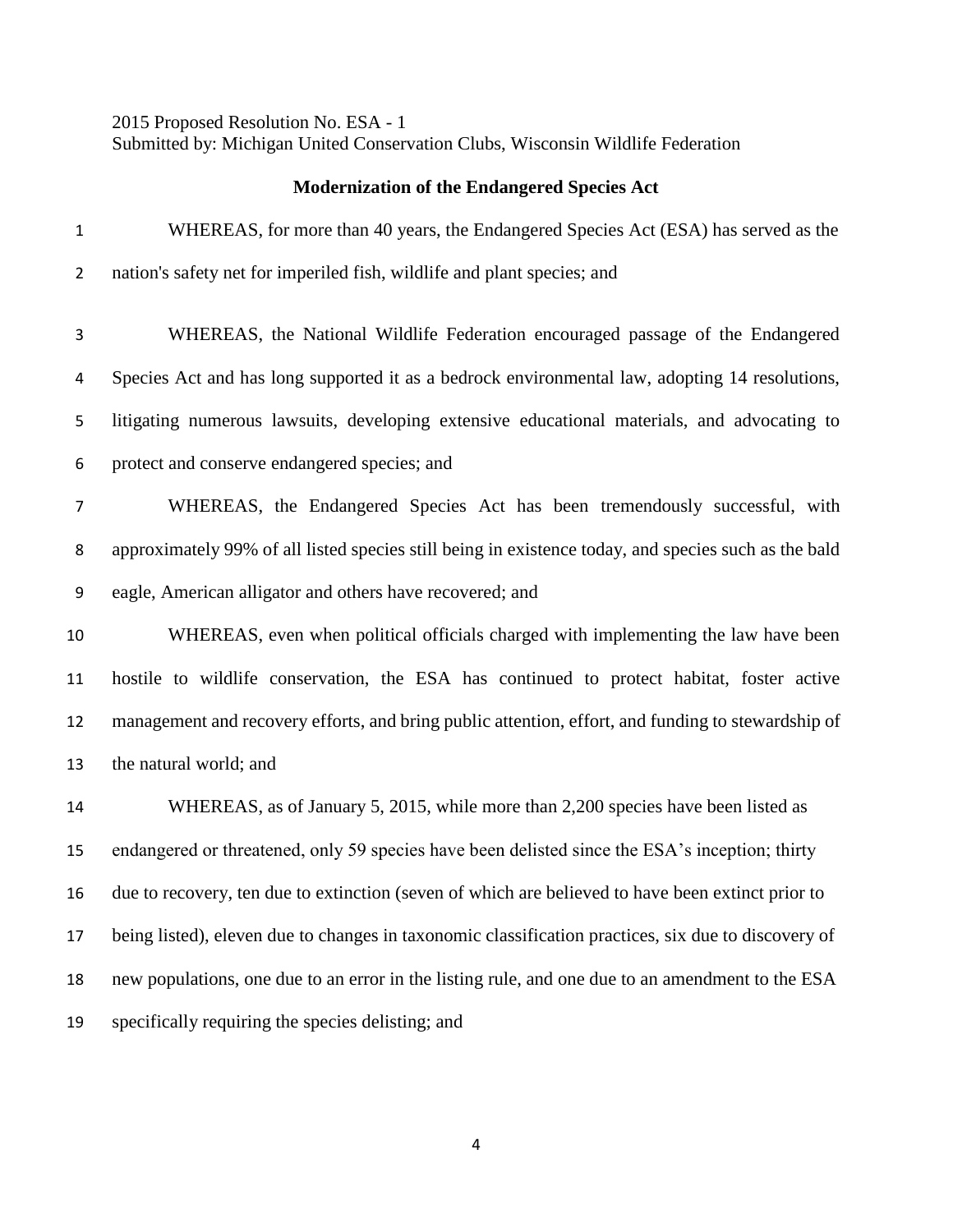WHEREAS, while the vast majority of the 2,141 species still listed remain so because they are not yet recovered, there is a great deal of controversy surrounding the Endangered Species Act with regard to delisting of species, and even when species like gray wolf populations in the Western Great Lakes and Northern Rocky Mountains are recovered and are success stories under the ESA, lawsuits have prevented their delisting;

 NOW, THEREFORE, BE IT RESOLVED, that the National Wildlife Federation, at its annual meeting assembled **March 27-29, 2015 in Shepherdstown, West Virginia**, restates its strong support for the Endangered Species Act and its objectives of recovering imperiled species, and supports the narrow and specific legislative correction in the second "RESOLVED" clause to improve implementation of the Endangered Species Act, provided that the Act must continue to protect all animals and plants that are threatened or endangered for any reason by providing an efficient means of listing based on the best available scientific and commercial data, by prohibiting federally-approved or undertaken actions that might jeopardize listed species, by prohibiting all activities that would result in a taking of any listed species, except as provided for already in the Act, and by promoting recovery planning and identifying the actions and strategies needed to recover a species and return management to the states; and

 BE IT FURTHER RESOLVED, that the National Wildlife Federation urges the current 114<sup>th</sup> Congress and Administration to work together to clarify statutory language within the Endangered Species Act to ensure that there is a clear, durable, and enduring process for delisting once the species reaches its recovery goals and adequate management plans are in place to continue the conservation of the species; and

 BE IT FURTHER RESOLVED, that the National Wildlife Federation urges the federal government, state agencies, and conservation advocates to focus on addressing the cause of the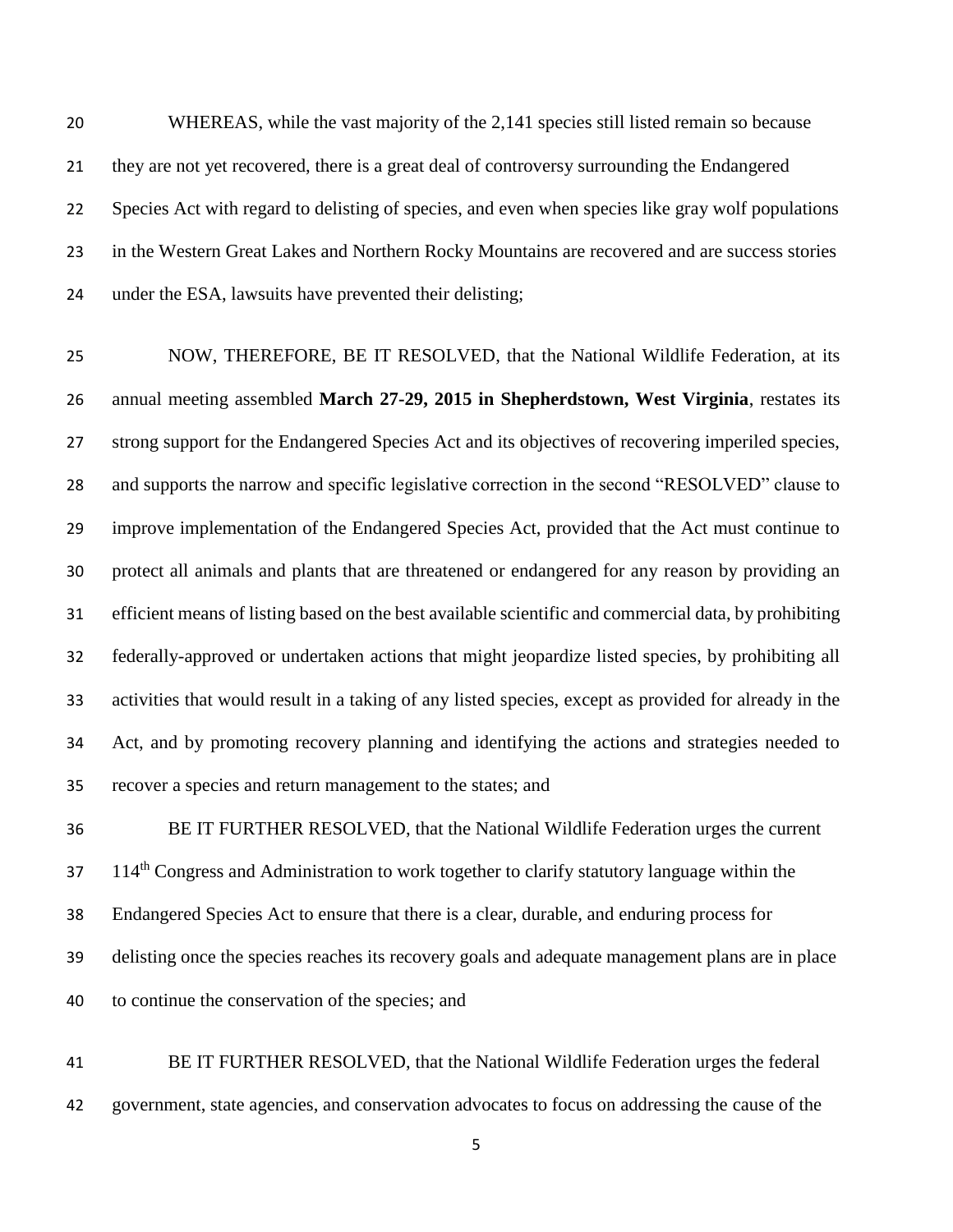|  |  |  |  | 43 decline of species so that recovery plans and listing and delisting decisions under the Endangered |  |
|--|--|--|--|-------------------------------------------------------------------------------------------------------|--|
|  |  |  |  |                                                                                                       |  |

- 44 Species Act can be rooted in the best available science and will actually lead to recovery; and
- 45 BE IT FURTHER RESOLVED, that the National Wildlife Federation urges the necessary 46 funding from Congress and the Administration to ensure the success of the Endangered Species 47 Act in recovering threatened and endangered species.

### **Affiliate Commentary**

Despite landmark settlements adopted in 2011 requiring the U.S. Fish and Wildlife Service (Service) to review the status of hundreds of species currently listed as candidate species under the Endangered Species Act (ESA), environmental groups continue to file lawsuits to force listing decisions and to oppose delisting decisions.

At the very least, the ESA should be updated so that there is a clear, durable, and enduring process for delisting once the species reaches its recovery goals and adequate management plans are in place to continue the conservation of the species. However, through the process, NWF and its state affiliates could be leaders in reviewing the implementation of the ESA and identify ways to eliminate unnecessary procedural requirements; improve the clarity and consistency of regulations; engage the states, tribes, conservation organizations, and private landowners as more effective conservation partners; encourage greater creativity in the implementation of the ESA; and reduce the frequency and intensity of conflicts as much as possible. This would strengthen the public's support for the ESA and the need for conservation actions to prevent species from becoming threatened or endangered.

### **NWF Staff Commentary**

The resolution reaffirms NWF's longstanding and strong commitment to the Endangered Species Act but also calls for adequate funding and reforms that would better enable species that meet recovery goals to come off the list. This is a sensible approach that could strengthen the Act and public support for it.

Unfortunately, the Congress is so polarized around ESA that strengthening the Act in this narrow manner may be a longer-term proposition. Staff knows of no serious effort to build a bi-partisan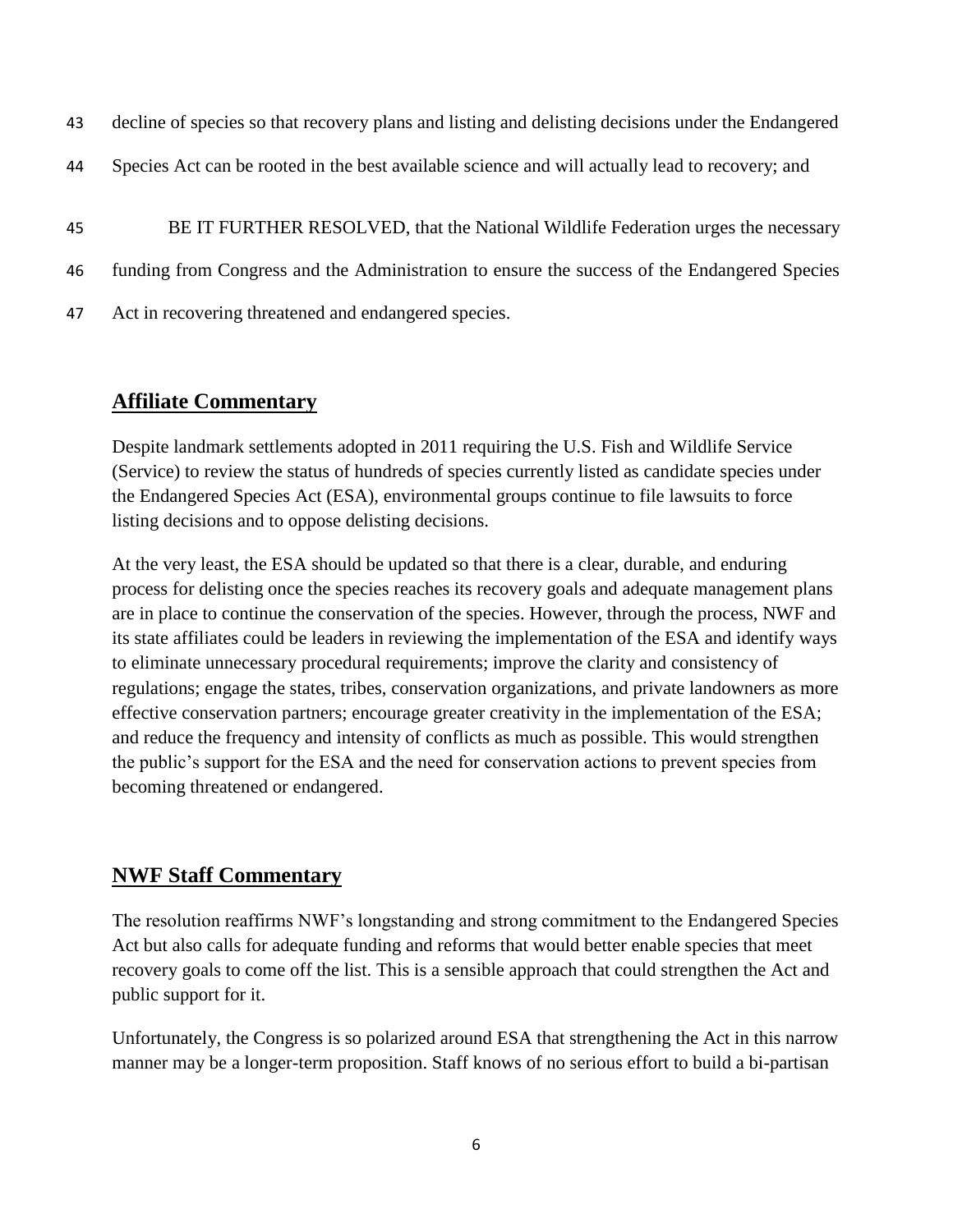coalition around ESA reauthorization; instead most proposals being advanced call for seriously weakening the law.

The Endangered Species Act that was overwhelmingly adopted by Congress in 1973 includes language that calls upon Congress to reauthorize the law every five years. Throughout the 1970's and 80's Congress was attentive to this obligation and the law was reauthorized and amended with strong bi-partisan support, the last time being in 1987. Beginning in the 1990's, the debate surrounding the ESA reauthorization became increasingly partisan and polarized and despite serious effort to forge a consensus around ESA reauthorization in the Senate, no bill made it to the floor of either the House or the Senate in the last 23 years. Since the last of these efforts failed in the late 1990's, Congress has all but given up attempting to reauthorize the Act and has instead simply funded the existing law, which remains in effect, through the appropriation process.

If the delegates choose to adopt this resolution, they should understand that staff believes the outlook for positively addressing the acknowledged problems of the ESA are dim at best. Congress gave up on working to reauthorize the ESA more than a decade ago because no bipartisan, broadly supported bill was politically possible. This reality has not changed and has arguably grown worse.

Given the need to defend the ESA in the current Congress, the delegates may want to consider modifying whereas clause 4 to delete all the statistics regarding species that have not come off the list. Although those statistics are accurate, unfortunately they are often misleadingly used by ESA opponents to suggest that the ESA is not working. The opponents use them to ignore the fact that most listed species are stable or are recovering which in and of itself represents important conservation progress. We suggest this as an option to be considered only because the statistics seem unnecessary to support the resolved clauses about delisting species that are recovered.

## **NWF Staff Recommendation**

Notwithstanding these concerns, NWF staff supports the resolution and recommends its adoption.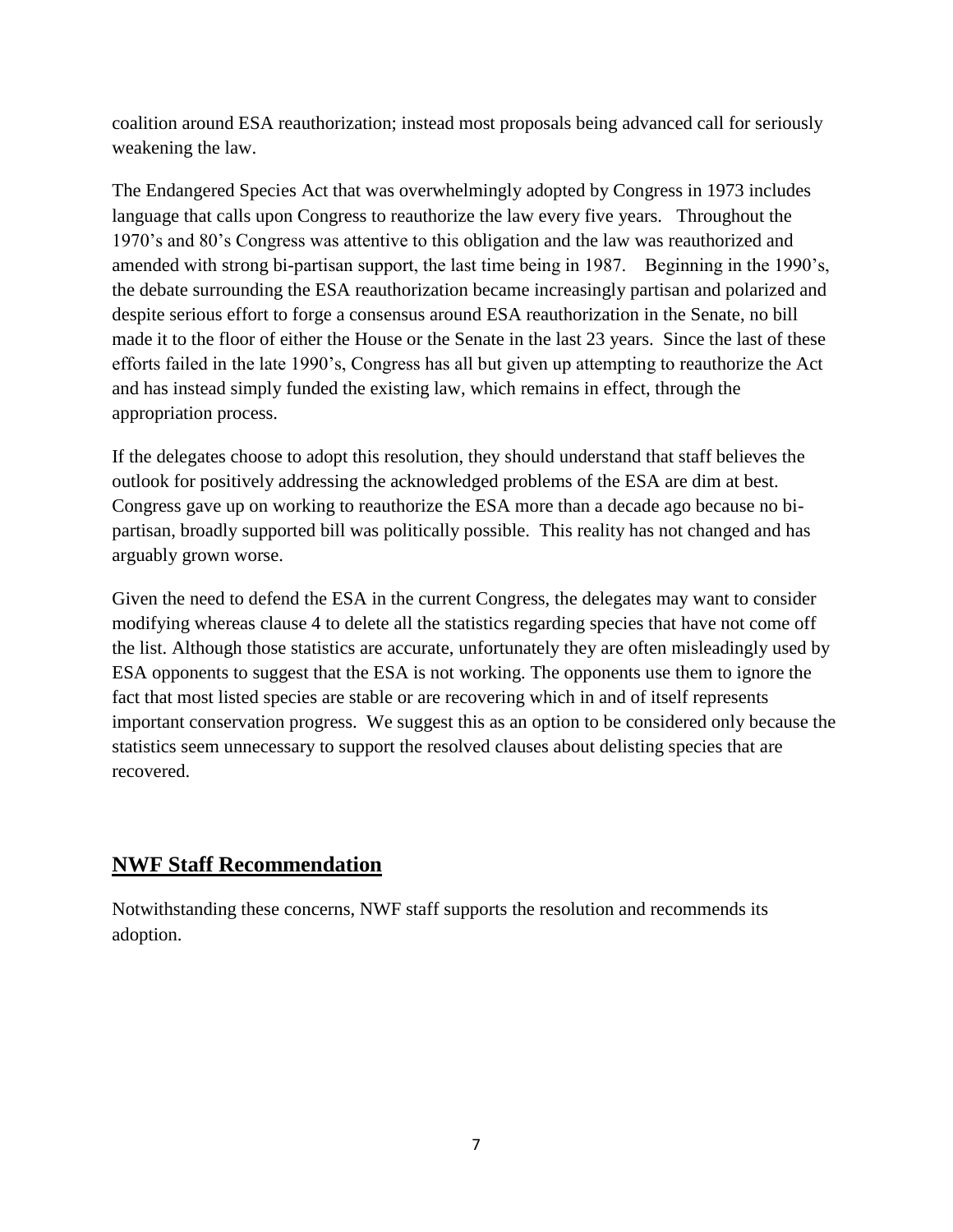2015 Proposed Resolution No. ESA - 2 Submitted by: Michigan United Conservation Clubs, Wisconsin Wildlife Federation

#### **Restoring State Management of the Gray Wolf in the Western Great Lakes States**

| $\mathbf{1}$   | WHEREAS, the National Wildlife Federation is a strong supporter of scientific and                    |
|----------------|------------------------------------------------------------------------------------------------------|
| $\overline{2}$ | professional management of wildlife species including the recovery of the gray wolf under the        |
| 3              | federal and state Endangered Species Acts; and                                                       |
| 4              | WHEREAS, gray wolf populations in Minnesota, Michigan and Wisconsin have exceeded                    |
| 5              | their recovery targets by a factor of ten; and                                                       |
| 6              | WHEREAS, the Minnesota, Michigan and Wisconsin Departments of Natural Resources                      |
| $\overline{7}$ | developed wolf management recovery plans that were approved by the U.S. Fish and Wildlife            |
| 8              | Service and were successfully implemented by the respective state agencies; and                      |
| 9              | WHEREAS, as a result of this successful restoration of the gray wolf in the Western Great            |
| 10             | Lakes, the U.S. Fish and Wildlife Service, by federal rule, attempted to delist the gray wolf in the |
| 11             | states of Minnesota, Michigan and Wisconsin four times between 2003 and 2011; and                    |
| 12             | WHEREAS, each such delisting of the gray wolf was challenged in Federal Court on                     |
| 13             | technical grounds, not based on its recovery status but on administrative or legal technicalities,   |
| 14             | which resulted in Federal Court decisions returning the gray wolf to the Federal Endangered          |
| 15             | Species list and removing state management of the species; and                                       |
| 16             | WHEREAS, the latest Federal Court decision relisting the gray wolf on the Federal                    |
| 17             | Endangered Species list occurred on December 19, 2014 with the court ruling that the gray wolf       |
| 18             | could not be removed from the Federal Endangered Species list until it had been fully recovered      |
| 19             | in its full historic range in 29 Eastern and Central states; and                                     |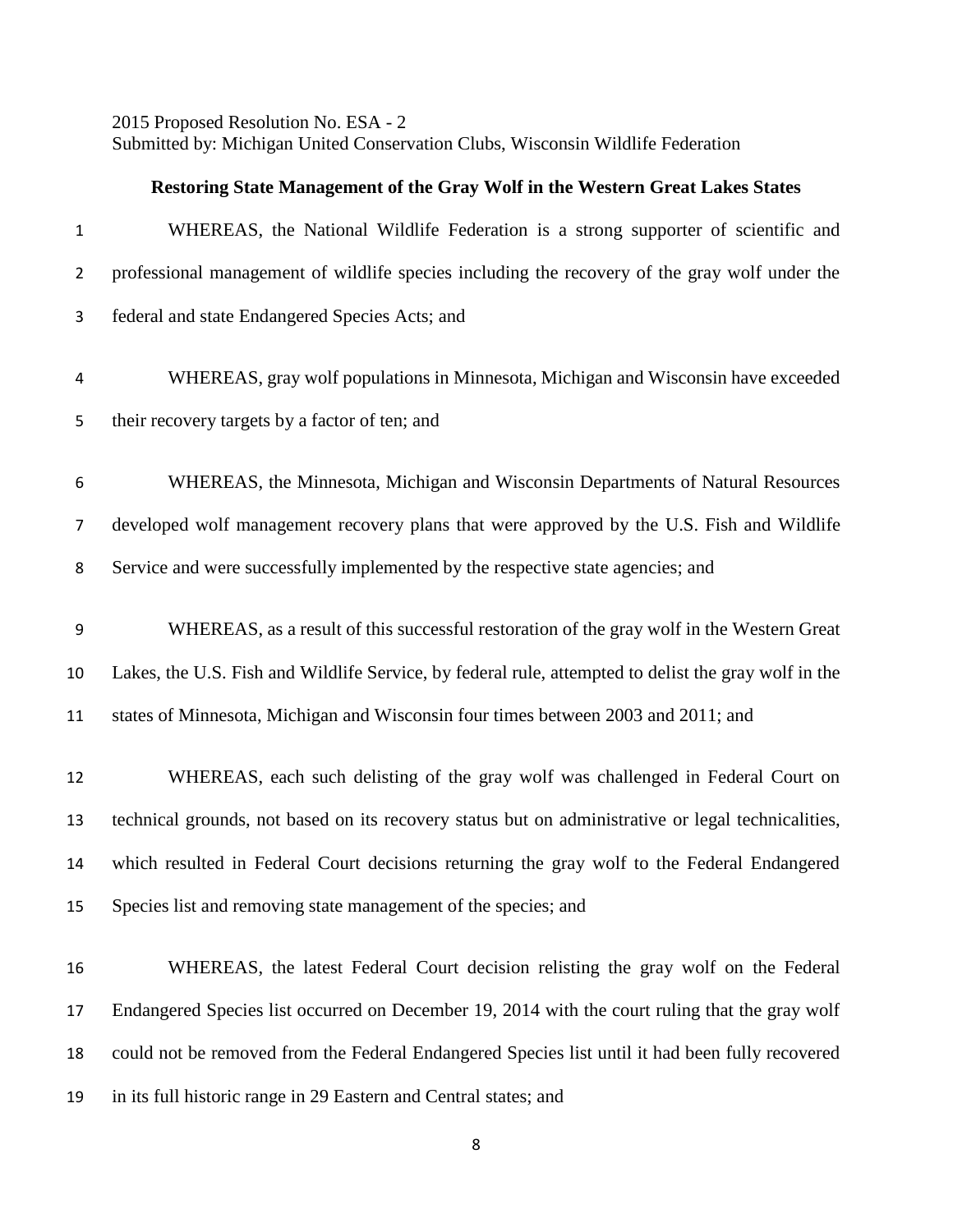WHEREAS, as a result of this latest court decision, state permits authorizing lethal control of wolves depredating livestock are no longer authorized, state laws authorizing land owners to kill wolves in the act of attacking domestic animals are no longer valid and state laws allowing management of wolf populations through harvest regulation no longer are valid; and

 WHEREAS, based on recent and extensive experience, without state lethal methods of management, wolves will continue to cause significant depredation of domestic animals in the states of Minnesota, Michigan and Wisconsin; and

 WHEREAS, in 2011, in a similar situation involving state management of wolves in the states of Idaho and Montana, the United State Congress passed a law which statutorily directed the U.S. Fish and Wildlife to reissue its rule (from 2009) delisting wolves in those states and secondly, prohibited any judicial review of such rule;

 WHEREAS, although the National Wildlife Federation has historically opposed such Congressional intervention in agency decision-making and judicial review, these are exceptional circumstances, and without Congressional intervention the letter and spirit of the Endangered Species Act regarding gray wolf recovery would be permanently thwarted by the courts; and

 WHEREAS, this legislation recognizes sound professional management of wolves by state and federal agencies while still upholding the basic intent and principles of the Federal Endangered Species Act and ensures that states can assure the long-term recovery of the species while still protecting domestic animals and humans;

 NOW, THEREFORE, BE IT RESOLVED, that the National Wildlife Federation, at its annual meeting assembled March 27-29, 2015 in Shepherdstown, West Virginia, hereby urges the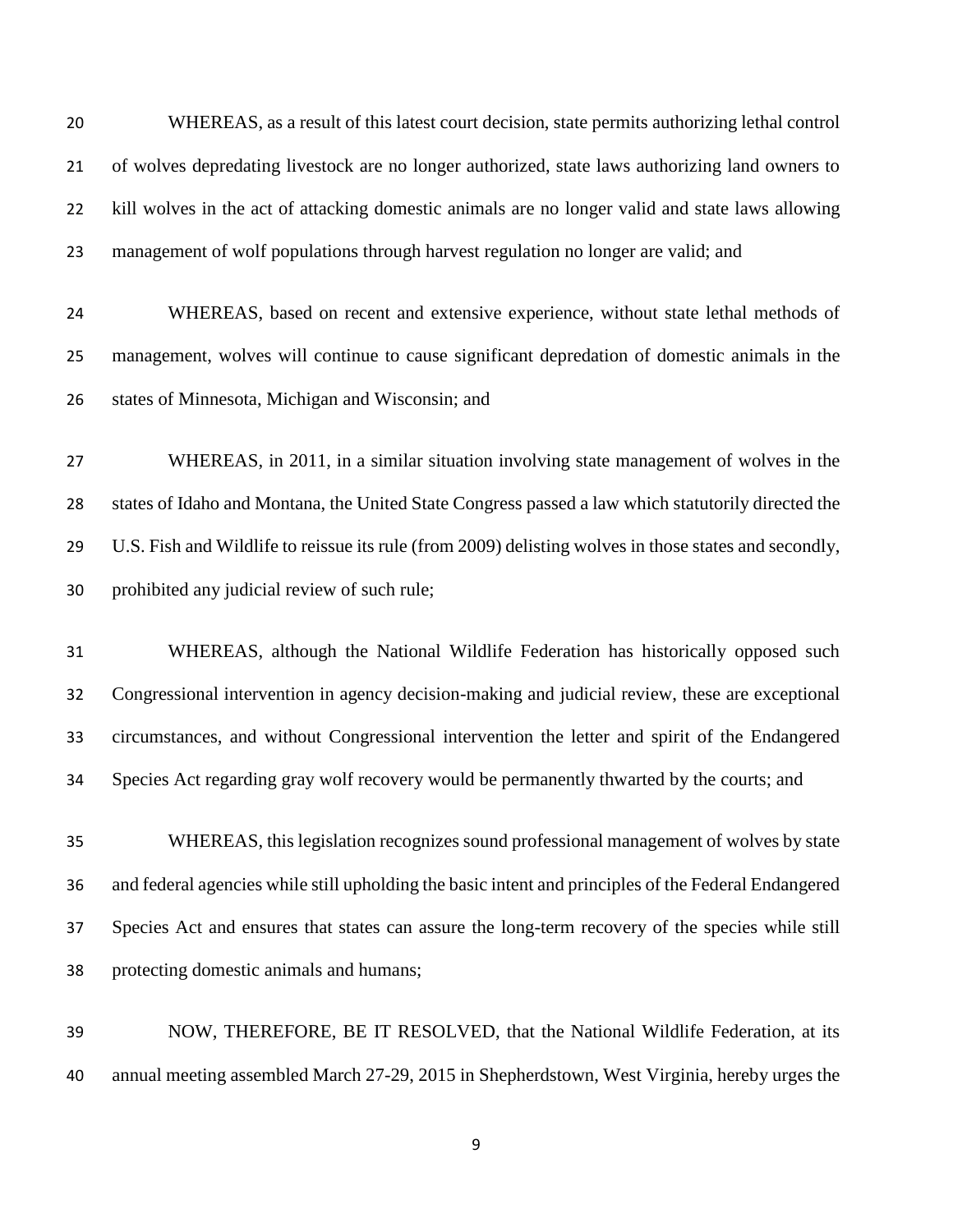41 current 114<sup>th</sup> Congress to enact legislation directing the U.S. Fish and Wildlife Service to reissue 42 its 2011 rule removing the gray wolf from the Federal Endangered Species list in the states of 43 Minnesota, Michigan and Wisconsin and to provide that such rule is not subject to any judicial 44 review.

## **Affiliate Commentary**

According to the USFWS, "Recovery criteria established in the Recovery Plan include the assured survival of the gray wolf population in Minnesota and a population of 100 or more wolves in Wisconsin/Michigan for a minimum of five consecutive years. The Recovery Plan identified 1,250 to 1,400 as a population goal for Minnesota. The Minnesota wolf population has been at or above that level since the late 1970s. The Wisconsin/Michigan wolf population has been above 100 since the winter of 1993-1994, achieving the latter numerical goal in the Recovery Plan. With this consistent expansion in numbers and range, the gray wolf population is healthy and recovered in the western Great Lakes region."

However, the recovered Western Great Lakes population of wolves has languished under overprotection of the Endangered Species Act (ESA) now for more than 20 years, committing time and money from our agencies that might be better spent on populations that require more attention. The history of court rulings and status changes has weakened support for the ESA as people have lost confidence that a durable delisting might be possible.

This is not our preferred method of delisting. But sound scientific evidence has been repeatedly ignored over technicalities and the federal court appeal is a lengthy process that still may not provide a clear and durable delisting. This Congressional delisting would allow the states to resume their management authority while we also work on the modernization of the Endangered Species Act to clarify language.

### **NWF Staff Recommendation**

National Wildlife Federation strongly supported the establishment and passage of the Endangered Species Act (ESA) in 1973, and has fought diligently to support enforcement and improvement of it ever since.

The Endangered Species Act has been extremely successful preventing species from going extinct with more than a 99% success rate. But the ultimate goal of the Endangered Species Act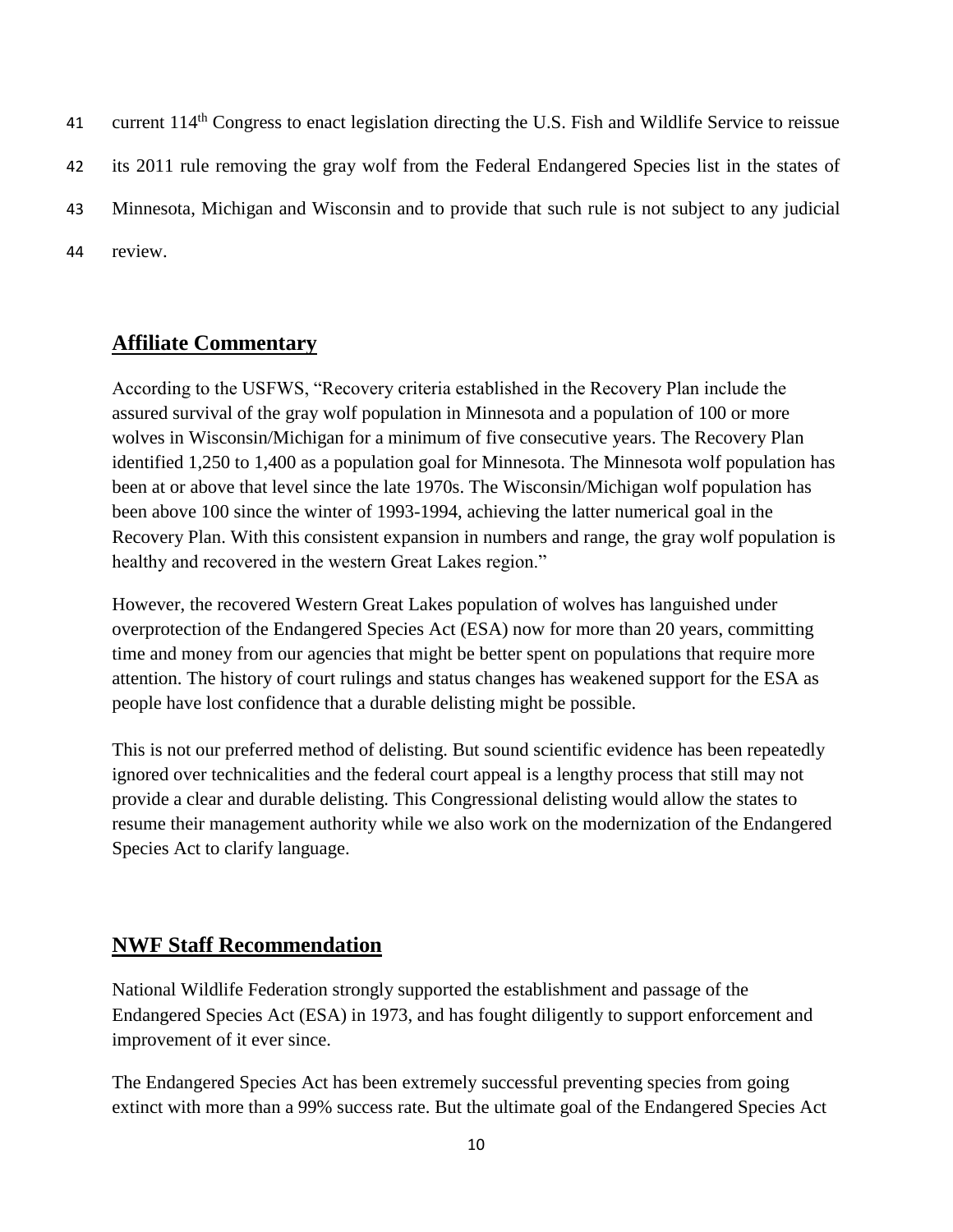is not to keep a species on the list forever. The goal is species recovery. True success comes when a species or population that was once on the brink (nationally or in a specific region), comes back in strength of numbers to a level deemed by wildlife management professionals to be self-sustainable for the foreseeable future. In short, success equals delisting and National Wildlife Federation believes that such success stories inspire Americans to continue to support wildlife conservation efforts and the Endangered Species Act.. As but one example, Americans across the country recognize Bald Eagle delisting as a national success story.

As much as any conservation organization, NWF understands that funding for ESA conservation work is not infinite and recognizes that when one species achieves levels of recovery warranting delisting, the limited conservation resources available can then be refocused on other species that are truly in need of strong restoration support.

Under the Endangered Species Act - and with the support of NWF and other state and wildlife conservation organizations – research data demonstrates that the Gray Wolf population *in the Great Lakes Region* has recovered, exceeding their recovery targets by an impressive factor of ten.

As a result of this achievement, NWF and its state affiliates in the region have strongly supported the delisting of Gray Wolf populations in the Great Lakes region for the last decade and recognize this delisting as a true wildlife conservation success story. Simultaneously, NWF continues to work for the protection of endangered wolf populations in parts of the United States where the species still struggles.

The larger issue at hand is: who should be authorized to make delisting decisions?

NWF historically has opposed attempts to "fix" problematic ESA court decisions in Congress, where politics are often a higher priority than science. Our bedrock principle is that wildlife decisions should be based on science and proven best practices and be made by wildlife management professionals.

In this case, wildlife management professionals at the state and federal have all recommended delisting of the Great Lakes Gray Wolves – and have done so for several years. In fact, the experts at the U.S. Fish and Wildlife Service have attempted to delist the Great Lakes Gray Wolves several times in the last decade – and each time and for different and inconsistent reasons, a federal judge has overturned the recommendation of these experts.

This situation is bad for wolves, people and the Endangered Species Act and is precluding sound management by professional wildlife managers. This is creating an unnecessary but fierce backlash against this incredibly important wildlife protection law.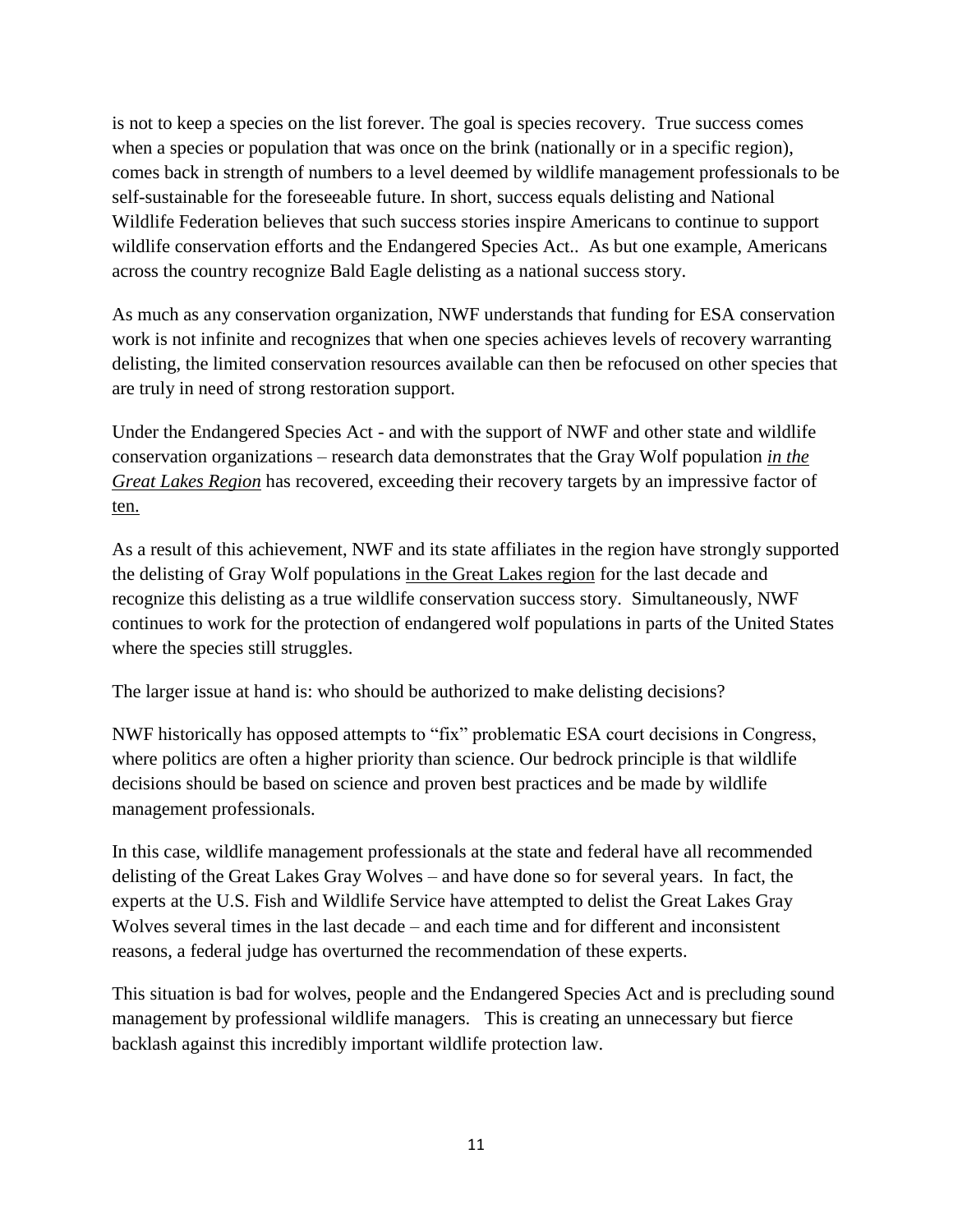Despite all of this, there is a substantial likelihood that the most recent court decision putting the wolves in the Great Lakes back on the endangered species list will be subject to years of continued litigation and uncertainty, despite their recovery.

That's not good for the ESA or for building support for wolf reintroduction and recovery elsewhere. As a result, in this exceptional case, NWF supports this resolution calling for a very narrow legislative measure that restores the U.S. Fish and Wildlife Service's delisting decision in the Great Lakes. Such legislation would be supporting science, scientists and the agency decision – not playing politics with them.

As with any legislative matter, NWF needs the flexibility to choose when and how best to support congressional action for a narrow legislative provision to restore state grey wolf management authority. If the bill is attached to a broader legislative vehicle that has significant anti-wildlife provisions, NWF will continue to support the narrow provision, but may need to oppose the broader bill depending on the circumstances, provisions in questions and how they relate to other NWF conservation policy resolutions and positions.

NWF remains opposed to Congressional meddling with agency actions and court decisions -- but these are exceptional circumstances. Our support of this specific narrow fix should not be construed by Congress as lessening in any way our opposition to weakening the ESA or other bedrock wildlife management laws.

# **NWF Staff Recommendation**

Within this context, NWF staff therefore supports the proposed resolution, "Restoring State Management of the Gray Wolf in the Western Great Lakes States.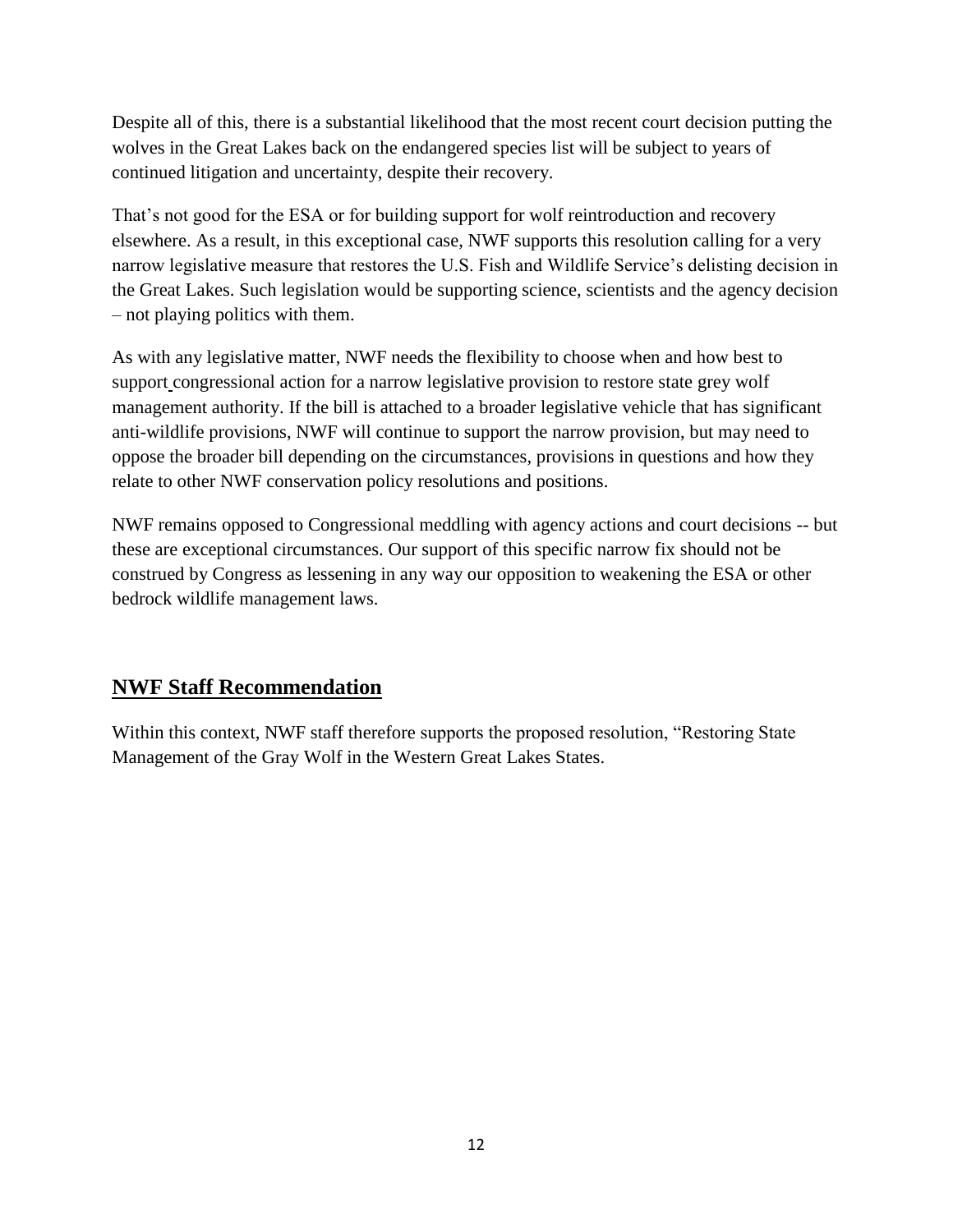2015 Proposed Resolution No. Game Wildlife - 1 Submitted by: Idaho Wildlife Federation, Arizona Wildlife Federation, Colorado Wildlife Federation, Montana Wildlife Federation, Nevada Wildlife Federation, New Mexico Wildlife Federation

#### **Bighorn Sheep Disease Management**

| $\mathbf 1$      | WHEREAS, Rocky Mountain bighorn sheep populations in the western United States are              |
|------------------|-------------------------------------------------------------------------------------------------|
| $\overline{2}$   | estimated to have numbered between 1.5 and 2.0 million animals at the start of the 19th century |
| 3                | but have declined and today number approximately 80,000 animals; and                            |
| 4                | WHEREAS, the major causes of this decline were unregulated hunting and the                      |
| 5                | introduction of disease, principally pneumonia, associated with Euro-American settlement; and   |
| 6                | WHEREAS, efforts to restore bighorn sheep populations are hampered by the persistence           |
| 7                | and spread of pneumonia in both previously-affected and naïve populations; and                  |
| 8                | WHEREAS, extensive research and anecdotal data have documented the transmission of              |
| $\boldsymbol{9}$ | pneumonia causing bacteria species from domestic sheep to bighorn sheep under both captive      |
| 10               | and wild conditions and strongly implicate infection from domestic sheep as a primary           |
| 11               | mechanism of introduction of pneumonia into bighorn sheep populations; and                      |
| 12               | WHEREAS, the historic and current range of remnant bighorn sheep populations in the             |
| 13               | western United States is proximate to or overlapped by domestic sheep grazing allotments on     |
| 14               | federal land in some areas; and                                                                 |
| 15               | WHEREAS, notwithstanding future research and technological breakthroughs, separation            |
| 16               | of domestic sheep from bighorn sheep has been determined to most effectively minimize the       |
| 17               | likelihood of transmission of pneumonia from domestic sheep to bighorn sheep; and               |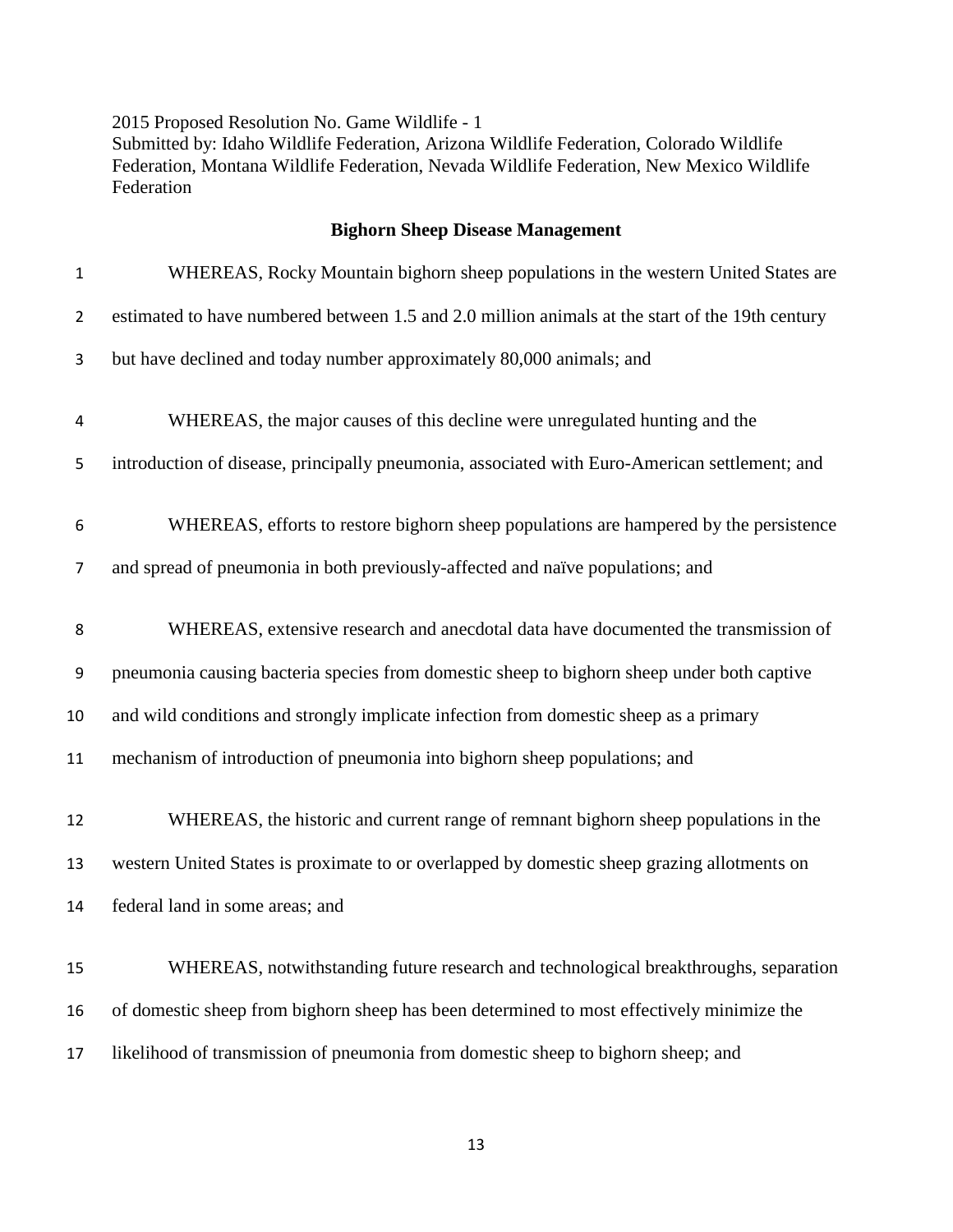| 18 | WHEREAS, research on Best Management Practices (BMPs) to promote separation                   |
|----|-----------------------------------------------------------------------------------------------|
| 19 | between domestic and bighorn sheep has shown them to be ineffective partially due to human    |
| 20 | management error and continued straying of domestic sheep; and                                |
| 21 | WHEREAS, the United States Forest Service and the Bureau of Land Management have              |
| 22 | developed a model to quantify the risk of contact between domestic sheep and bighorn sheep    |
| 23 | with the support of three states (Oregon, Washington, and Idaho), four federally-recognized   |
| 24 | American Indian tribes (the Nez Perce Tribe, Confederated Tribes of the Umatilla Indian       |
| 25 | Reservation, Shoshone-Bannock Tribes, and Shoshone-Paiute Tribes), and academic researchers;  |
| 26 | and                                                                                           |
| 27 | WHEREAS, this model has undergone extensive academic peer review and been                     |
| 28 | developed into a user-friendly planning tool known as the "Bighorn Sheep Risk of Contact"     |
| 29 | Tool"; and                                                                                    |
| 30 | WHEREAS, the use of this tool, scientific data to date, and management decisions              |
| 31 | associated with their use have been litigated and affirmed in Federal Court; and              |
| 32 | WHEREAS, the U.S. Forest Service has initiated an assessment of the risk of contact           |
| 33 | between domestic sheep and bighorn sheep within Region 4 of its lands using the Bighorn Sheep |
| 34 | Risk of Contact Tool; and                                                                     |
| 35 | WHEREAS, the U.S. Forest Service and U.S. Bureau of Land Management have                      |
| 36 | designated bighorn sheep as a sensitive species in at least portions of their range; and      |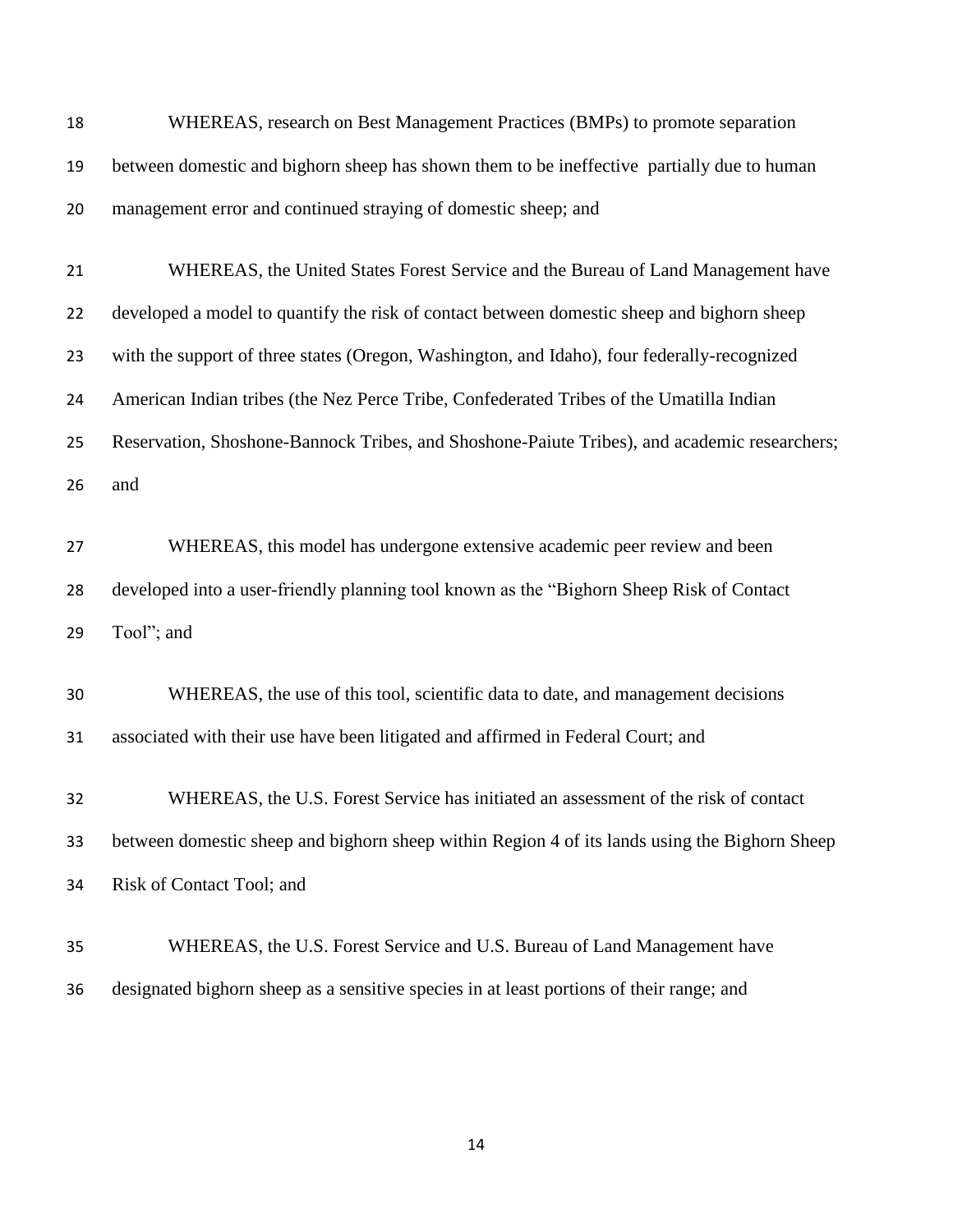| 37 | WHEREAS, both the U.S. Forest Service and the U.S. Bureau of Land management are                |
|----|-------------------------------------------------------------------------------------------------|
| 38 | considering programmatic reviews of their bighorn sheep and domestic sheep management           |
| 39 | policies nationwide; and                                                                        |
| 40 | WHEREAS, researchers are developing tools to determine the source of bacterial                  |
| 41 | transmissions associated with discrete disease events, thus identifying parties responsible for |
| 42 | damages to public resources;                                                                    |
| 43 | NOW, THEREFORE BE IT RESOLVED, the National Wildlife Federation, in its                         |
| 44 | Annual Meeting assembled March 27-29, 2015 in Shepherdstown, Virginia, recognizes that          |
| 45 | ongoing disease in bighorn sheep populations has compromised past restoration efforts and is    |
| 46 | likely to continue to do so without changes in management; and                                  |
| 47 | BE IT FURTHER RESOLVED, the National Wildlife Federation recognizes that                        |
| 48 | separation of domestic sheep from bighorn sheep is the best available means to minimize the     |
| 49 | likelihood of transmission of pneumonia from domestic sheep to bighorn sheep; and               |
| 50 | BE IT FURTHER RESOLVED, the National Wildlife Federation recognizes that the                    |
| 51 | Bighorn Sheep Risk of Contact Tool represents the best available science on the issue of        |
| 52 | separation between domestic sheep and bighorn sheep; and                                        |
| 53 | BE IT FURTHER RESOLVED, the National Wildlife Federation recommends the U.S.                    |
| 54 | Forest Service and U.S. Bureau of Land Management amend their policies to recognize the         |
| 55 | Bighorn Sheep Risk of Contact Tool as the best available science on the issue of separation     |
| 56 | between domestic sheep and bighorn sheep, relevant to both identifying areas of concern and     |
| 57 | developing strategies to reduce the risk of contact between the species; and                    |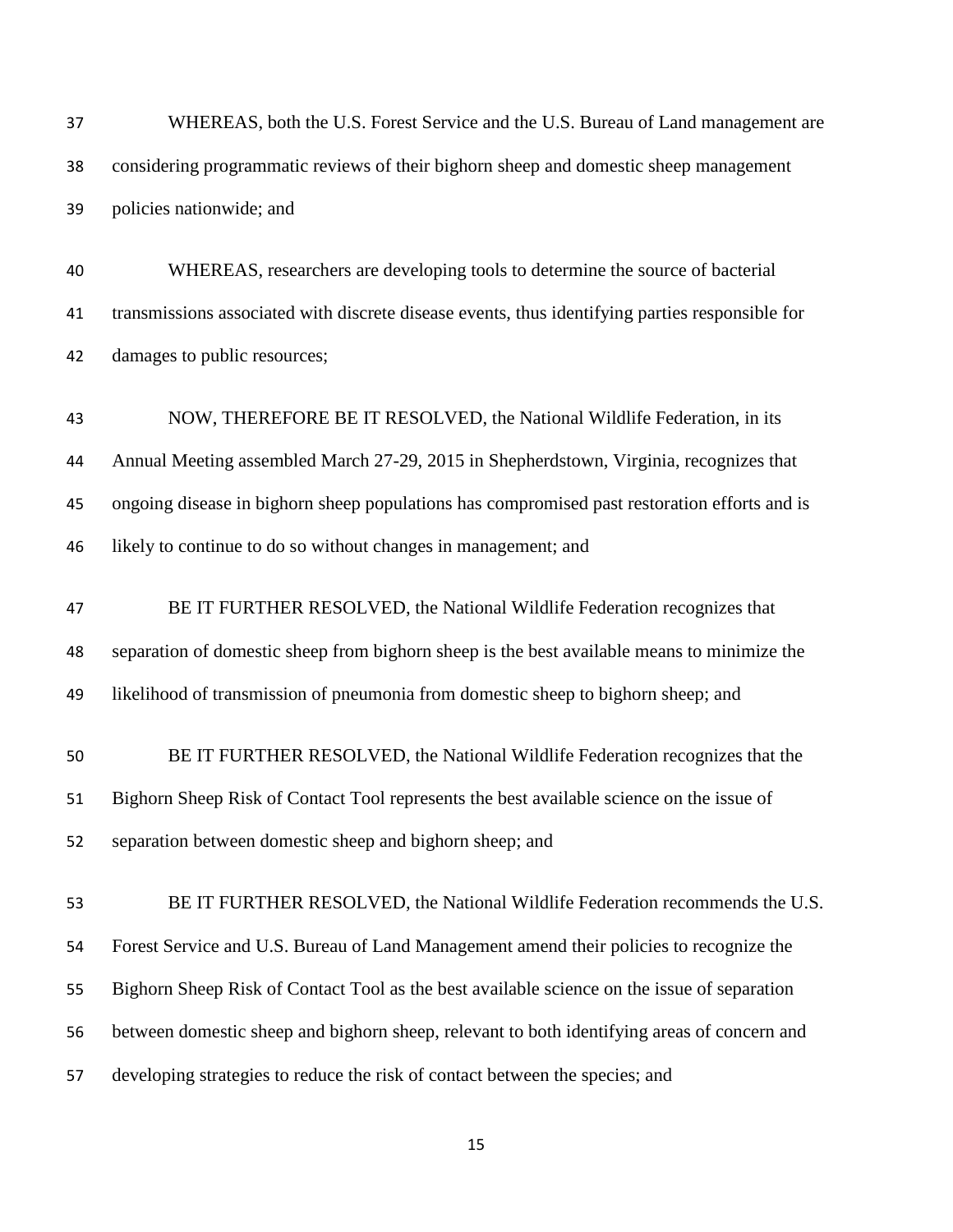| 58 | BE IT FURTHER RESOLVED, National Wildlife Federation recommends the U.S.                     |
|----|----------------------------------------------------------------------------------------------|
| 59 | Forest Service and U.S. Bureau of Land Management use the Bighorn Sheep Risk of Contact      |
| 60 | Tool to assess risk to bighorn sheep populations across their lands, nationwide; and         |
|    |                                                                                              |
| 61 | BE IT FURTHER RESOLVED, the National Wildlife Federation recommends the U.S.                 |
| 62 | Forest Service and U.S. Bureau of Land Management, as they conduct their nationwide risk of  |
| 63 | contact assessments, adopt a very low tolerance of contact risk as estimated by the Bighorn  |
| 64 | Sheep Risk of Contact Tool; and                                                              |
|    |                                                                                              |
| 65 | BE IT FURTHER RESOLVED, the National Wildlife Federation endorses moving                     |
| 66 | domestic sheep away from bighorn sheep through the voluntary retirement of domestic sheep    |
| 67 | allotments or conversion to domestic cattle on U.S. Forest Service and U.S. Bureau of Land   |
| 68 | Management lands as a means of reducing the risk of contact between domestic sheep and       |
| 69 | bighorn sheep; and                                                                           |
|    |                                                                                              |
| 70 | BE IT FINALLY RESOLVED, the National Wildlife Federation recommends that U.S.                |
| 71 | Forest Service and U.S. Bureau of Land Management staff work with conservation organizations |
| 72 | to engage domestic sheep grazing permittees with grazing allotments of priority concern, to  |
| 73 | identify opportunities to either retire allotments or convert them to domestic cattle.       |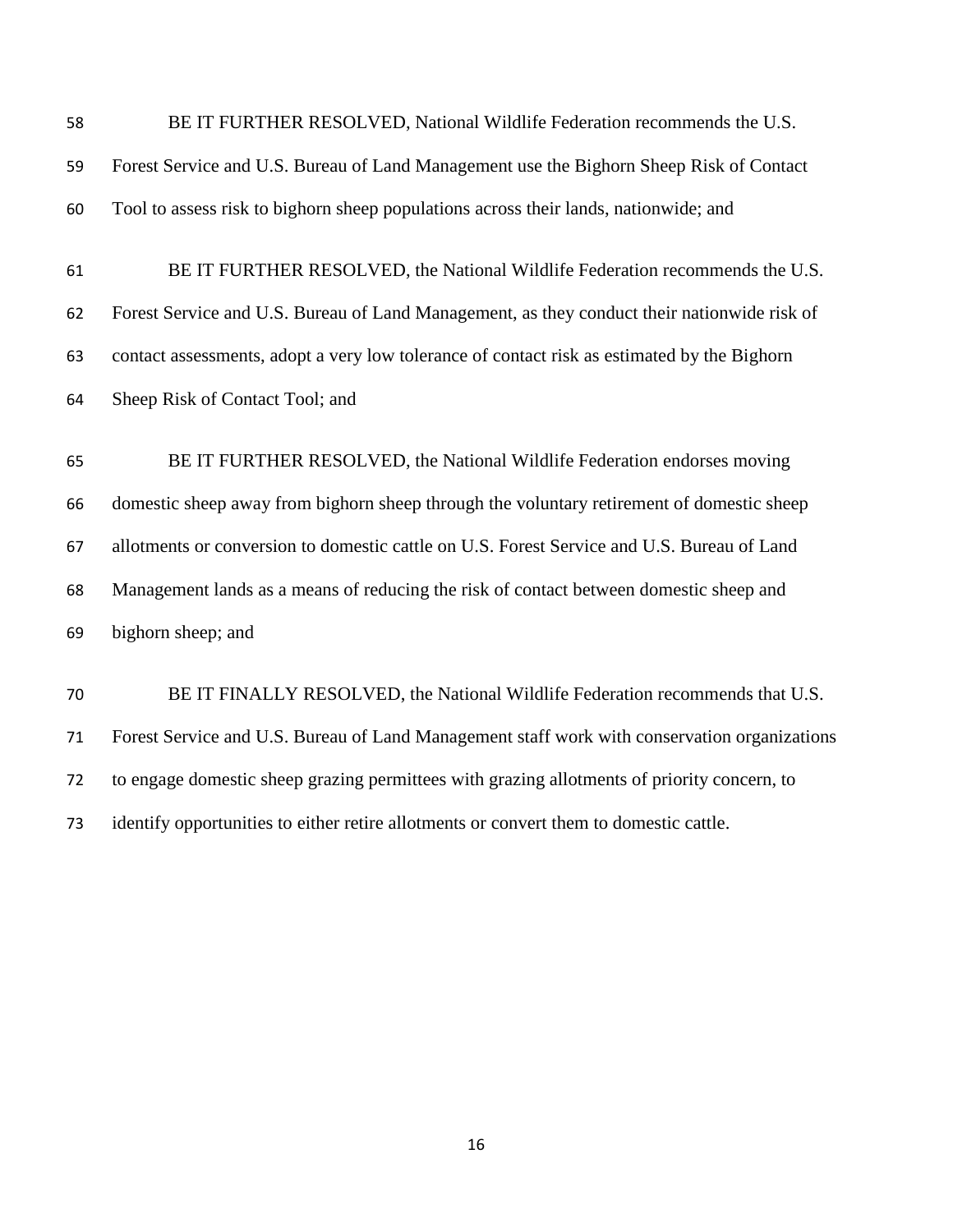# **Affiliate Commentary**

Bighorn sheep were extirpated from large tracts of the western United States. Excessive harvest, a cause of the population decline, was eliminated. Disease limits the success of current restoration efforts. State and federal agencies agree the most likely source of disease transmission is domestic sheep or goats. Domestic sheep transmit disease to bighorn sheep in clinical settings.

Agencies historically relied on "expert opinion" to recommend measures to create effective separation between species. In 2010, the Payette National Forest published a Record of Decision based on a newly created "risk of contact" model. The model uses bighorn sheep movement and habitat use data gathered from Hells Canyon to develop estimated risk of contact between the species.

The model was published in a peer reviewed journal. The Idaho Woolgrowers Association challenged the validity of the "risk of contact" model in Idaho Federal Court. The Court concluded the Forest Service used the best available science. The Intermountain Region of the Forest Service initiated a region wide review based on the "risk of contact" model to determine where domestic sheep are grazed too close to bighorn sheep. A benefit of the "risk of contact" model is that further/new agency use eliminates development of new analysis, or defense of such.

The Idaho Wildlife Federation resolution recommends bighorn sheep habitat and population managers make the "risk of contact" model the primary tool used to evaluate if there is adequate separation between domestic and bighorn sheep. Separation reduces the risk of disease transmission between species.

# **NWF Staff Commentary**

North American bighorn sheep populations once numbered 500,000 to 2 million animals, according to estimates by historians and scholars. Bighorns also were widely distributed across the West.

European settlement of the West proved devastating for bighorns. With settlement came competition from livestock, habitat loss, disease and unregulated hunting. By the early decades of the 20<sup>th</sup> century, bighorn sheep trended toward extinction, their numbers estimated at no more than 15,000. Through the efforts of sportsmen and state fish and wildlife agencies in the West, bighorns began a slow comeback fostered through reintroduction of animals from remnant populations to tracts of historic range, starting in the 1930s.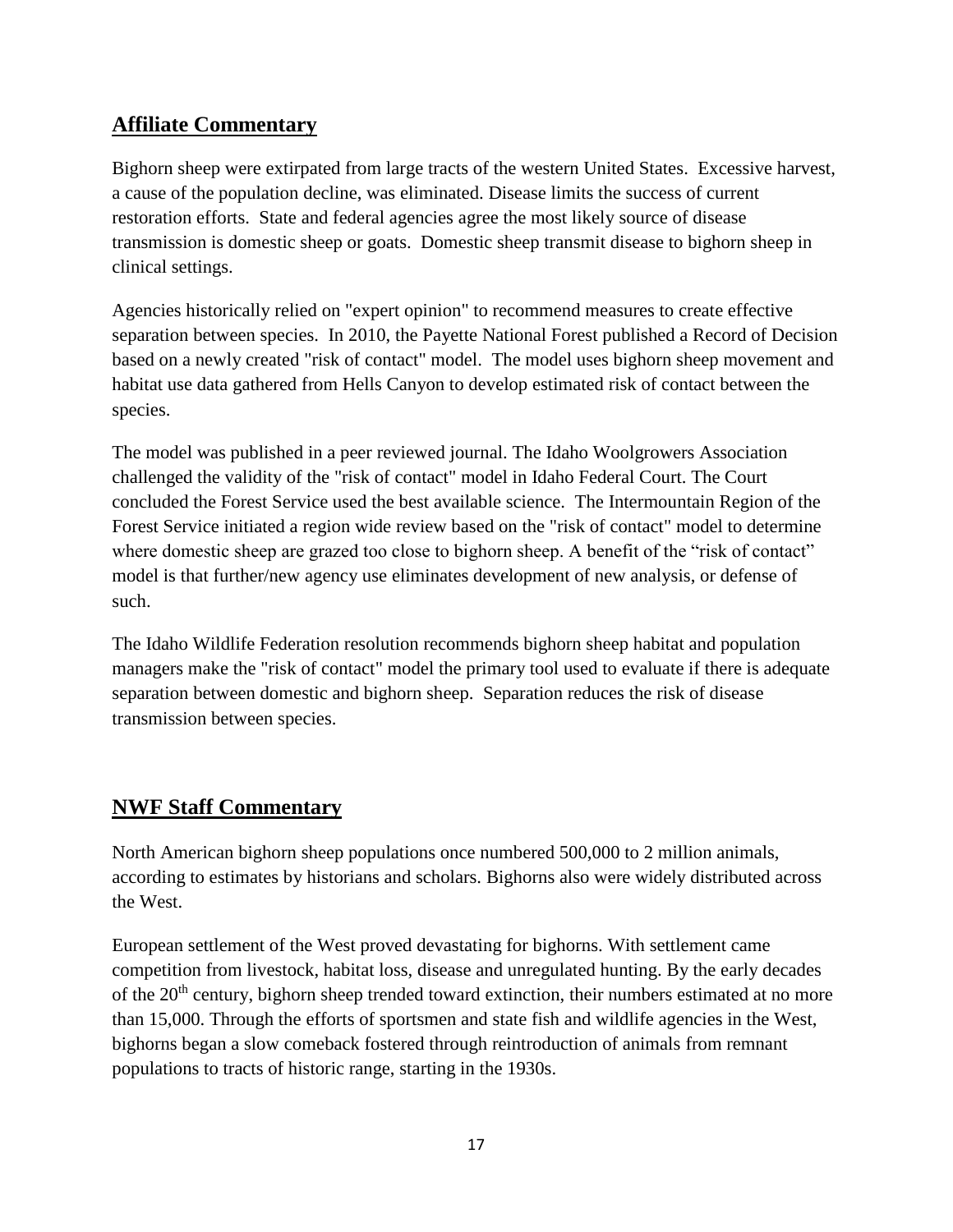Bighorn numbers grew slowly through much of the late  $20<sup>th</sup>$  century, peaking at around 70,000 animals, albeit with periodic die-offs. Since the 1980s, however, Rocky Mountain bighorns have suffered steep decline, with populations falling as low as 30,000 animals by the beginning of the  $21<sup>st</sup>$  century. The most recent (2012) population estimates for 12 states of the West are about 33,000 Rocky Mountain bighorns.

Today, bighorns occupy only a fraction of available and suitable habitat. Bighorn populations struggle despite the fact that hunting is limited and closely regulated, and despite tremendous effort and expenditures from state wildlife agencies aimed at promoting bighorn populations.

So, why don't we see more bighorns? Extensive scientific research confirms that disease transmitted to wild sheep through contact with domestic sheep is the primary limiting factor today for bighorn sheep populations. Even healthy domestic sheep can carry pathogens for which bighorn sheep have little or no immunity. Respiratory disease (viral pneumonia) stands out as the major disease of concern.

In much of the west, there is significant overlap between domestic sheep grazing operations on public and private lands and wild sheep populations. Separation of bighorn sheep from domestic sheep is the primary mechanism in minimizing risk of disease exposure. The Region 4 Forest Service (ID, UT, WY, and NV) is currently working on a risk of contact assessment that will highlight allotments where there is significant risk of disease transmission. This "risk of contact" model will be an extremely important tool in identifying high risk allotments.

Through NWF's adopt-a-wildlife-acre program, we have worked for the past decade to identify high-risk allotments and negotiate voluntary grazing retirements. This has proven to be an extremely successful approach and NWF has retired over 250,000 acres of high risk domestic sheep allotments on Forest Service lands.

This resolution complements existing NWF resolutions that address livestock / wildlife conflict resolution and bighorn sheep conservation efforts (e.g. "Wildlife Disease Management," 2000 and "Bighorn Sheep in California," 1989).

The delegates may wish to change the first three RESOLVED statements to WHEREAS statements, as they are statements of fact, not declarations of policy.

# **NWF Staff Recommendation**

NWF staff recommends this resolution be adopted as submitted.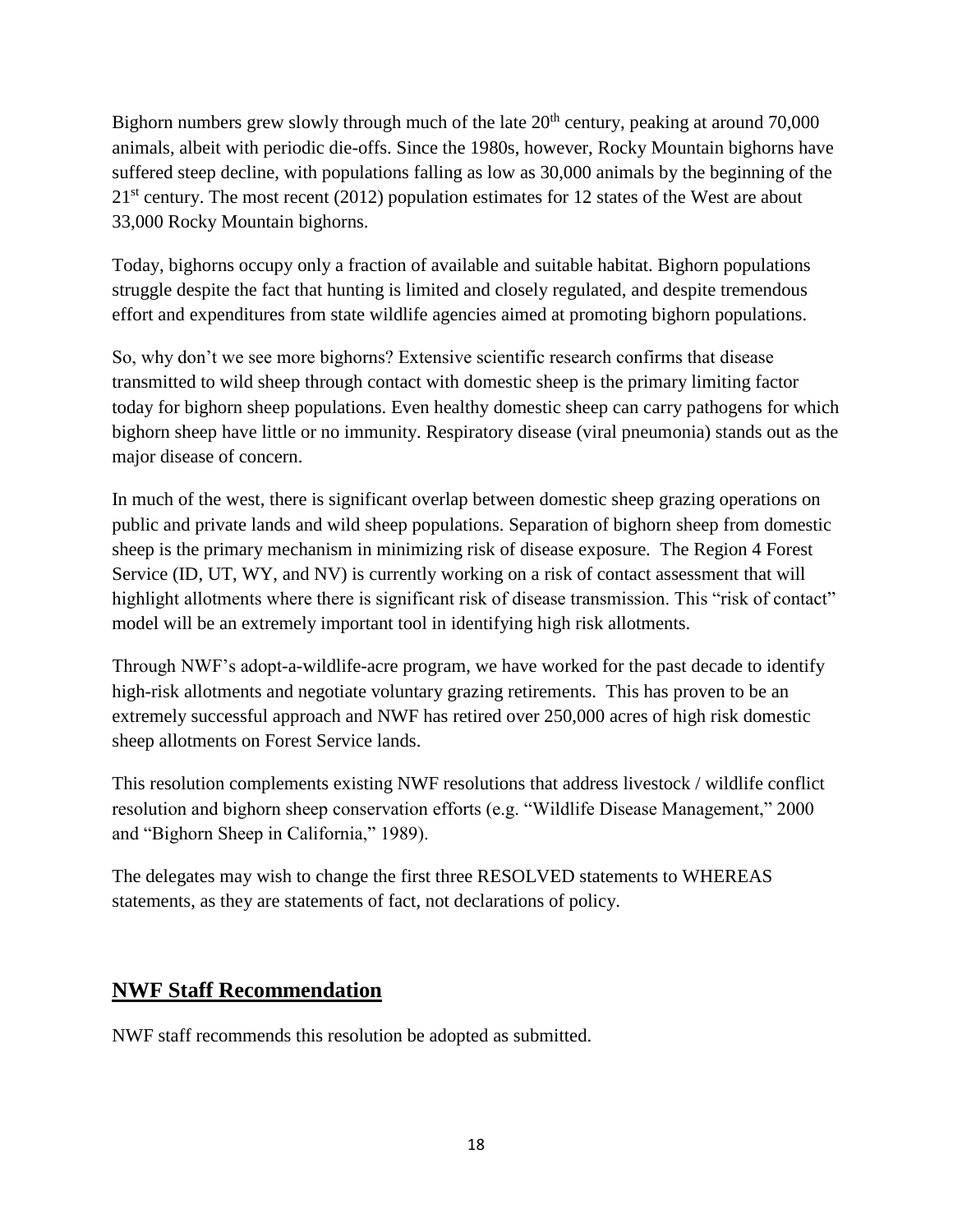2015 Proposed Resolution No. Game Wildlife - 2 Submitted by: Wyoming Wildlife Federation, Idaho Wildlife Federation, Montana Wildlife Federation, Nevada Wildlife Federation, New Mexico Wildlife Federation

#### **Conservation of Sage-Grouse and the Sagebrush Steppe**

| $\mathbf 1$    | WHEREAS, the sage-grouse is an iconic species of the West, an indicator of the health of     |
|----------------|----------------------------------------------------------------------------------------------|
| $\overline{2}$ | sagebrush habitats and an important game species; and                                        |
| 3              | WHEREAS, conservation of the sage-grouse and sagebrush habitats benefits other game          |
| 4              | species, such as mule deer and pronghorn, and many Species of Greatest Conservation Need, as |
| 5              | well as lifestyles and the economies of western states; and                                  |
| 6              | WHEREAS, sage-grouse populations across the West have been in decline for decades;           |
| $\overline{7}$ | and across the range of the species, numbers have declined by approximately 50 percent, and  |
| 8              | habitat has shrunk by a similar amount; and                                                  |
| 9              | WHEREAS, there are numerous causes of these population declines, including                   |
| 10             | conversion of sagebrush habitats by crop production, wildfire, overgrazing, West Nile virus, |
| 11             | invasive species, and energy development; and                                                |
| 12             | WHEREAS, the sage-grouse has been petitioned for listing under the Endangered                |
| 13             | Species Act, and the U.S. Fish and Wildlife Service has been directed to make a decision on  |
| 14             | whether to list sage-grouse under the ESA by October 1, 2015; and                            |
| 15             | WHEREAS, the threat of listing has prompted states, federal land-management agencies,        |
| 16             | the Natural Resource Conservation Service (NRCS), and many private landowners to take        |
| 17             | positive action on behalf of sage-grouse and sagebrush habitats; and                         |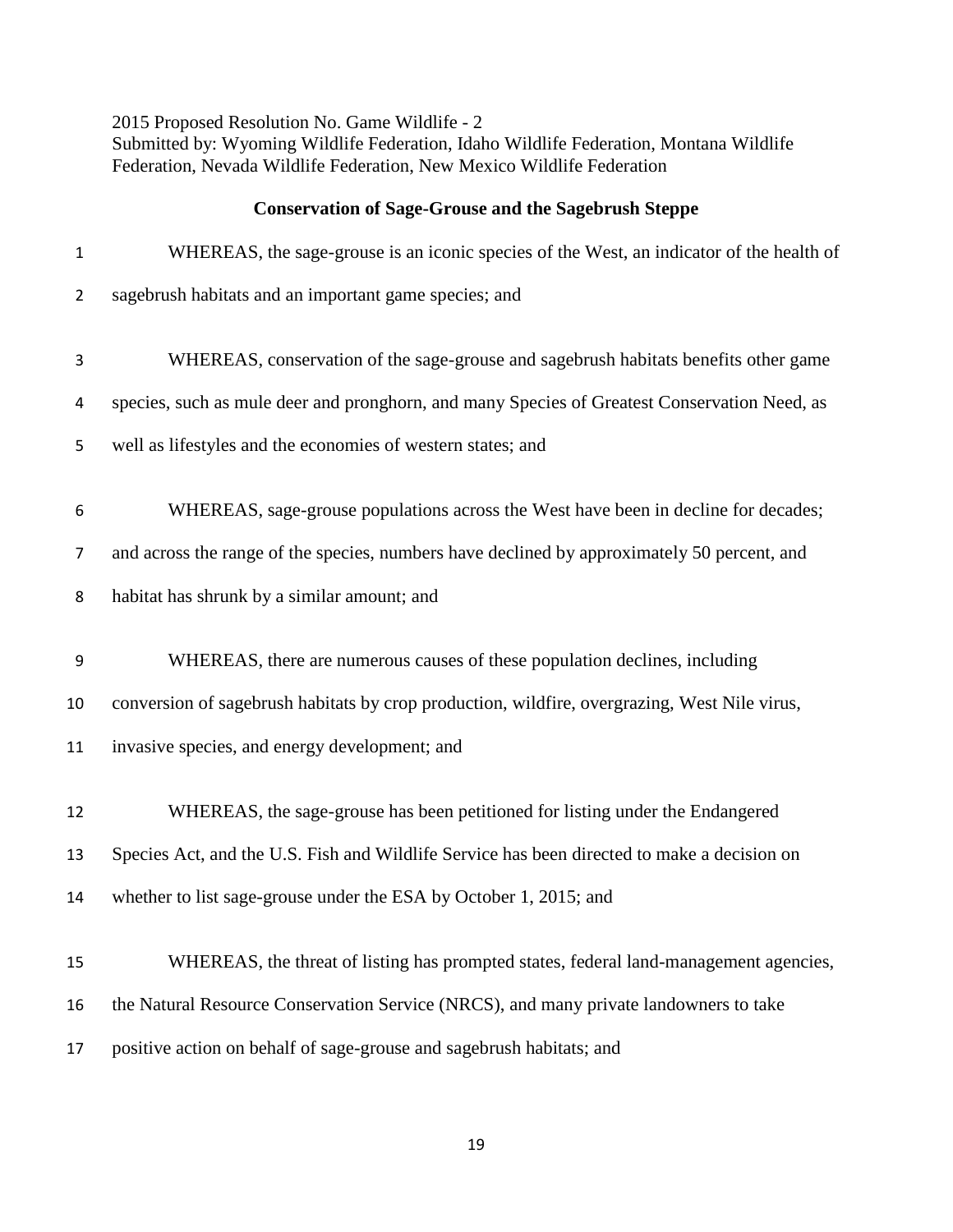| 18 | WHEREAS, the Bureau of Land Management is amending its land-use plans across the              |
|----|-----------------------------------------------------------------------------------------------|
| 19 | range of sage-grouse to develop stronger standards and guidelines for its management; and     |
| 20 | WHEREAS, NRCS, working through the Sage-Grouse Initiative, has signed contracts for           |
| 21 | protecting and improving sage-grouse habitat with over 6,000 landowners in the West; and      |
| 22 | WHEREAS many states have developed plans for recovering and managing sage-grouse              |
| 23 | populations; and                                                                              |
| 24 | WHEREAS, the refinement, implementation and underwriting of these plans will take             |
| 25 | many years;                                                                                   |
| 26 | NOW, THEREFORE, BE IT RESOLVED that the National Wildlife Federation supports                 |
| 27 | the efforts of state, federal and private entities to conserve both sage-grouse and sagebrush |
| 28 | habitats; and                                                                                 |
| 29 | BE IT FURTHER RESOLVED that the National Wildlife Federations calls upon                      |
| 30 | Congress and the legislatures in states with sage-grouse populations to adequately fund       |
| 31 | conservation and restoration efforts on behalf of sage-grouse.                                |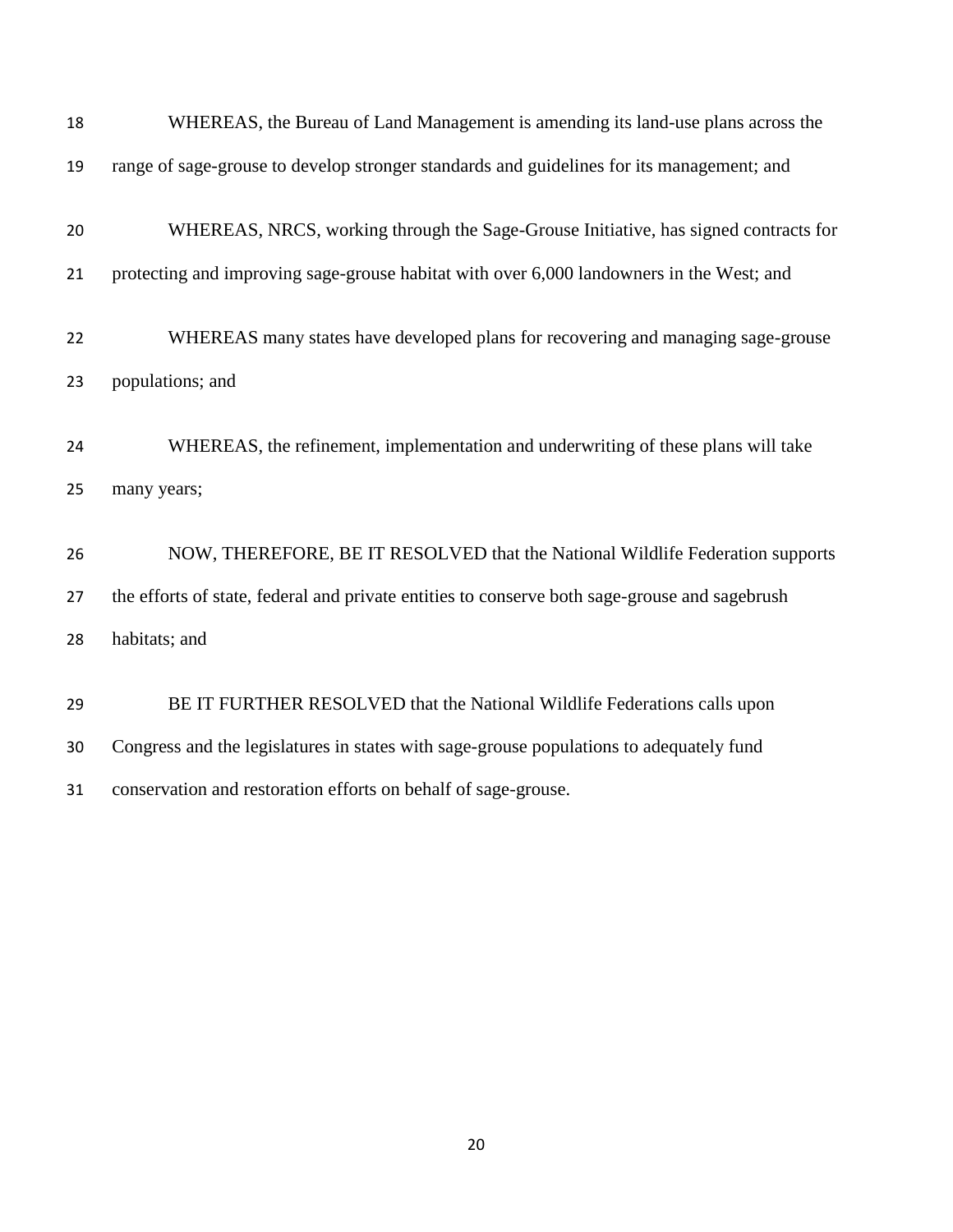## **Affiliate Commentary**

The sage-grouse was once abundant and wide-spread in sagebrush ecosystems. Its historic range encompassed 16 western states and 3 Canadian provinces. The species has been extirpated from 5 states and 2 provinces, and its populations have become greatly diminished and fragmented. It is believed that just 100 years ago the species numbered in the tens of millions. Now, estimates are 200,000-500,000 birds. The sagebrush biome, upon which the sage-grouse is so dependent, is one of the most imperiled in North America. It once extended over 62 million hectares; now only an estimated 56% percent remains.

Sage-grouse conservation is as much about protecting the landscapes upon which it depends as it is about recovering the species itself. The lands and habitats so important to the sage-grouse are also important to people and other wildlife species. The sagebrush biome has for generations supported a way of life, including jobs, businesses and recreation that defines much of the West. Other wildlife dependent upon sagebrush include mule deer, pronghorn and a number of species listed as Species of Greatest Conservation Need in the State Wildlife Action Plans of many western states.

At a time when states within the species' historic distribution are working cooperatively and with great earnest to establish conservation plans to stem the losses of sage-grouse and the habitats upon which it depends, legislative and other forces are now reacting against these efforts. We believe it is important that the National Wildlife Federation show its support for sage-grouse conservation at this critical time.

# **NWF Staff Commentary**

NWF supports passage of the resolution "Conservation of Sage-Grouse and the Sagebrush Steppe," submitted by the Wyoming Wildlife Federation. This resolution champions the efforts of federal and state agencies and private individuals across the West to conserve sage-grouse and the sagebrush habitats vital to sustaining these birds and many other species of wildlife. The resolution also urges Congress to provide necessary resources to encourage these efforts.

The resolution is an important companion to previous resolutions that recognized the decline in sage-grouse populations and the threat posed particularly by intensive energy development in their sagebrush habitats. Previous resolutions urged the development of effective, science-based strategies to conserve sage-grouse before authorizing oil and gas leasing or siting of wind turbines. (Energy Development on Federal Public Lands (2010), Responsible Oil and Gas Development on Our Public Lands (2008-04), Support for Using the Best Available Science to Conserve Greater Sage-grouse in Areas Scheduled for Intensive Energy Development (2008-05), Wind Farms and Wildlife (2004-11).) The current resolution supports ongoing efforts now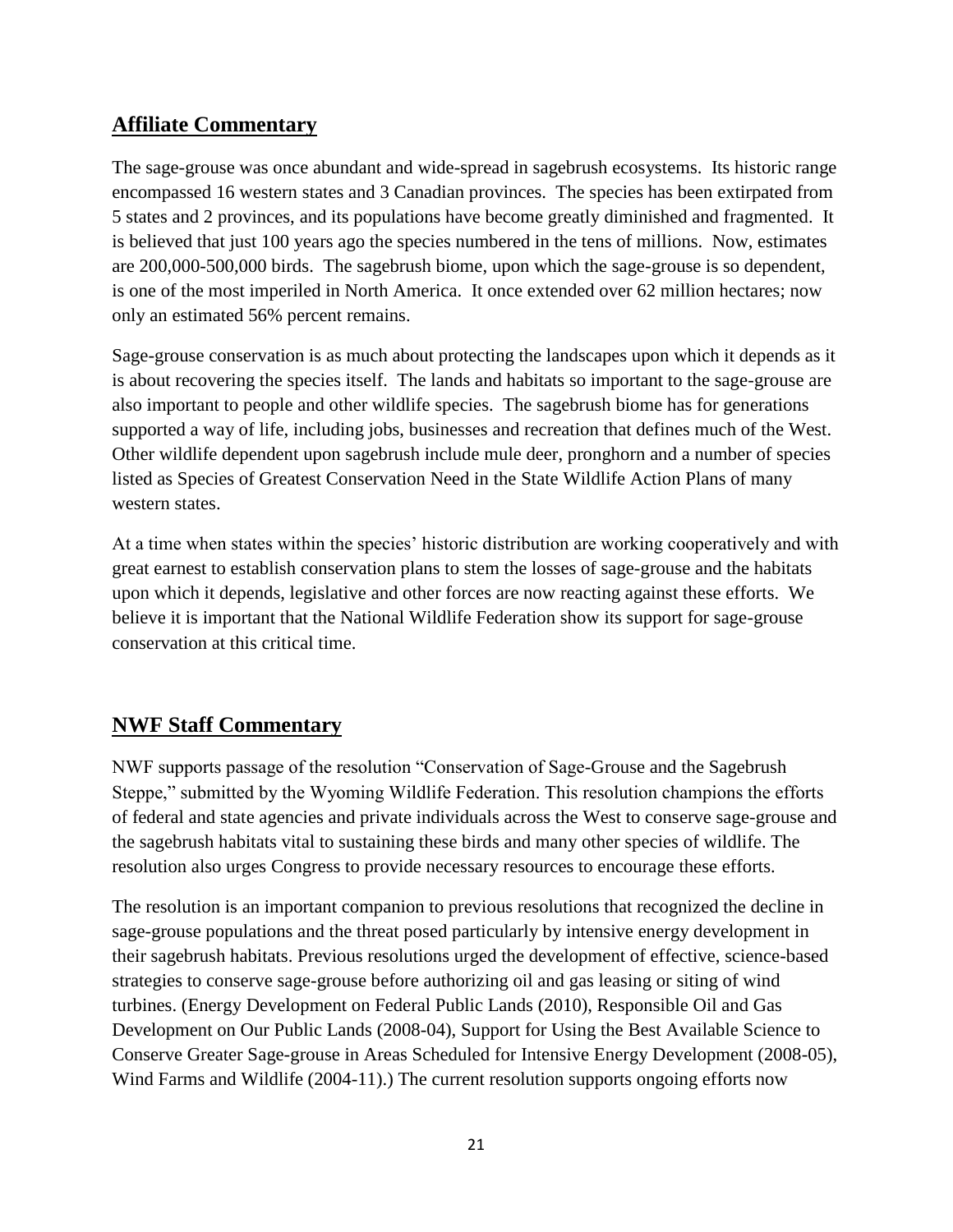underway to develop and implement comprehensive conservation plans addressing all significant threats to these birds.

Sage-grouse are in trouble. The birds were originally plentiful across most of the western United States and Canada. Since the settlement era, however, sage-grouse have lost half of their historic habitat. They have been extirpated from several states, as well as British Columbia. Total population currently is estimated to be between 200,000 and 400,000 sage-grouse in the United States. The U.S. Fish and Wildlife Service (USFWS) calculates, however, that sage-grouse populations just 50 years ago in the late 1960s and early 1970s were likely two to three times larger than current numbers.

According to studies by USFWS and others, the primary cause of shrinking sage-grouse populations is the loss and fragmentation of their sagebrush habitat. The birds are dependent on large tracts of sagebrush containing a healthy understory of grasses and forbs, a landscape that is disappearing across the West. This "sagebrush sea" also supports more than 350 other species who call this landscape home, including elk, mule deer and golden eagles. Energy development and agricultural conversion are primary drivers of habitat loss in the eastern half of the bird's range in Wyoming, Montana, the Dakotas, Colorado and Utah. In the Great Basin, conifer encroachment and the combination of exotic annual grasses and increased wildfire are the primary threats. Overgrazing and predation have also reduced sage-grouse populations in some localized areas.

In 2010, USFWS determined that both the Greater and Gunnison sage-grouse were candidates for protection under the Endangered Species Act (ESA), but that further action by the Service was precluded by higher priority listing actions. The Gunnison sage-grouse, found in southwestern Colorado and southeastern Utah, now numbers only about 5000 birds. In 2014, Gunnison sage-grouse were formally listed as threatened pursuant to ESA. USFWS has also agreed, as part of a court settlement, to make an initial determination on whether formally to propose the Greater sage-grouse for listing as threatened or endangered by September  $30<sup>th</sup>$  of 2015.

The federal 2015 Omnibus Appropriations Bill contains a rider that currently prevents USFWS from publishing a proposed listing rule regarding Greater sage-grouse. The rider, however, does not relieve the Service of its obligation to determine whether the species still warrants protection under ESA, as the agency determined in 2010. USFWS is moving forward to either list the bird or approve ongoing recovery efforts by the states and federal land management agencies.

Federal and state agencies and private individuals have been working in an unprecedented partnership to put comprehensive plans and adequate protections in place to conserve sagegrouse and avoid the need for formal ESA listings. About 64 percent of current Greater sagegrouse habitat is on federally managed lands. BLM and the U.S. Forest Service are coordinating updates to more than 90 resource management plans to address identified threats to the bird.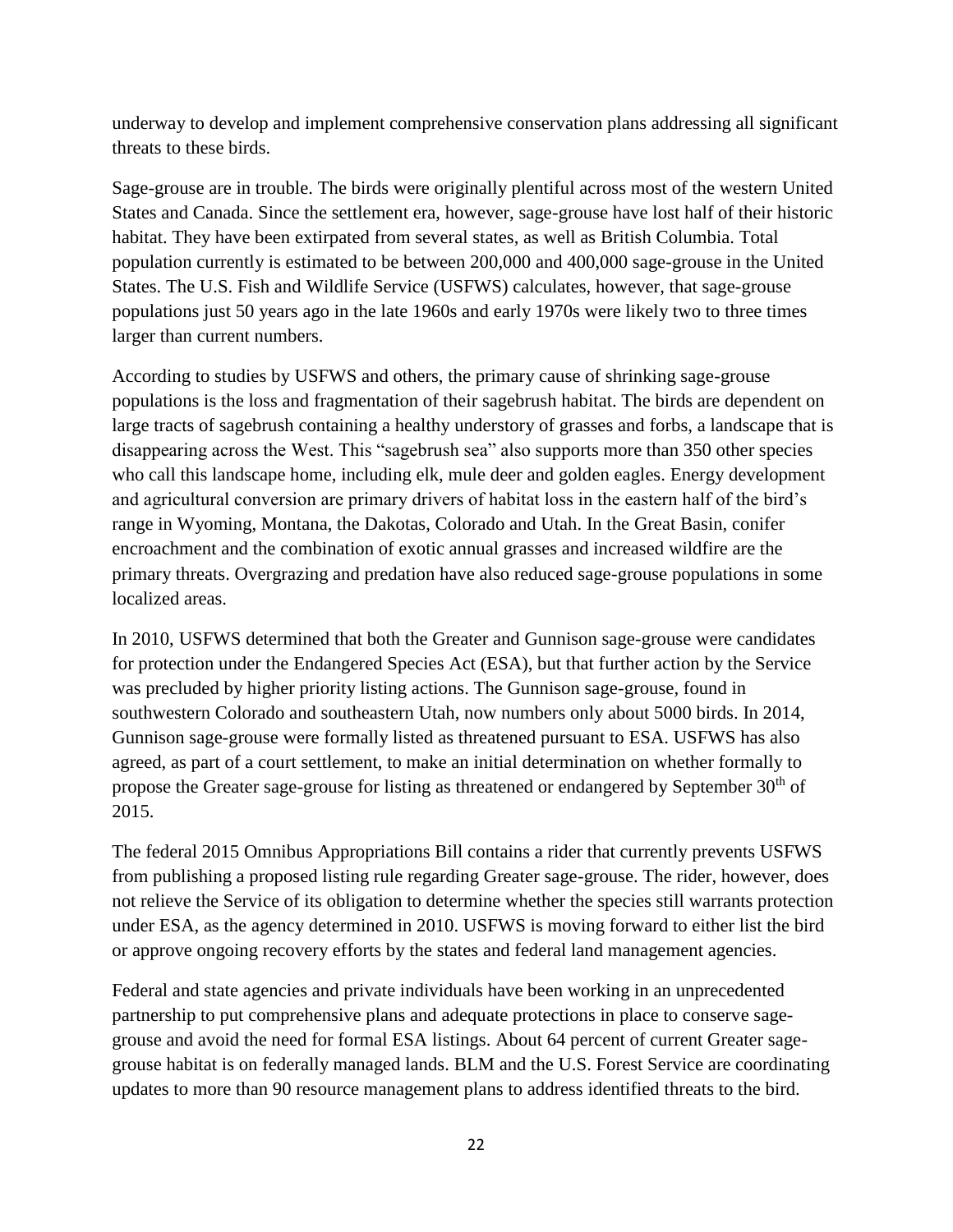Strong state plans and private landowner participation are also critical to conservation of the sage-grouse. State fish and wildlife agencies are finalizing state-based management plans. In addition, the Sage-Grouse Initiative, a program funded by the U.S. Department of Agriculture's Natural Resource Conservation Service, has enrolled more than 950 ranchers in conservation programs that thus far have protected more than 2.6 million acres of sagebrush habitat.

Similar efforts on a smaller scale have also been underway with respect to Gunnison sagegrouse. Protections in place were sufficient to avoid the need to list the bird as endangered as originally proposed by USFWS. It is hoped that a little additional effort by state and federal agencies and private individuals may eliminate any necessity for the current threatened listing.

While it is often reported that "conservationists" want sage-grouse protected under ESA, a listing is never the goal. ESA was designed by Congress to enable recovery of species and their habitats before they need its protections in precisely the manner demonstrated by the cooperative steps being taken today to conserve sage-grouse.

The ultimate test, however, will be whether the birds protected on paper in federal and state plans become actual birds on the ground. That will require a continuing commitment and the National Wildlife Federation is right to adopt a resolution supporting the plans and calling for the resources to implement them.

## **NWF Staff Recommendation**

NWF staff recommends this resolution be adopted as submitted.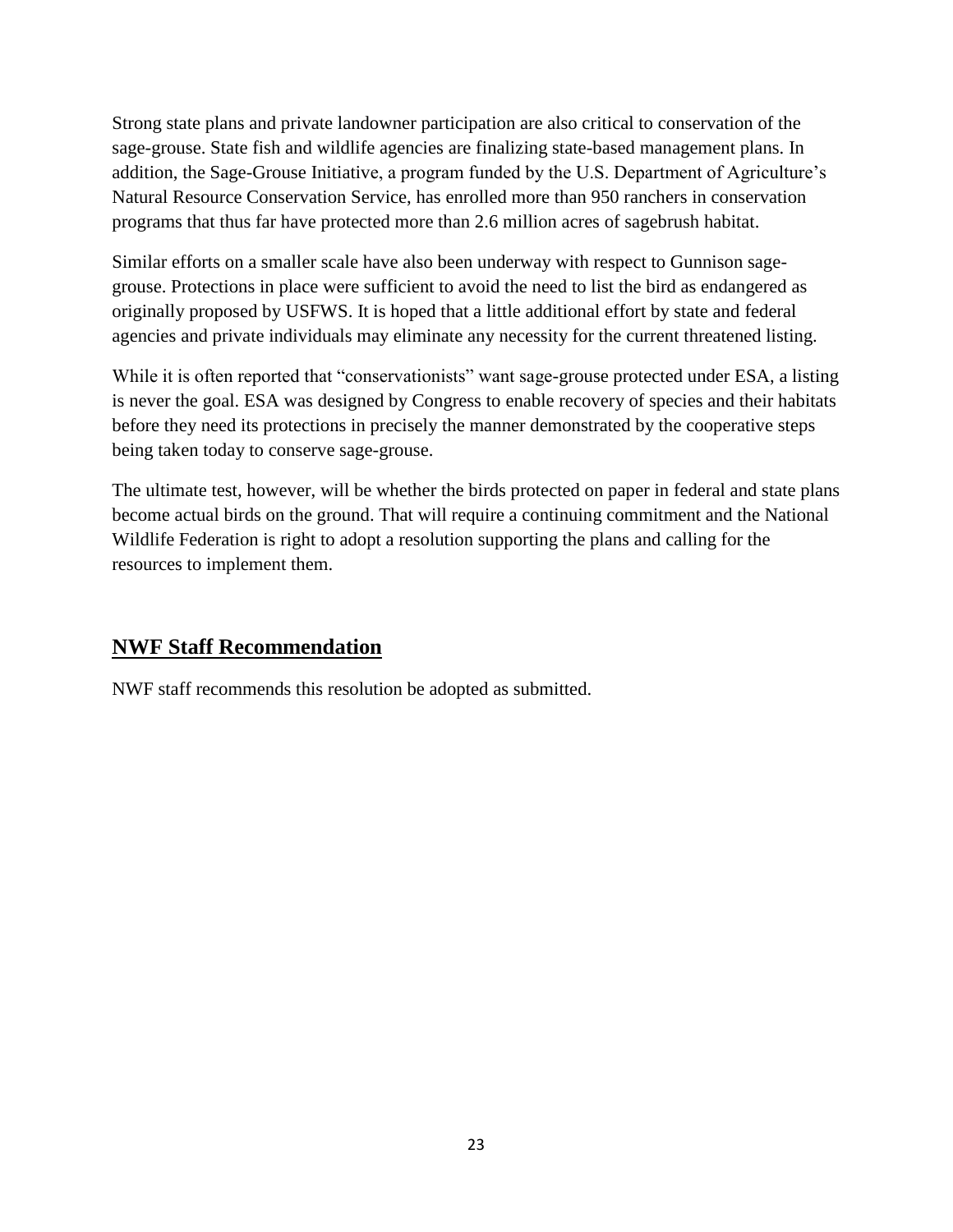2015 Proposed Resolution No. Public Engagement - 1 Submitted by: Conservation Council for Hawai'i

#### **2016 IUCN World Conservation Congress**

| 1  | WHEREAS, the International Union for Conservation of Nature (IUCN) World                            |
|----|-----------------------------------------------------------------------------------------------------|
| 2  | Conservation Congress is the world's preeminent and largest conservation gathering, bringing        |
| 3  | together thousands of leaders and delegates every four years to discuss the world's most pressing   |
| 4  | environment and development challenges with the goal of conserving wildlife and the                 |
| 5  | environment and harnessing the solutions nature offers to society's global challenges; and          |
| 6  | WHEREAS, IUCN has been successful in influencing, encouraging, and assisting                        |
| 7  | societies throughout the world to conserve the integrity and diversity of nature by (1) influencing |
| 8  | governments, business, and other stakeholders to support wildlife conservation efforts, (2)         |
| 9  | implementing several international agreements on nature conservation and biodiversity,              |
| 10 | including the Convention on International Trade in Endangered Species of Wild Fauna and Flora       |
| 11 | (CITES), and (3) assessing the conservation status and conservation needs of species worldwide      |
| 12 | through the IUCN Red List of Threatened Species; and                                                |
| 13 | WHEREAS, the upcoming World Conservation Congress, to take place in Honolulu,                       |
| 14 | Hawai'i, September 1-10, 2016, will be the first time that a U.S. location will host the Congress;  |
| 15 | and                                                                                                 |
| 16 | WHEREAS, the National Wildlife Federation, a founding member of the IUCN in 1948,                   |
| 17 | and its Hawai'i state affiliate, Conservation Council for Hawai'i, have worked closely with         |
| 18 | conservation leaders, Native Hawaiian cultural leaders, and the State of Hawai'i to help bring the  |
| 19 | 2016 World Conservation Congress to the United States; and                                          |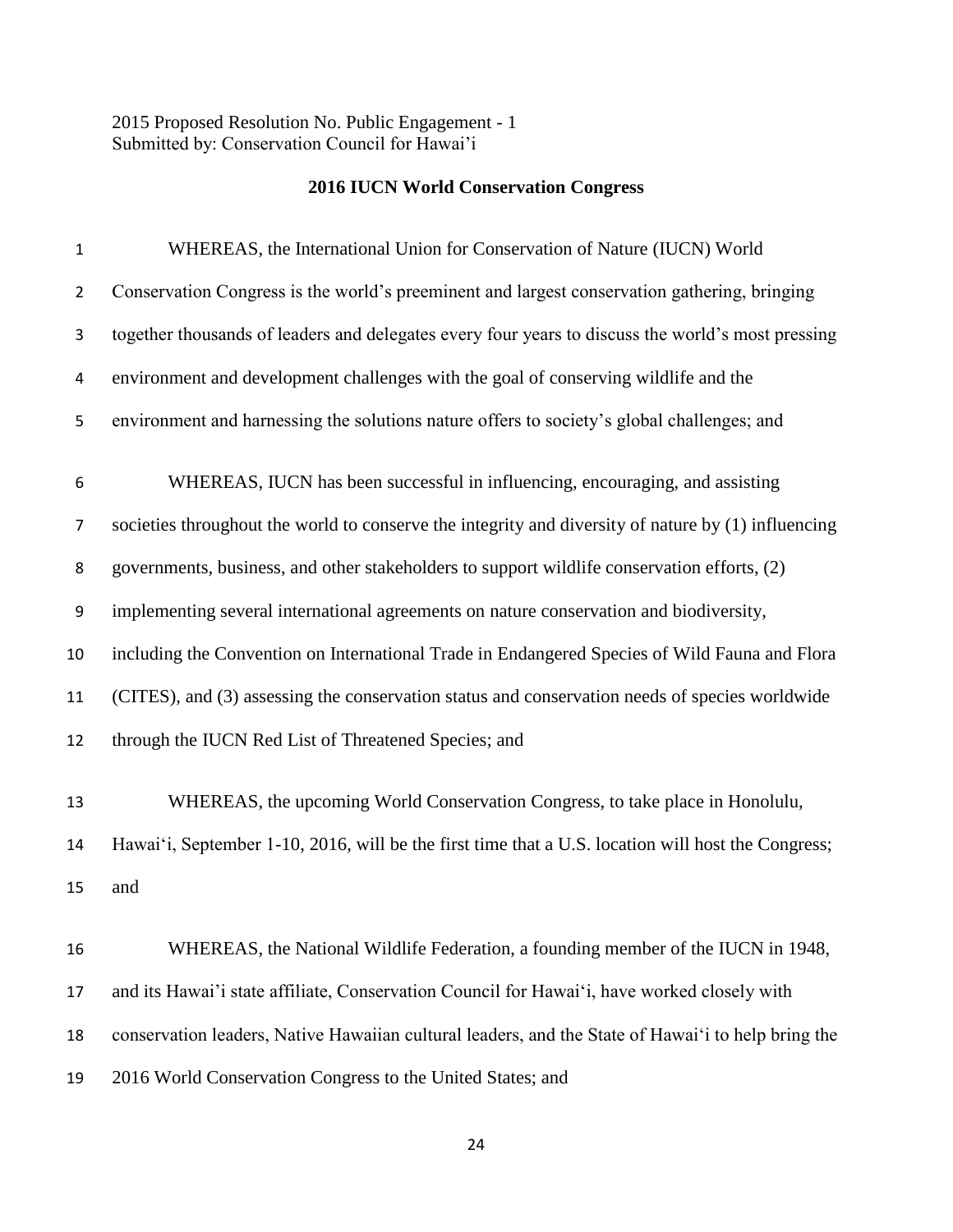WHEREAS, at the World Conservation Congress, IUCN member organizations are able to influence the global conservation agenda, and guide IUCN's work plan for the four years to follow; and

 WHEREAS, the 2016 World Conservation Congress offers the National Wildlife Federation, its state affiliates, and many other like-minded conservation organizations and stakeholders around the globe an unprecedented opportunity to focus attention on issues of importance to NWF and its affiliates, and to highlight on the world stage the important conservation challenges and achievements taking place across the United States, and especially in Hawai'i;

 NOW, THEREFORE, BE IT RESOLVED, that the National Wildlife Federation, at its annual meeting assembled March 27-29, 2015 in Shepherdstown, West Virginia, hereby welcomes and supports the 2016 World Conservation Congress, as well as other like-minded conservation organizations, in their efforts to promote common solutions to the world's most pressing environmental threats, including wildlife and habitat conservation; and

 BE IT FURTHER RESOLVED, that the National Wildlife Federation encourages participation in the 2016 World Conservation Congress by U.S. conservation organizations and natural resource management agencies; and

 BE IT FURTHER RESOLVED, that the National Wildlife Federation urges President Obama and/or Vice President Biden to attend the 2016 World Conservation Congress for the purpose of demonstrating U.S. leadership in the international conservation arena.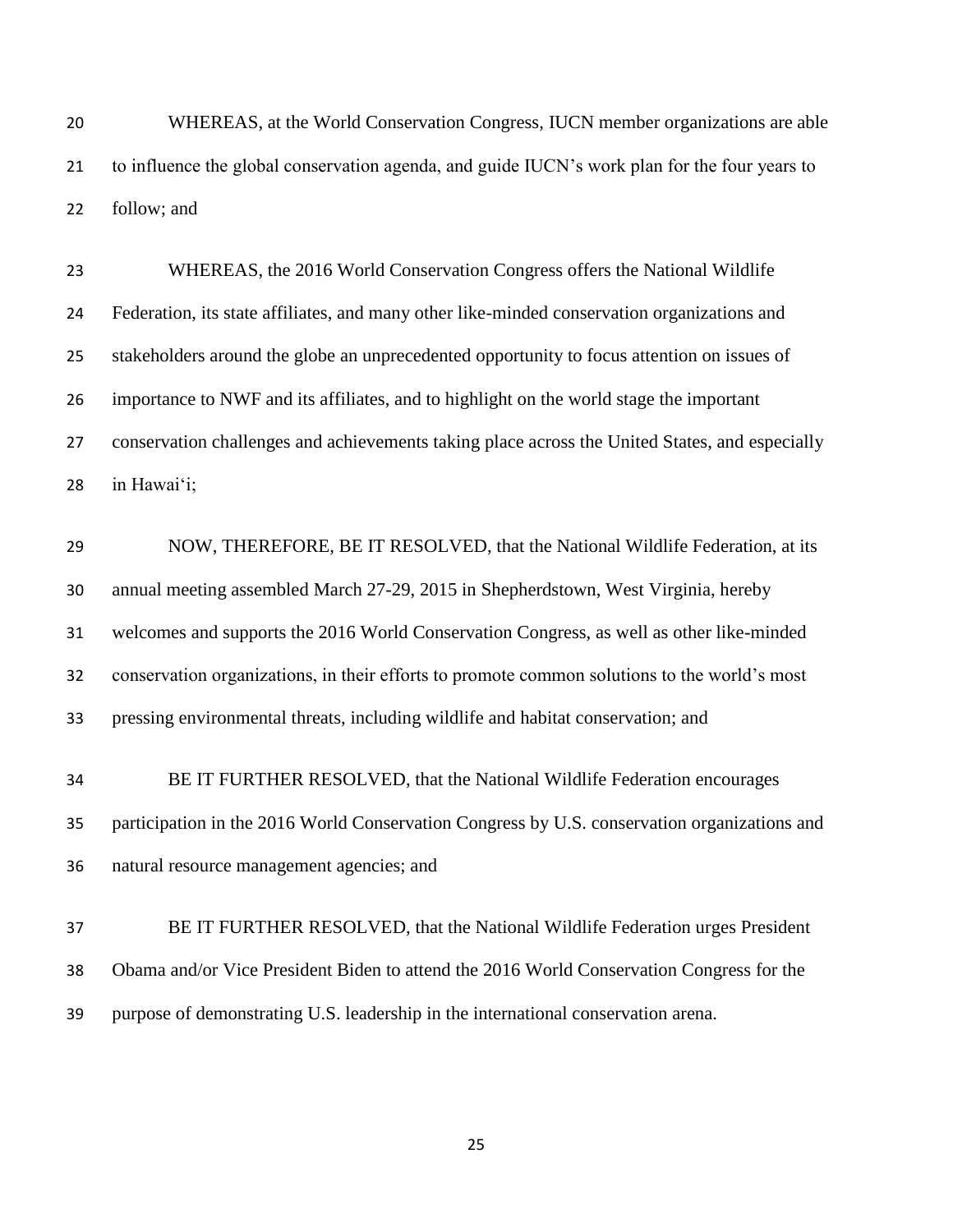## **Affiliate Commentary**

The Conservation Council for Hawai'i (CCH) proposes the Resolution below – titled "2016 IUCN World Conservation Congress" – for consideration at the 2015 Annual Meeting of the National Wildlife Federation. CCH, along with NWF, have worked closely with conservation leaders, Native Hawaiian cultural leaders, and the State of Hawai'i to help bring the 2016 IUCN World Conservation Congress to the United States. The Resolution is not only a way to formally welcome the IUCN World Conservation Congress to the United States, but it also endorses the involvement of the NWF family in the World Conservation Congress, and engagement with IUCN more generally.

## **NWF Staff Commentary**

NWF supports passage of the resolution "2016 IUCN World Conservation Congress," submitted by the Conservation Council for Hawai'I (CCH), in its current form. This resolution complements efforts by the NWF family to support action to conserve the world's nature and natural resources. NWF was a founding member of the International Union for the Conservation of Nature (IUCN) in 1948. Historically, NWF has played an important role, working with IUCN, to advance conservation goals in the United States and around the world, including clamping down on the trade in endangered species, and promoting protections for tropical forests and other key wildlife habitats, such as for migratory birds. This resolution is consistent with previous NWF resolutions, including: "International Wildlife Matters" 1979; "Conserving Biological Diversity Worldwide" 1983; "Expanded International Activities" 1989; "Diversity in the Conservation Movement" 2010; "Hawaiian Islands Endangered Species and Climate Change" 2011; "Emerging Leaders in the Conservation Movement" 2012; and "Endangered Hawaiian Monk Seal Conservation and Recovery" 2012.

Wildlife conservation in the United States and across the globe faces unprecedented threats, and effective conservation action cannot be achieved by conservationists alone. The IUCN's World Conservation Congress is a major event that happens only every three years, where government agencies, scientific experts and conservation groups meet to debate policies, and the means and mechanisms to implement them. The key topics of the Congress will include the status of endangered species, land protections and wildlife law enforcement in different countries, and the best ways to share both the responsibilities and the benefits of wildlife conservation. The 2016 World Conservation Congress is the first time this significant event will be hosted in the United States. It offers NWF and any interested state affiliates a great opportunity to highlight on the world stage the important conservation achievements and challenges taking place across the United States, and especially in Hawai'i. It will also provide an opportunity for NWF and interested affiliates to engage with like-minded wildlife conservation allies from around the globe.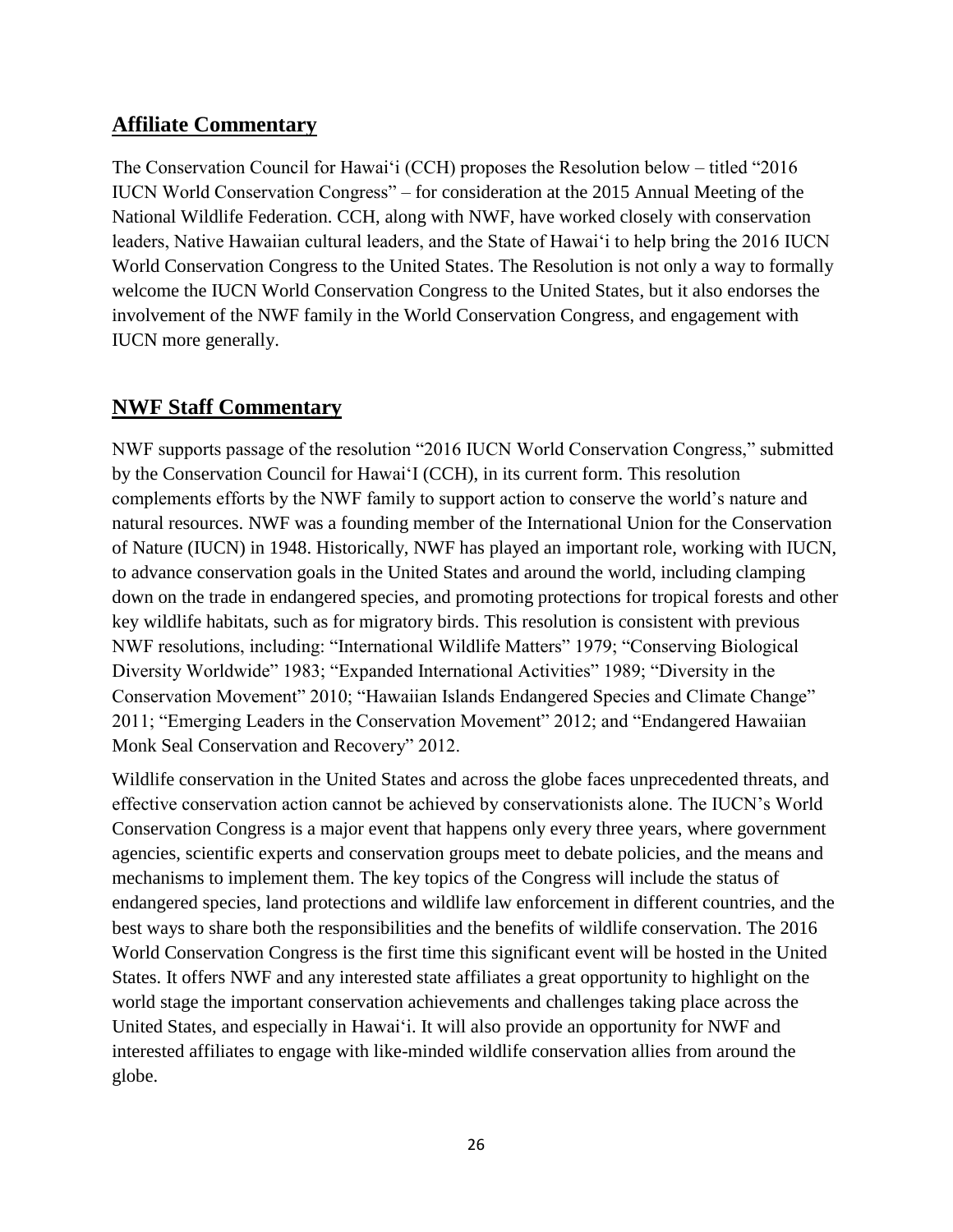More importantly, by participating in the 2016 IUCN World Conservation Congress, NWF and interested affiliates will be able to strategically position themselves to contribute in a meaningful way to the global conservation agenda under debate during the proceedings. IUCN has a "resolution" process similar to that of NWF, which provides an opportunity to highlight our conservation priorities on the international stage, and seek consensus and support from allies around the world. This timely Resolution proposed by CCH welcomes the upcoming World Conservation Congress, and recognizes the benefits of engagement with the IUCN, to promote the protection of wildlife in the United States and across the globe.

## **NWF Staff Recommendation**

Staff recommends the resolution be adopted as submitted.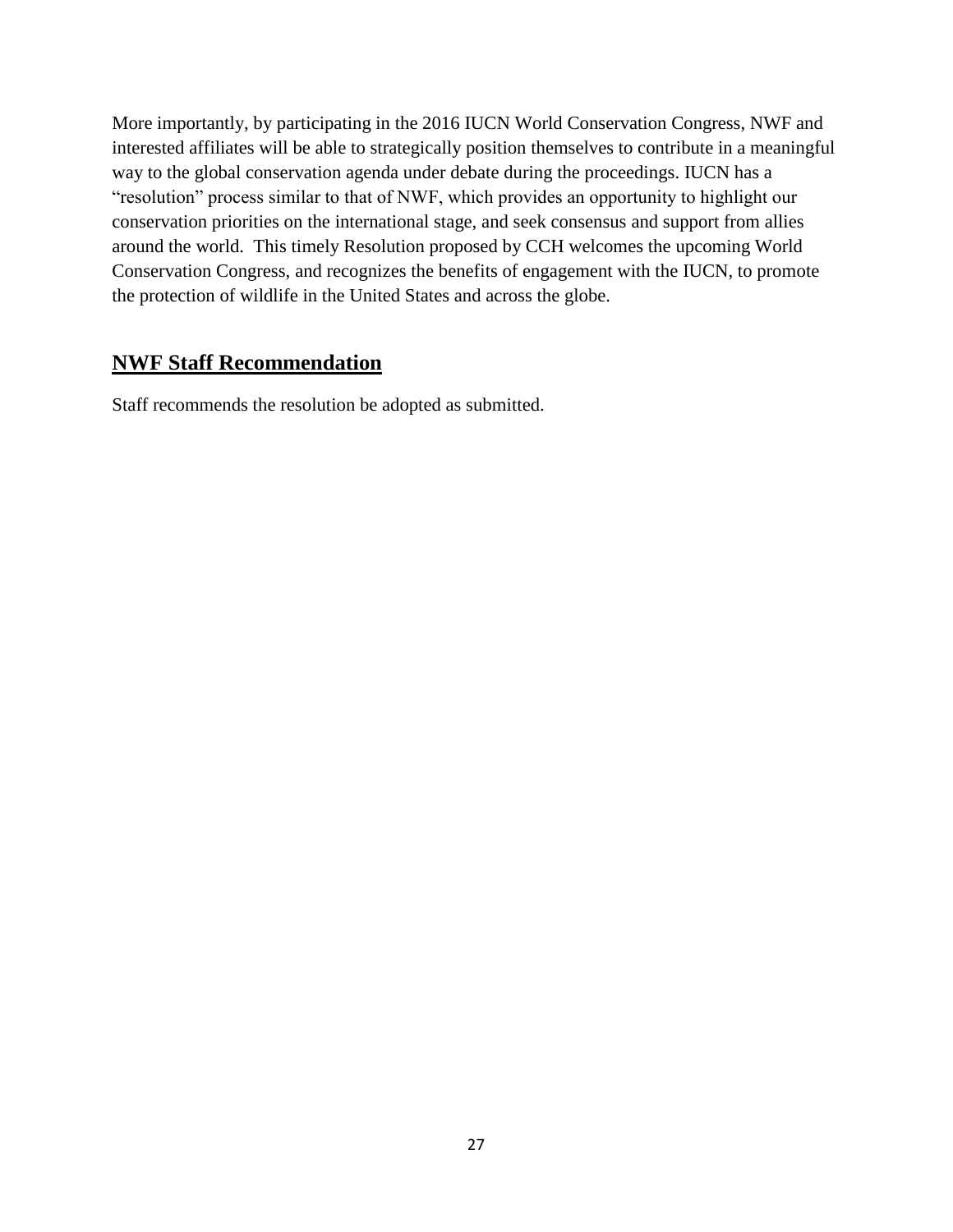2015 Proposed Resolution No. Public Engagement - 2 Submitted by: Arizona Wildlife Federation, Idaho Wildlife Federation, Nevada Wildlife Federation, New Mexico Wildlife Federation

### **North American Conservation Education Strategy**

| $\mathbf{1}$   | WHEREAS, research demonstrates that children in America receive a wide range of                      |
|----------------|------------------------------------------------------------------------------------------------------|
| $\overline{2}$ | science education benefits from programs and lesson plans that teach them about nature,              |
| 3              | ecosystems, wildlife species, water and natural resources; and                                       |
| 4              | WHEREAS, natural areas and the outdoors offer excellent and practical laboratories for               |
| 5              | learning about the science and the complexity of ecosystems, plant and animal communities and        |
| 6              | species, water systems, geology and soil; and                                                        |
| 7              | WHEREAS, the time young people spend learning about and interpreting nature also                     |
| 8              | helps to connect them to a lifelong appreciation for wildlife and the natural world; and             |
| 9              | WHEREAS, these outdoor learning experiences also provide opportunities for young                     |
| 10             | people to develop and appreciate outdoor skills such as hunting, fishing, camping, hiking,           |
| 11             | orienteering and wildlife observation; and                                                           |
| 12             | WHEREAS, the Association of Fish and Wildlife Agencies (AFWA) in cooperation with                    |
| 13             | its member agencies and other nongovernmental organizations (NGOs) has addressed these               |
| 14             | opportunities through the development and the publishing of a comprehensive program of               |
| 15             | principles, materials, curricula, skill guides and other useful educational tools under the auspices |
| 16             | of the North American Conservation Education Strategy (NACES); and                                   |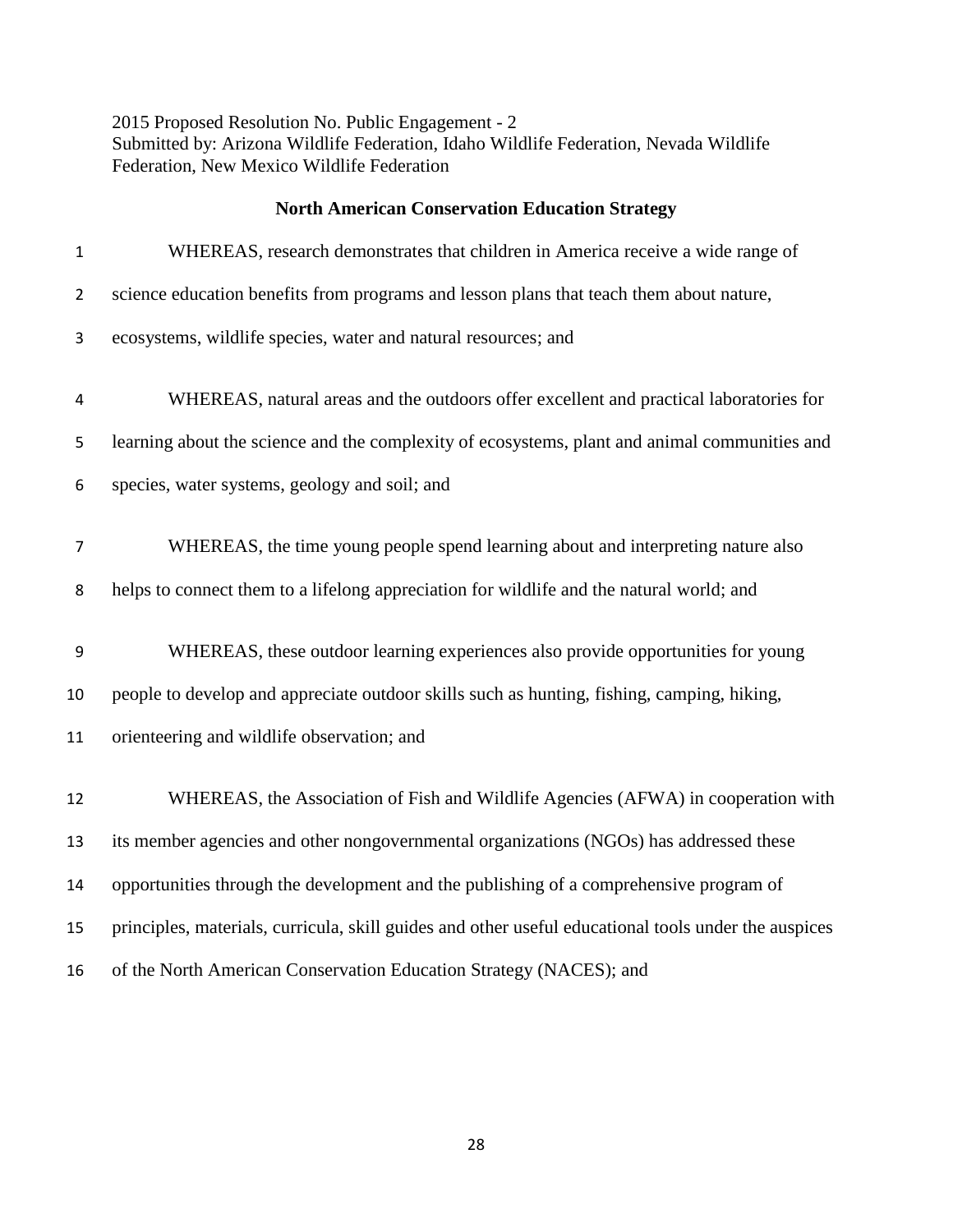| 17 | WHEREAS, NACES offers schools, educators, non-formal educators, parents, mentors               |
|----|------------------------------------------------------------------------------------------------|
| 18 | and childcare care-givers an important tool for educating children about nature, wildlife, and |
| 19 | outdoors skills and developing a lifelong connection to the outdoors;                          |
|    |                                                                                                |
| 20 | THEREFORE BE IT RESOLVED, that the National Wildlife Federation supports the                   |
| 21 | content, intent and implementation of NACES by public and private conservation interests, to   |
| 22 | encourage outdoor skill development in young people across America.                            |

## **Affiliate Commentary**

The North American Conservation Education Strategy developed by the Association of Fish and Wildlife Agencies, its member agencies and other organizations, offers an opportunity for young people to learn about the science of fish and wildlife and the natural world and to understand sound management practices. It also is an organized educational program that provides significant opportunities for young people to learn about individual stewardship and conservation action. The science of wildlife management is an excellent subject for strengthening the scope and effectiveness for American scientific education and scientific inquiry under the auspices of the 2013 Next Generation Science Standards which have been recommended by the National Research Council and the National Academy of Sciences.

Importantly, the North American Conservation Education Strategy offers young people in America a significant opportunity to strengthen their personal connection to nature. The curriculum and associated educational activities encourage young people to understand and spend time in nature when the national trend is for them to remain indoors making use of electronic entertainment media. Research shows that a lack of time spent in nature erodes a young person's affinity for the natural world and diminishes his or her sense of stewardship.

Finally, the North American Conservation Education Strategy goes beyond natural science and wildlife management principles by focusing on the development of outdoor skills including wildlife observation, fishing and hunting. These skills are important to the long term future of American wildlife conservation and management and outdoor activity participation.

For these reasons, encouraging the National Wildlife Federation to participate more robustly in the Implementation of the North American Conservation Education Strategy will provide significant support for a nationwide effort among many agencies and organization to help fish and wildlife education and management within future generations.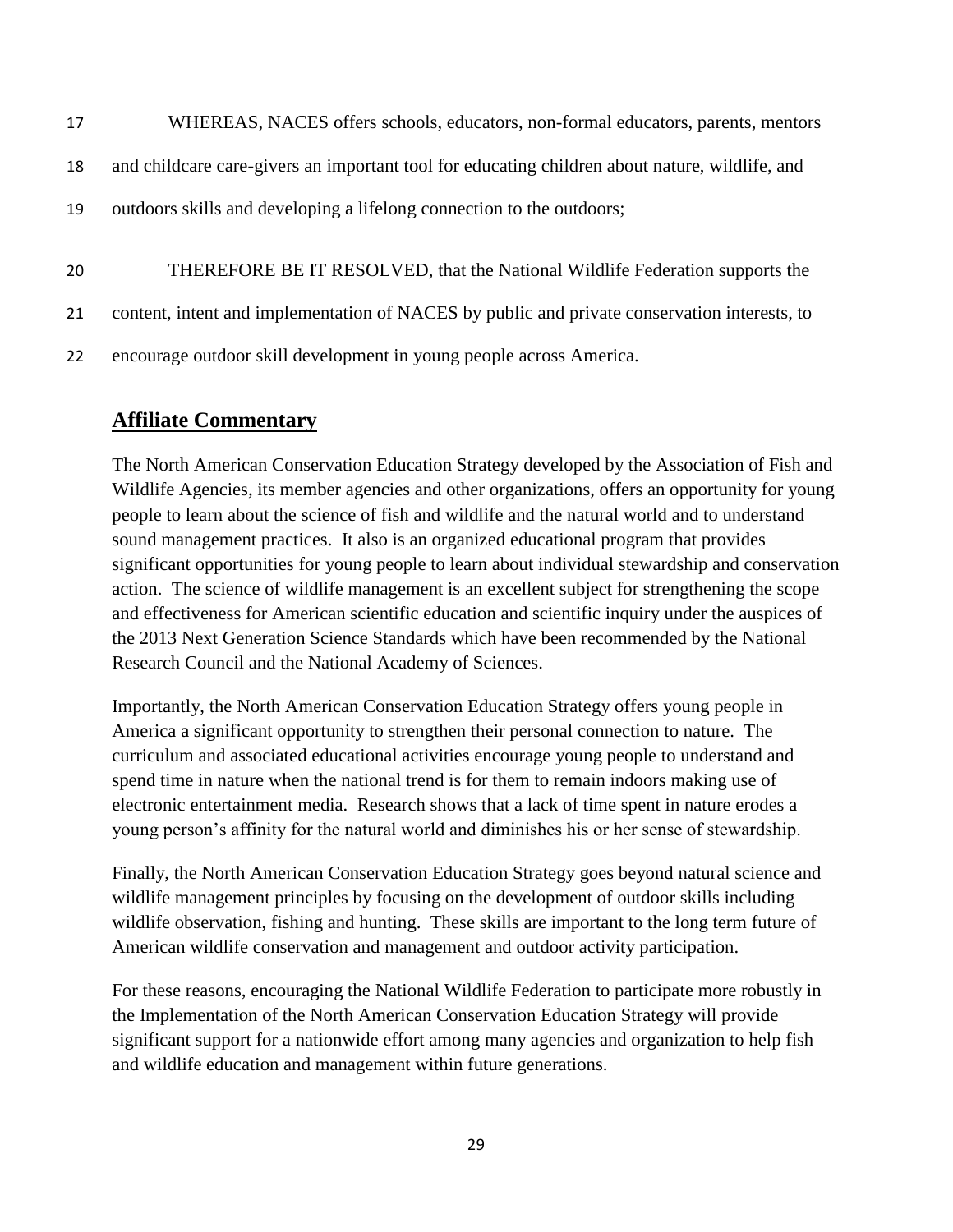### **NWF Staff Commentary**

The formal K-12 education process today teaches relatively little about the science of North American wildlife and management. Only a very small percentage of the 60 million young people in our schools are exposed to the principles and skills of traditional fish and wildlife management. The lack of widespread scoped and sequenced conservation education can result in young people growing up with a lack of meaningful knowledge of wildlife and habitats and with a lack of affinity for nature and the outdoors.

The Association of Fish and Wildlife Agencies (AFWA) engaged in a multi-year effort to remedy this shortfall in American education by developing the North American Wildlife Conservation Education Strategy (NACES), which is a comprehensive curriculum and set of lesson plans for use in the classroom with grades 4, 6 and 12.

More than a dozen state wildlife agencies from across the U.S. participated in the development of NACES over the past ten years and each year new educational modules are added to the core curriculum including educational modules for teaching outdoor skills such as wildlife observation, tracking, fishing and hunting. In addition to state agency education expertise, a number of nongovernmental education organizations, including National Wildlife Federation, participated in the design and development of NACES.

The focus of NACES on educating students on wildlife science and management and exposing them to the development of outdoor skills, makes it a much needed program for young people today. And, it will be vital for the future of American wildlife management and outdoor program participation.

The National Wildlife Federation and its many state affiliates share common goals with NACES and could, through more applied effort, support the adoption of the program in U.S. schools and via other educational opportunities such as youth camps and educational outing programs.

This resolution will authorize NWF to work with AFWA and the NACES program on implementation through its existing school programs, such as Eco Schools and Schoolyard Habitats, and toward longer term goals such as including NACES in efforts to implement the Next Generation Science Standards in the states.

# **NWF Staff Recommendation**

Staff recommends this resolution be adopted as submitted.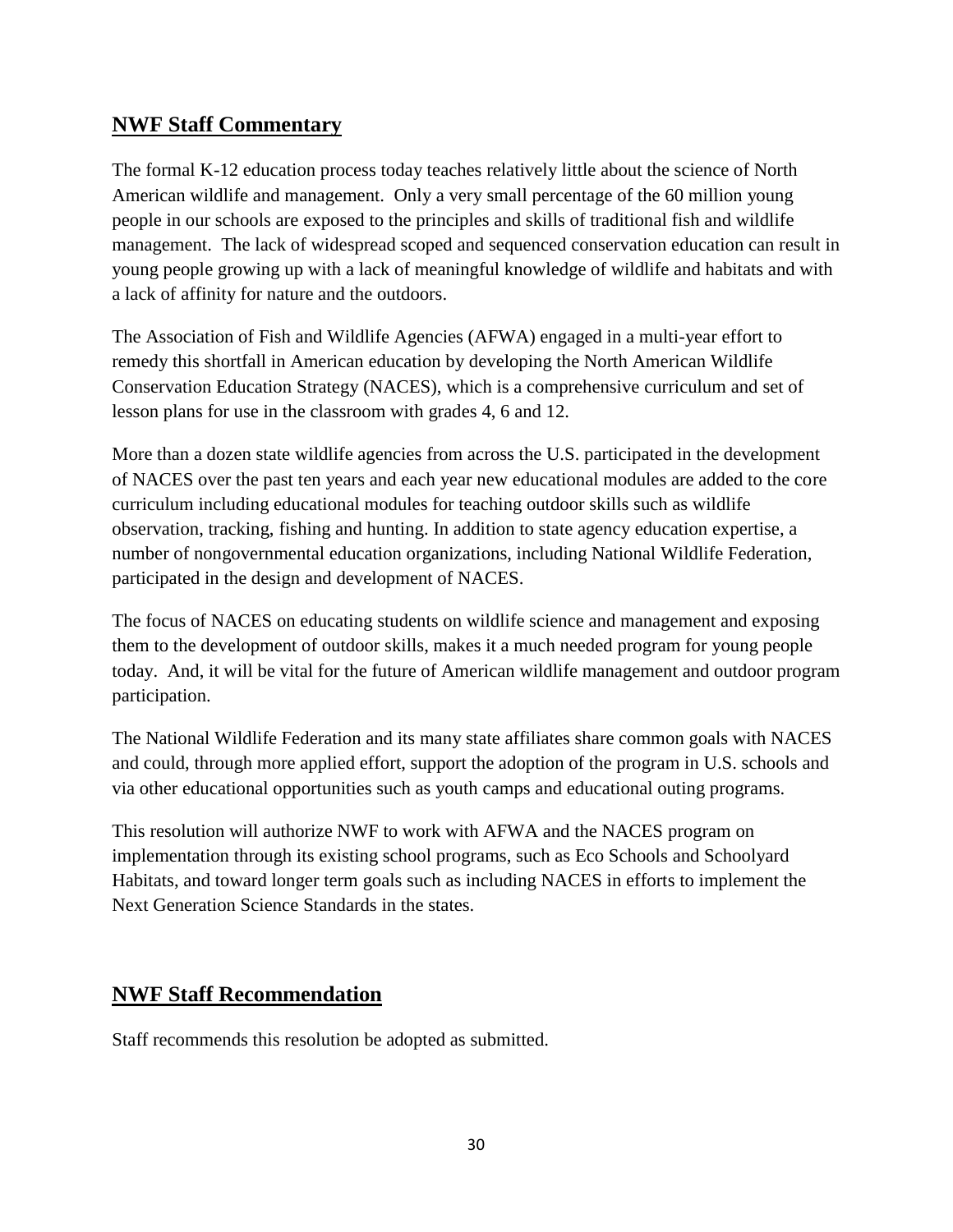2015 Proposed Resolution No. Public Engagement - 3 Submitted by: Delaware Nature Society

|                | <b>Support for Conserving Declining North American Pollinator Populations</b>                         |
|----------------|-------------------------------------------------------------------------------------------------------|
| $\mathbf{1}$   | WHEREAS, recent scientific data from many government, public and academic sources                     |
| $\overline{2}$ | show significant declines of the populations of many plant-pollinating insects, such as bees and      |
| 3              | butterflies, and other pollinators in North America; and                                              |
| 4              | WHEREAS, having a sufficient number of plant-pollinating insects and other pollinators                |
| 5              | is necessary for the health of major North American ecosystems, water quality, air quality,           |
| 6              | coastal stability and wildlife populations; and                                                       |
| 7              | WHEREAS, the North American scientific community attributes this decline in the                       |
| 8              | number of pollinators to multiple factors including habitat modification and clearing, reductions     |
| 9              | of the availability of native food plants, use of insecticides and herbicides, truncation and         |
| 10             | interruption of migratory routes and other physical, chemical and biological factors; and             |
| 11             | WHEREAS, one-third of the nation's food crop is dependent upon insect and other                       |
| 12             | pollinators, the decline in pollinators is a threat to one-third of our nation's food supply, as well |
| 13             | as a long-term threat to the future of our agricultural economy; and                                  |
| 14             | WHEREAS, the President of the United States has issued a Memorandum, June 20, 2014                    |
| 15             | to federal public agencies and a request to other public agencies, nongovernmental organizations,     |
| 16             | private businesses, volunteer groups and individuals to take needed steps to reverse this decline     |
| 17             | in pollinator populations; and                                                                        |

 WHEREAS, such steps can include a variety of measures such as, but not limited to changes in agricultural and forestry policy and practices, land planning, planting more native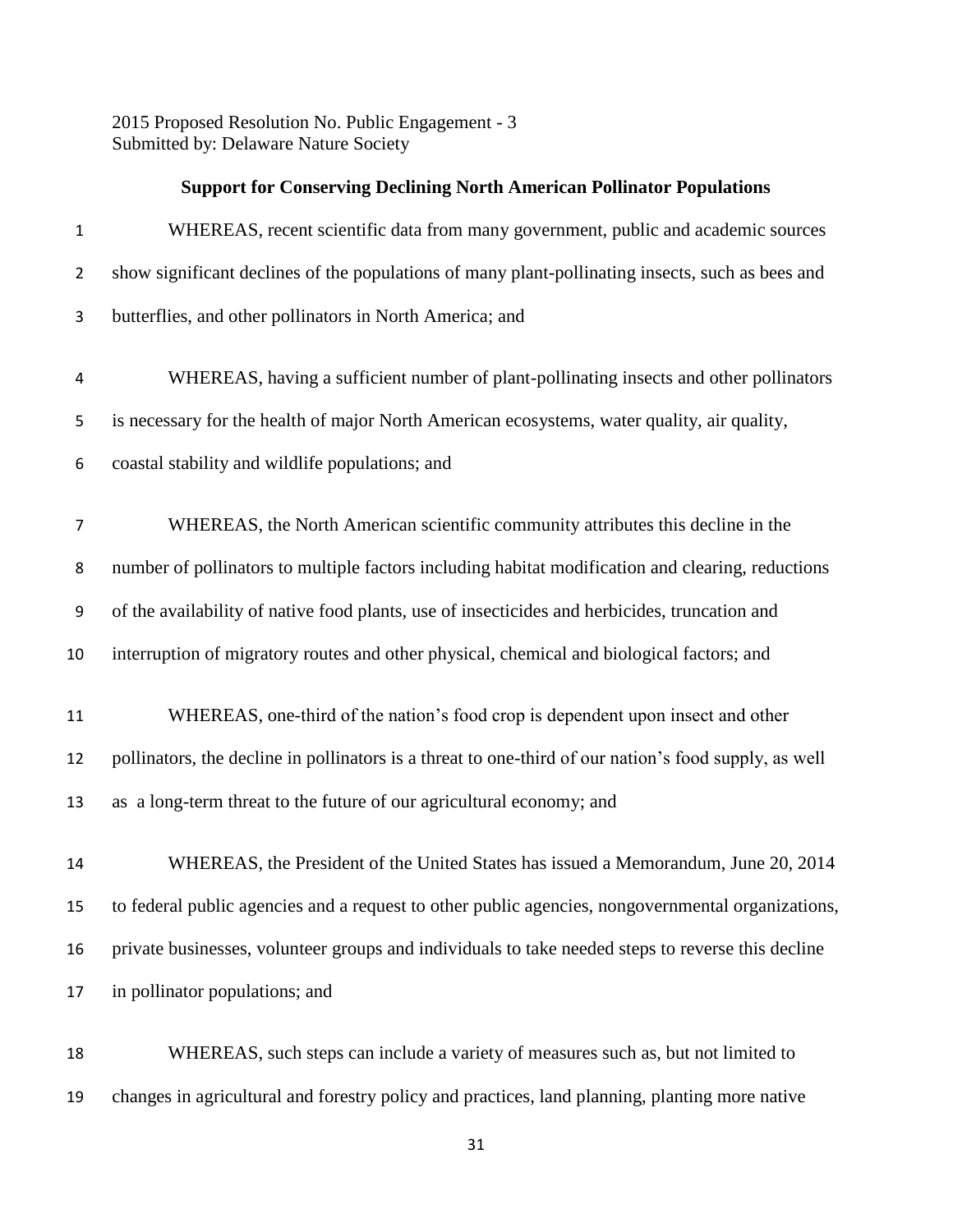pollinator food plants on public lands and along public transportation routes, an increase of the use of native plants in private gardening practices; and

 WHEREAS, bee, butterfly, and other pollinator abundance in public and private landscapes are an indicator of biodiversity, are aesthetically pleasing and engage people of all backgrounds as an accessible way to connect and support wildlife where they live, work, play, learn and worship; and

 WHEREAS, the National Wildlife Federation, its state and territorial affiliated organizations and other partners working together with the public and private sectors can make a 28 significant impact on increasing and sustaining populations of North American pollinators;

 NOW, THERFORE BE IT RESOLVED, that the National Wildlife Federation at its annual meeting assembled in Shepherdstown, West Virginia, March 27-29, 2015, supports increasing and, in the long term, sustaining North American pollinator populations such as bees, butterflies and other species through a variety of means including policy and practice reforms, government/private partnerships, scientific assessment, public education, grassroots activation, volunteer program development, species-specific campaigns and home, school and community initiated habitats.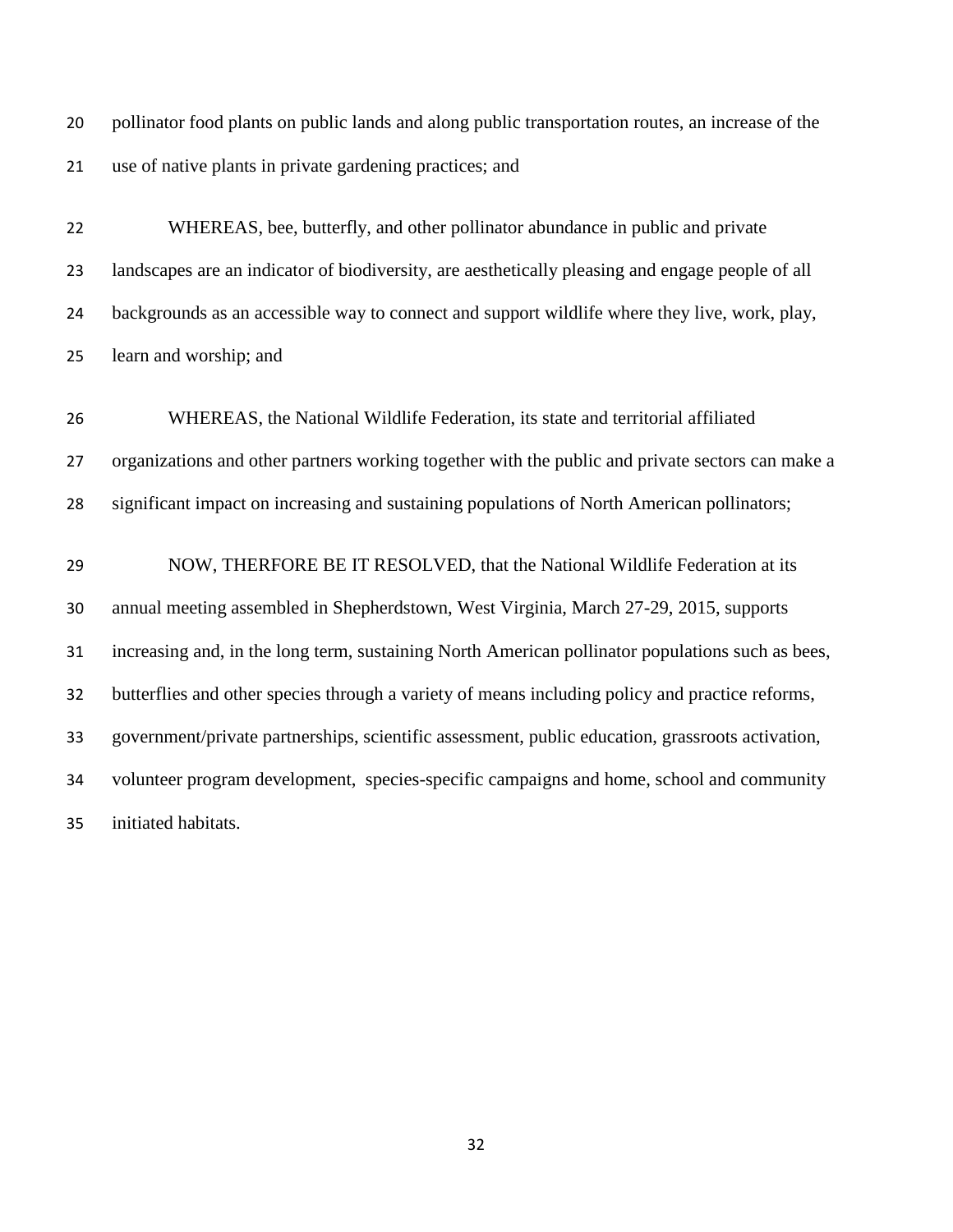## **Affiliate Commentary**

Recent scientific data from numerous government, public and academic sources show significant declines of plant-pollinating insects, such as bees and butterflies, and other pollinators in North America. The North American scientific community attributes this decline to multiple factors including habitat modification and clearing, reductions of the availability of native food plants, use of insecticides and herbicides, truncation and interruption of migratory routes and other physical, chemical and biological factors. One-third of the nation's food crop is dependent upon insects and other pollinators, which means that the decline in pollinators is also a threat to our nation's food supply, as well as a long-term threat to the future of our economy.

The Delaware Nature Society has become acutely aware of the threat that declining pollinator populations poses to Delaware's diverse natural habitats, agricultural community, and ecotourism industry, all of which have a tremendous effect on the State's economy. The Delaware Nature Society is addressing the decline of pollinators through its educational programming, native plant sale, and through the Certified Wildlife Habitat™ program that it implements in Delaware in partnership with the National Wildlife Federation. In addition, pollinators are a central focus of the Delaware Nature Society's work in 2015 as the organization commemorates its 50th Anniversary.

We recognize the importance of pollinators not only to the Delaware economy and ecosystems, but to economies and ecosystems across the United States. A national conservation policy resolution is needed to ensure a coordinated and cohesive effort to confront this national (and international) crisis.

# **NWF Staff Commentary**

On June 20<sup>th</sup>, 2014 President Obama signed the Presidential Memorandum on the Pollinator Crisis, which recognized major declines in pollinators and the need to take action. The North American scientific community attributes this decline to multiple factors including reductions of the availability of native food plants, use of insecticides and herbicides, truncation and interruption of migratory routes, and habitat conversion, modification and clearing, among other possible factors.

The President's MOU directed federal agencies, and requested other public agencies, NGOs, private businesses, volunteer groups and individuals to take needed steps to reverse this decline in pollinator populations.

This resolution is focused on increasing and, in the long term, sustaining North American pollinator populations such as bees, butterflies and other species through a variety of means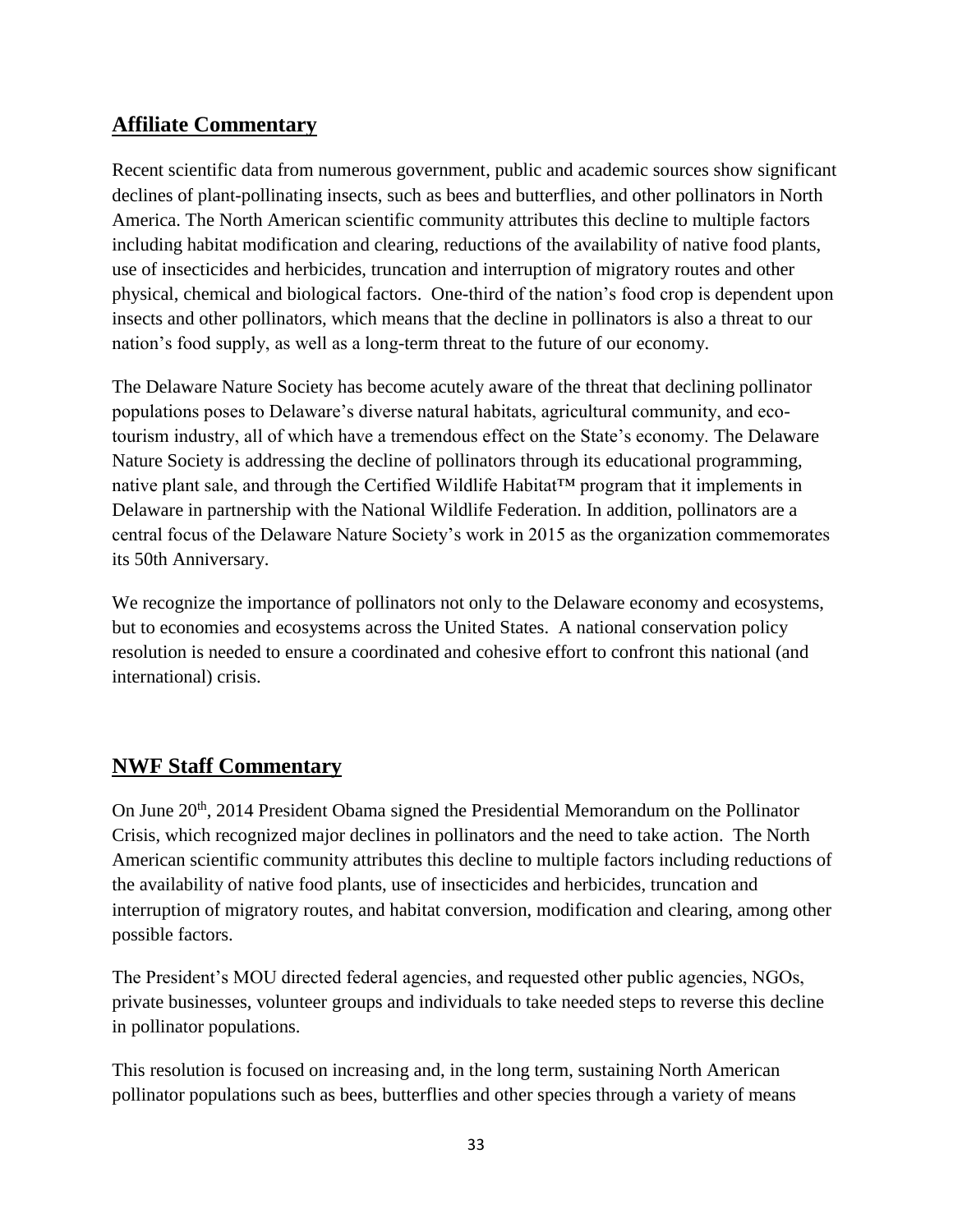including policy and practice reforms, government/private partnerships, scientific assessment, public education, grassroots activation, volunteer program development, species-specific campaigns and other needed actions and opportunities.

It is entirely consistent with NWF's long-standing programs to protect and restore wildlife habitats, as well as the Backyard, Schoolyard and Community Wildlife Habitats programs.

One pollinator in particular, the monarch butterfly, has experienced a major population crash over the past decade. The U.S. Fish and Wildlife Service is currently evaluating whether or not the monarch butterfly should be declared a threatened or endangered species under the Endangered Species Act. NWF supports this review and encourages FWS to take the necessary steps to conduct a comprehensive status review on North American monarchs. The decision on whether or not to list the monarch butterfly, as per the ESA, must be based on science rather than politics. There are, however, legitimate questions as to whether listing is the best tool at this time to bring the results needed to put monarch populations back on solid ground.

The collection and analysis of the scientific data to evaluate whether or not listing is merited will take at least a year, and likely longer. Meanwhile, monarchs and other pollinators need immediate help. This resolution sets aside the ongoing scientific question of whether listing is warranted, and instead focuses on what can be done now. It calls for a broad range of actions across the country, including policy and practice reforms, government/private partnerships, scientific assessment, public education, grassroots activation, volunteer program development, species-specific campaigns and home, school and community initiated habitats.

NWF and the U.S. Fish and Wildlife Service, in February of this year, signed an agreement to collaborate on actions to help recover the monarch butterfly. And, National Wildlife Federation and many of its affiliates are also engaged with leading monarch and pollinator conservation organizations, such as The Monarch Joint Venture, Xerces Society for Invertebrate Research, Monarch Watch, and others. The NWF/FWS partnership will help create and preserve habitat, in collaboration with the Department of Transportation, on the Interstate 35 "butterfly corridor", which largely tracks the mid-continental migration route. NWF/FWS are also focused on getting milkweed re-established on much of the 26 million acres of Conservation Reserve Program lands, on field borders, fence rows, buffer strips, and on other suitable conservation lands (wetlands and grassland easements) and promoting that farmers not spray at the edges of their fields so that milkweed (and monarchs) can survive there.

### **NWF Staff Recommendation**

NWF staff recommends this resolution be adopted as submitted.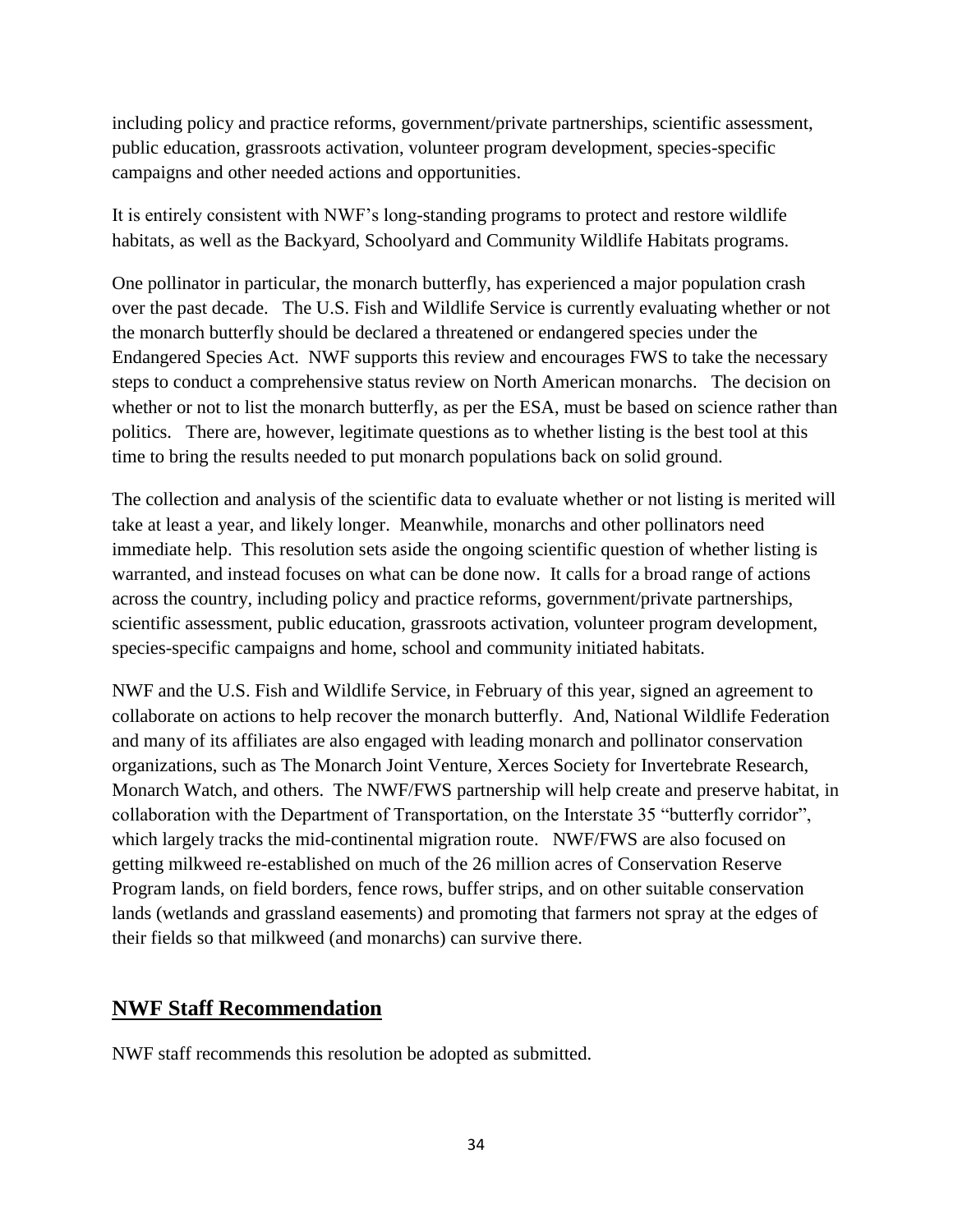2015 Proposed Resolution No. Resource Development - 1 Submitted by: Minnesota Conservation Federation

|                | Opposition to Mining within the Boundary Waters Canoe Area Wilderness Watershed                |
|----------------|------------------------------------------------------------------------------------------------|
| $\mathbf{1}$   | WHEREAS, the citizens of the United States of America are the owners of our federal            |
| $\overline{2}$ | public lands and, by law, have a say in how our National Wilderness Areas are managed; and     |
| 3              | WHEREAS, the Boundary Waters Canoe Area Wilderness (BWCAW) is one of the                       |
| 4              | great, intact, freshwater wetland complexes left on the planet, encompassing over 1 million    |
| 5              | acres; and                                                                                     |
| 6              | WHEREAS, the BWCAW is home to more than 230 animal species, including numerous                 |
| 7              | endangered, threatened or protected species; and                                               |
| 8              | WHEREAS, the BWCAW is America's most popular Wilderness Area, attracting more                  |
| 9              | than 250,000 people annually from around the world, contributing \$100 million annually to the |
| 10             | local economy (\$500 million if you include the Superior National Forest); and                 |
| 11             | WHEREAS, BWCAW's 1,500 miles of canoe and kayak water trails fuels the local                   |
| 12             | economies of many northern Minnesota communities and is dependent on an intact and fully       |
| 13             | functioning ecosystem; and                                                                     |
| 14             | WHEREAS, sulfide ore mining has been proposed within the watershed of the BWCAW;               |
| 15             | and                                                                                            |
| 16             | WHEREAS, sulfide mining has been shown to be universally destructive to the                    |
| 17             | environment wherever such mines are constructed, operated, or closed; and                      |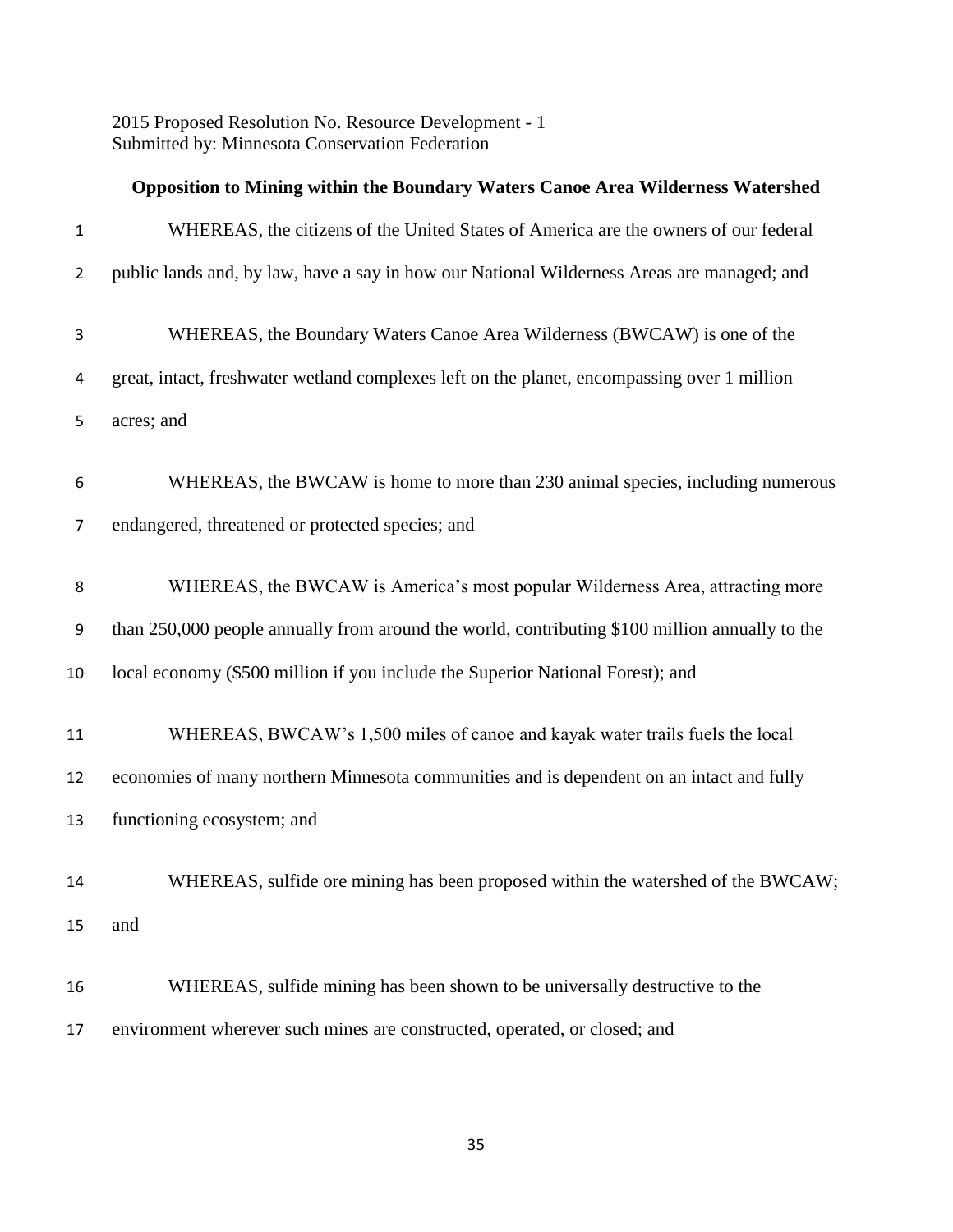| 19 | encompassing 100 square miles of habitat, poses the gravest risk ever to the wilderness area's |
|----|------------------------------------------------------------------------------------------------|
| 20 | survival; and                                                                                  |
| 21 | WHEREAS, TwinMetal's mine would risk the water quality and quantity of the                     |
| 22 | BWCAW and Voyagers National Park, potentially altering the hydrology of thousands of acres     |
| 23 | of wetlands and wildlife habitat, including endangered species habitat, and damage the         |
| 24 | wilderness experience for countless visitors and therefore hurt the local tourist economy;     |
| 25 | NOW, THEREFORE, BE IT RESOLVED, that the National Wildlife Federation in its                   |
| 26 | Annual Meeting assembled March 27-29, 2015, in Sheperdstown, West Virginia, hereby calls on    |
| 27 | Congress and the President to remove from mineral development all federal lands within the     |
| 28 | watershed of the Boundary Waters Canoe Area Wilderness, thereby preventing the exploration     |
| 29 | and development of mining operations within the BWCAW watershed.                               |

18 WHEREAS, TwinMetal's proposed sulfide mine within the BWCAW watershed,

# **Affiliate Commentary**

The BWCA is an institution in Minnesota. The Wilderness designation was a battle to the finish. However, most hunters and anglers support the need to keep motors off some lakes and provide for special hunts for moose. Our anglers enjoying catching walleyes and bass for a canoe or base camp and frying them up for shore lunch—three meals per day! Our sportsmen and sportswomen understand the need for balance. They understand that we don't need to mine so close to an institution. As sportsmen and sportswomen we treasure the quality of outdoor life in Minnesota and the BWCA is a major component of that quality of life!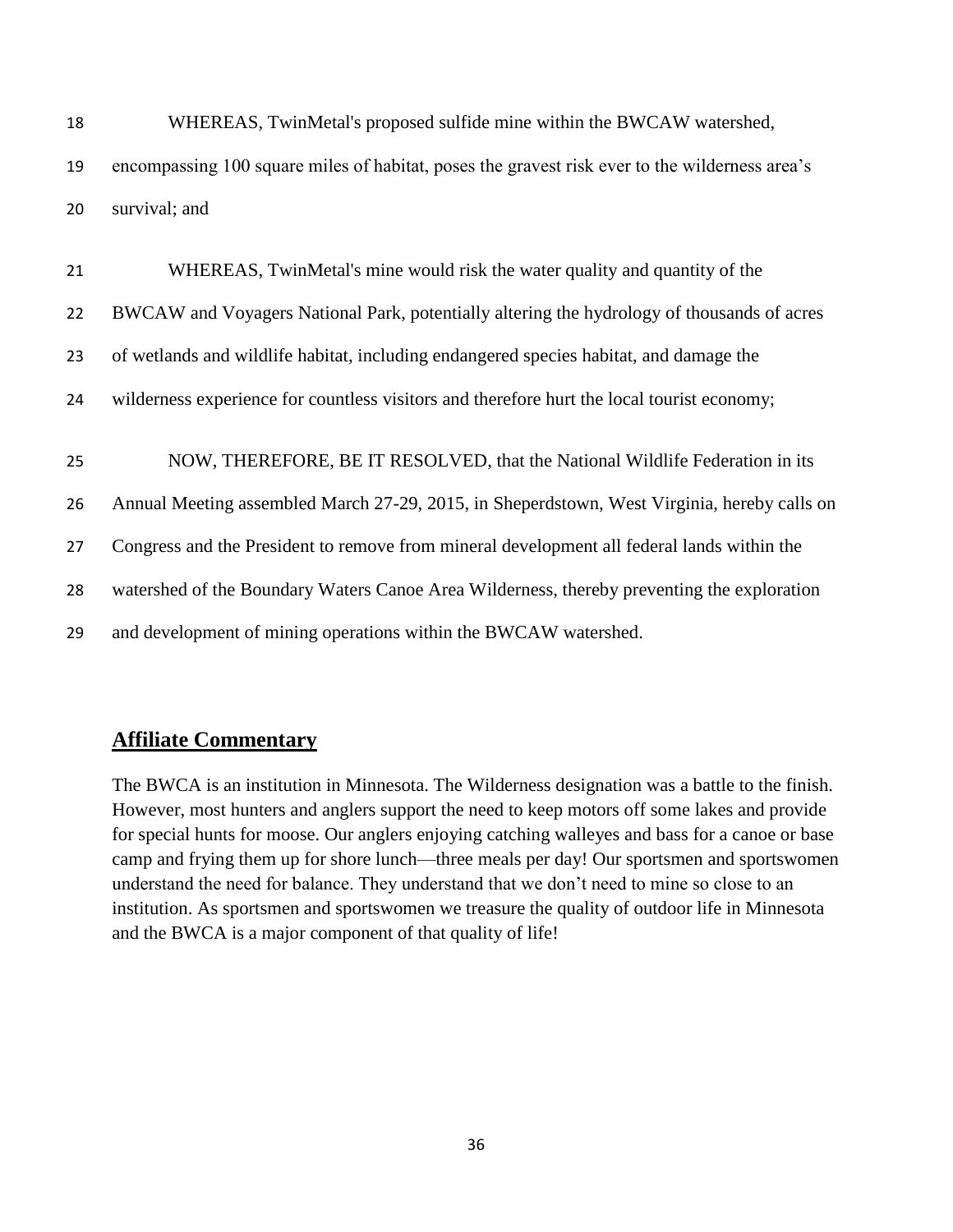## **NWF Staff Commentary**

NWF supports passage of the resolution "Opposition to Mining within the Boundary Waters Canoe Area Wilderness Watershed," submitted by Minnesota Conservation Federation. The resolution is focused on protecting the Boundary Waters Canoe Area Wilderness (BWCAW) from the potentially disastrous effects of sulfide-ore mining.

BWCAW is Americas most visited Wilderness Area, attracting more than 250,000 people per year to the Northern Minnesota destination. Birders, canoe and kayakers, hunters, anglers, and adventurers of all shapes flock to the boundary waters for a taste of wilderness, a look into the past and to what once was. Much of the boundary waters is non-motorized, meaning you must paddle or hike in. No boats, no ATVs, no engines. The outdoor-tourism bonanza provided by the Boundary Waters and the surrounding parks and forests is dependent on a healthy, thriving, and intact ecosystem.

As the resolution notes, sulfide-ore mining has been proposed within the watershed (just outside the park's boundary) of the BWCAW. Environmental modeling has shown that contaminated waters from the mine will flow through the boundary waters as well as Voyagers National Park, forever damaging two of America's most beautiful parks. The full blueprint for the proposed mine is still being developed, but early designs have pointed to a mine 5 miles wide and 20 miles long, adding up to 100 square miles. While early designs have suggested that the mine would be a traditional underground mine, new proposed designs have it as an open-pit mine, a 100 square mile wasteland at the entrance to America's most loved wilderness area. Beyond the aesthetics, the mine will invariably become an environmental disaster forever changing the BWCAW. Mine tailings high in sulfide will be stored at the site. Those tailings must be kept protected from rain, snow, and any other source of moisture. If the tailings come in contact with water, the have the potential to leach sulfuric acid. If released into the watershed, those tailings and associated leachate, will have a disastrous effect on the surrounding wildlife and habitat. Worldwide, sulfide-ore mines have demonstrated an inability to advert ecological harm or disasters. No sulfide-ore mine has been operated, closed, or maintained, without harming the environment around it.

This resolution serves as an important complement to existing NWF resolutions in support of protecting critically important wilderness areas and parks from mining (e.g. "Protecting Habitat, Wildlife and Water Resources from Uranium Mining," 2011; "Opposition to the Pebble Mine Project in the Bristol Bay Watershed of Southwestern Alaska," 2006; "Opposition to Mining Near Ofekenokee Swamp," 1998).

NWF is not anti-mining or exploration. We believe it should be done in a sustainable manner and in conjunction with reduction, reuse, and recycling options as well as other opportunities to reduce our dependence on mineral extraction. Similarly, there must be places so valuable to wildlife, people, and our outdoor heritage, that we cannot allow environmentally degrading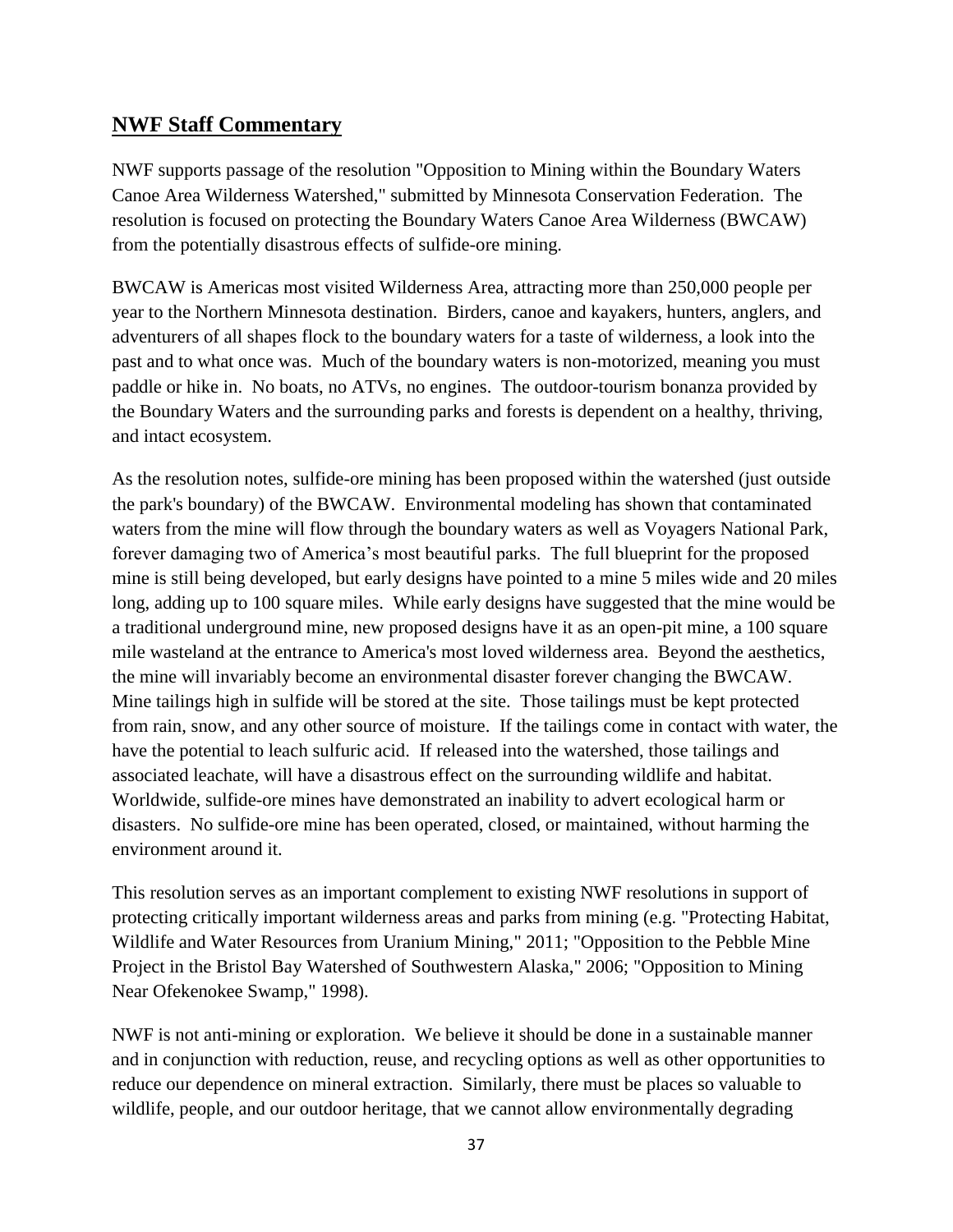activities to go on there. The Boundary Waters Canoe Area Wilderness Area is one such area. The precedent has been set for Presidential action such as that requested in the resolution. Previous administrations have protected the national treasurers such as the Grand Canyon and Yellowstone from mining exploration. NWF concurs with the resolution authors in asking that BWCAW also be protected.

# **NWF Staff Recommendation**

NWF staff recommends the passage of this resolution as submitted.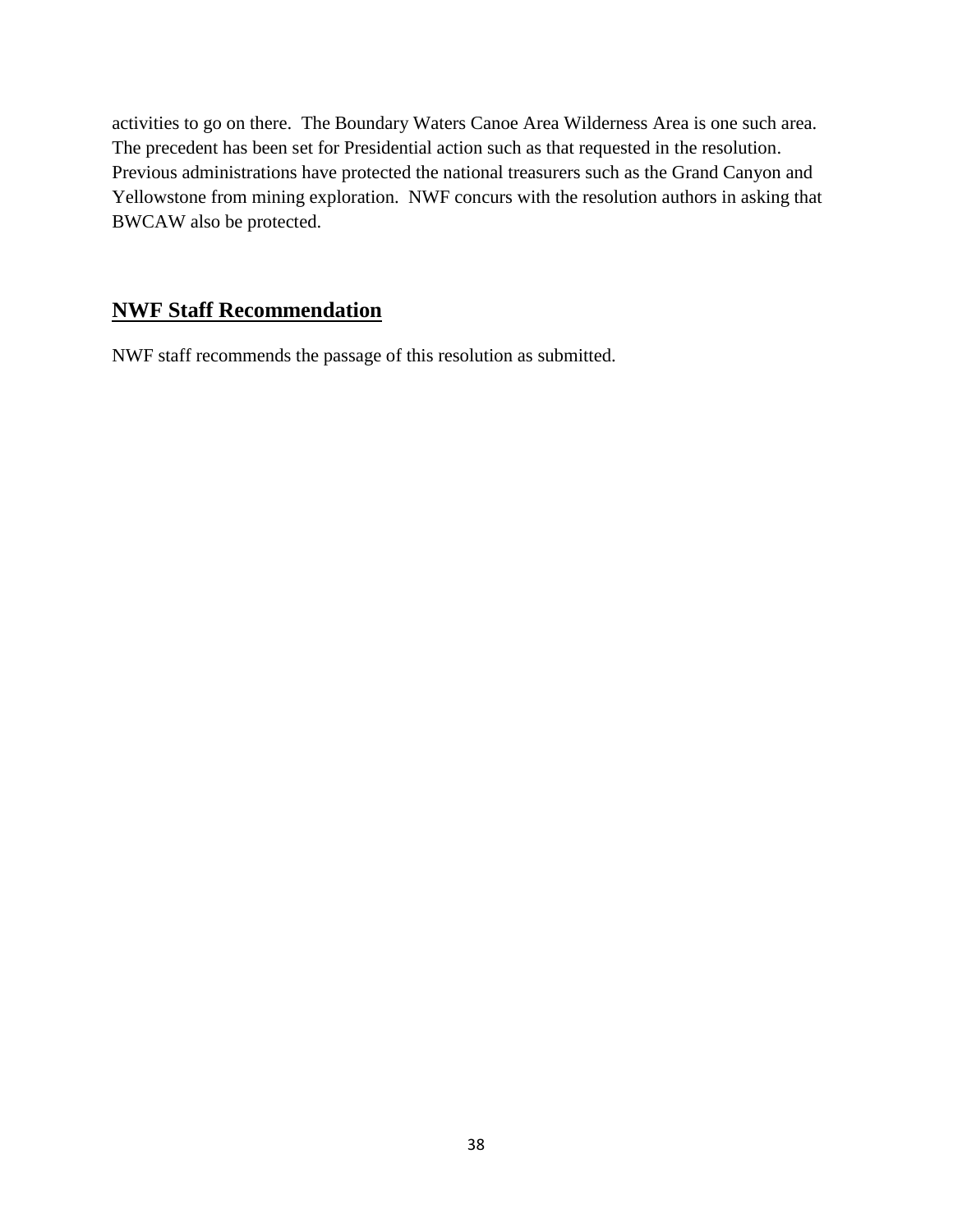2015 Proposed Resolution No. Resource Development - 2 Submitted by: Louisiana Wildlife Federation

|  |  | <b>Impact on US Forests Due to Increased Demand for Wood Biomass</b> |  |  |
|--|--|----------------------------------------------------------------------|--|--|
|--|--|----------------------------------------------------------------------|--|--|

| $\mathbf{1}$   | WHEREAS, the United States has experienced rapid growth in biomass production; most               |
|----------------|---------------------------------------------------------------------------------------------------|
| $\overline{2}$ | notably, wood pellet exports from North America to Europe doubled 2012-2014, with the U.S.        |
| 3              | South accounting for 63% of the volume; and the US International Trade Administration projects    |
| 4              | American pellet exports to Europe could grow from 5 to 15 times 2012 levels of 4.5 million        |
| 5              | metric tons, to between 25 and 70 million metric tons by 2020; and                                |
| 6              | WHEREAS, this growth is driven largely by government incentives both domestic and                 |
| 7              | abroad that fail to require sustainable sourcing or accurate carbon accounting, such as the       |
| 8              | European Union's climate-driven renewable energy requirements; and                                |
| 9              | WHEREAS, while many of these policies say that forest biomass harvests will protect               |
| 10             | biodiversity, existing U.S. laws and regulations do not in fact protect forests, sensitive        |
| 11             | ecosystems, water quality and wildlife from the impacts of this industry; and                     |
| 12             | WHEREAS, an independent scientific study commissioned by NWF, entitled "Forestry                  |
| 13             | Bioenergy in the Southeast United States: Implications for Wildlife Habitat and Biodiversity",    |
| 14             | found that without additional protections, woody biomass operations in the Southeast will likely  |
| 15             | result in the harvest of threatened forest types and adversely impact biodiversity; however, that |
| 16             | implementing certain sustainable sourcing criteria, such as avoiding conversion of natural stands |
| 17             | to plantation, could minimize threats to biodiversity without making operations economically      |
| 18             | infeasible; and                                                                                   |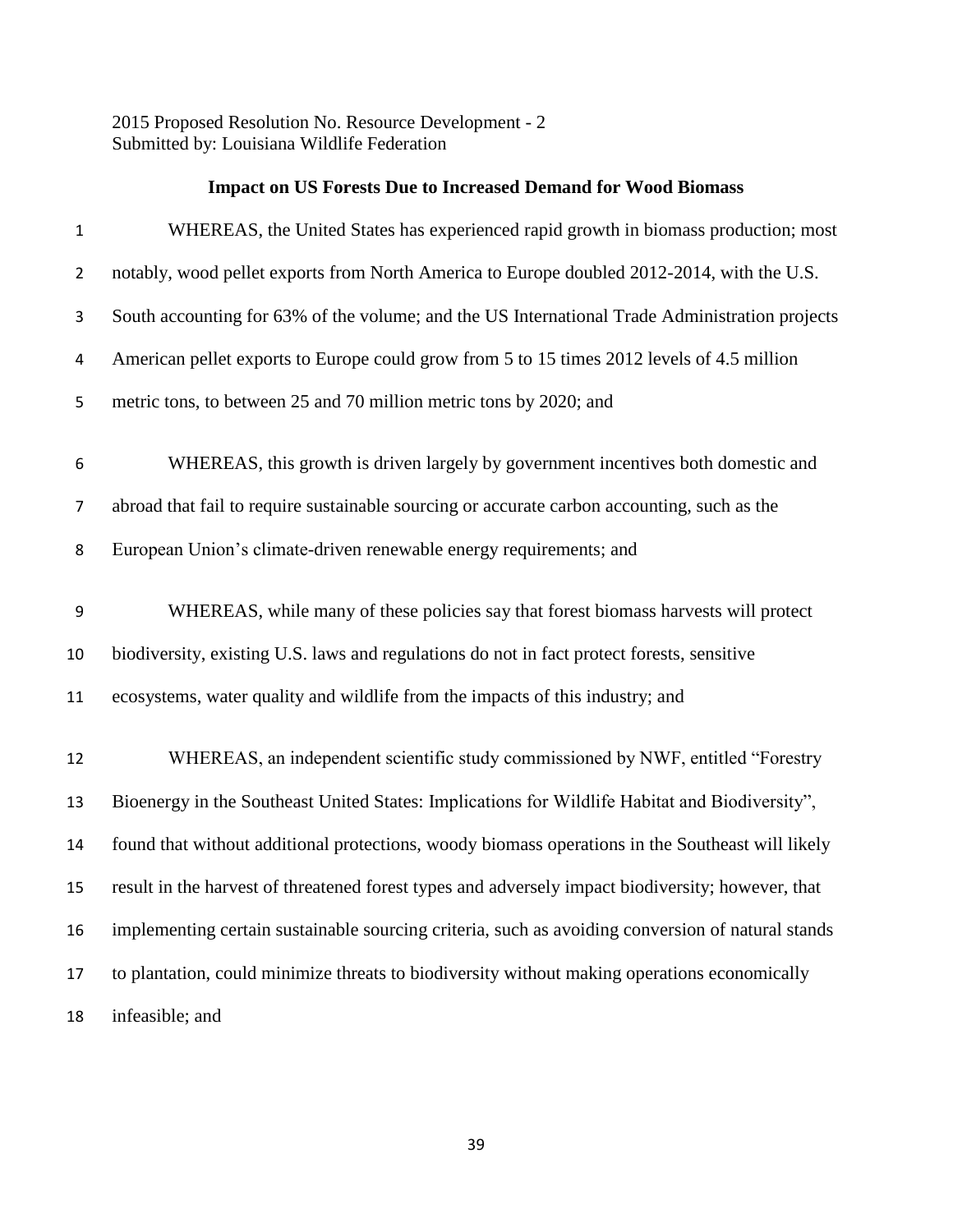| 19 | WHEREAS, biomass market demand (if managed properly) could make certain targeted                   |
|----|----------------------------------------------------------------------------------------------------|
| 20 | harvesting practices that improve wildlife habitat (ecologically-beneficial thinning of forest     |
| 21 | stands including those in easements, removal of encroaching trees from native grasslands) more     |
| 22 | economically feasible; and                                                                         |
| 23 | WHEREAS, biomass market demand could spur plantings of potentially invasive species                |
| 24 | for bioenergy; more than 200 scientists and the federal Invasive Species Advisory Committee        |
| 25 | have warned of the substantial risk that some of these plantings will escape cultivation and cause |
| 26 | socio-economic and/or ecological harm; and invasive species already cost more than \$120 billion   |
| 27 | dollars a year in damages in the United States and are one of the primary threats to North         |
| 28 | America's native species and ecosystems; and                                                       |
| 29 | WHEREAS, an independent scientific study commissioned by NWF, entitled "Biomass"                   |
| 30 | Supply and Carbon Accounting for Southeastern Forests", found that cutting healthy                 |
| 31 | Southeastern forests to generate electricity in inefficient power plants actually increases carbon |
| 32 | pollution in the atmosphere for decades, well past the point at which scientists have determined   |
| 33 | we must be shrinking greenhouse gases in the atmosphere, and that more efficient technologies,     |
| 34 | such as Combined Heat and Power in smaller-scale applications for individual projects and          |
| 35 | buildings, can produce lower carbon emissions;                                                     |
| 36 | NOW, THEREFORE, BE IT RESOLVED, that the National Wildlife Federation, at its                      |
| 37 | annual meeting assembled March 27-29, 2015, in Shepherdstown, West Virginia, urges U.S.            |
| 38 | federal and state agencies, as well as international governments, to establish and apply strong,   |
| 39 | specific, trackable biodiversity and other natural resource protections to sourcing of forest      |

bioenergy, requiring responsible harvesting practices, prohibiting conversion of natural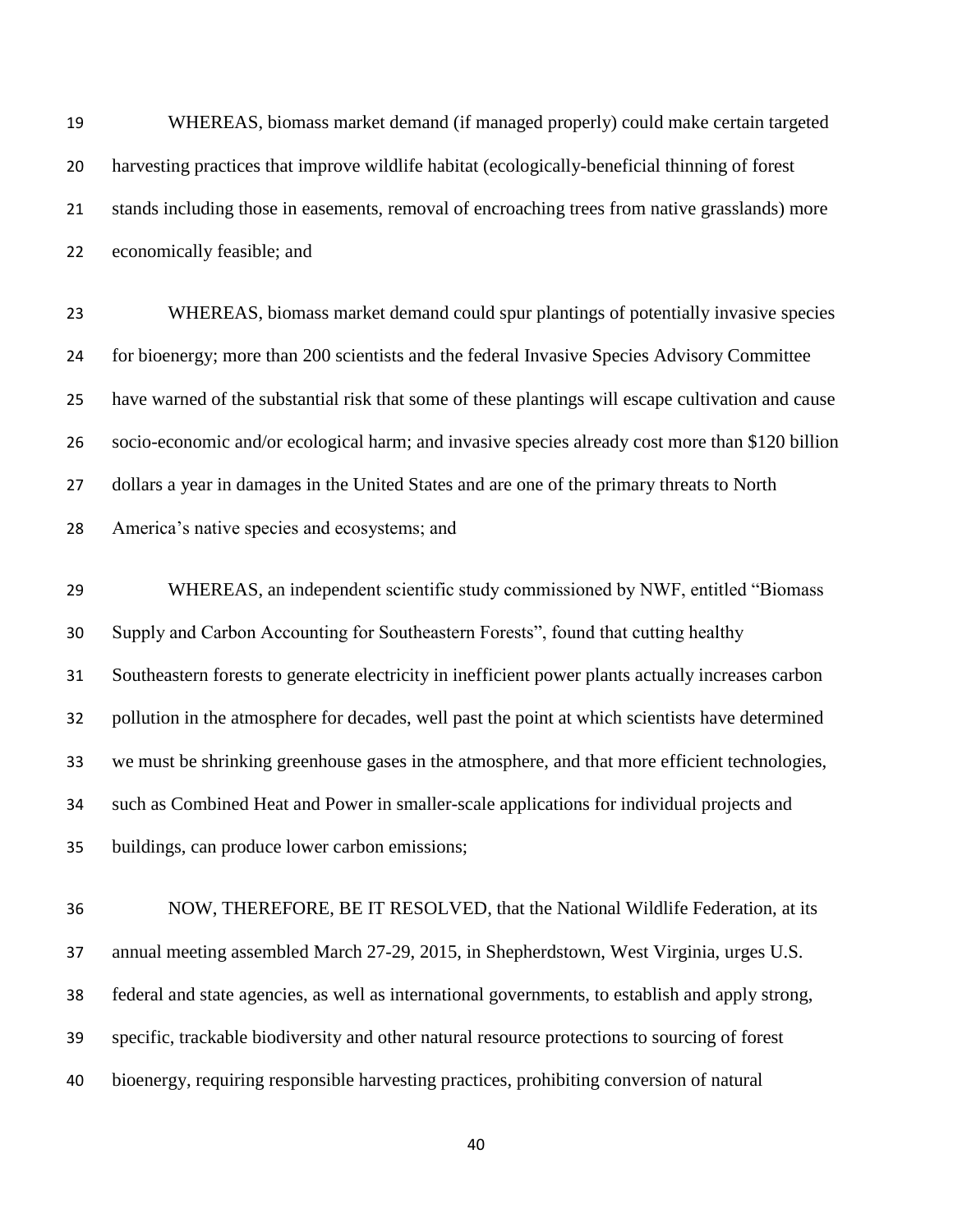ecosystems, prohibiting harvests in ecosystems of high conservation value (such as forested wetlands), making use of the most credible third party certifying systems that require these protections; and

 BE IT FURTHER RESOLVED, that the National Wildlife Federation supports incentives for biomass operations that improve wildlife habitat; and

 BE IT FURTHER RESOLVED, that the National Wildlife Federation calls for a moratorium on the use of high-risk invasive species for bioenergy, and for establishment of best management practices for those of moderate- and low-risk; and BE IT FURTHER RESOLVED, that the National Wildlife Federation urges U.S. federal and state agencies, as well as international governments sourcing biomass, to require that electrical generation from biomass be demonstrated to reduce net carbon emissions on a timetable relevant to best addressing the worst impacts of climate change.

## **Affiliate Commentary**

The United States, particularly the southeast, has experienced rapid growth in production of biomass from forests. New large wood pellet plants are being built in several states, including in Louisiana and neighboring Mississippi. In the absence of policies to ensure sustainable sourcing for this industry, there are concerns about potential impacts to bottomland hardwood forests and other important ecosystems. This resolution for the consideration of all NWF affiliates follows a resolution passed at LWF's recent annual convention, calling for monitoring of the sourcing of wood for wood pellet plants.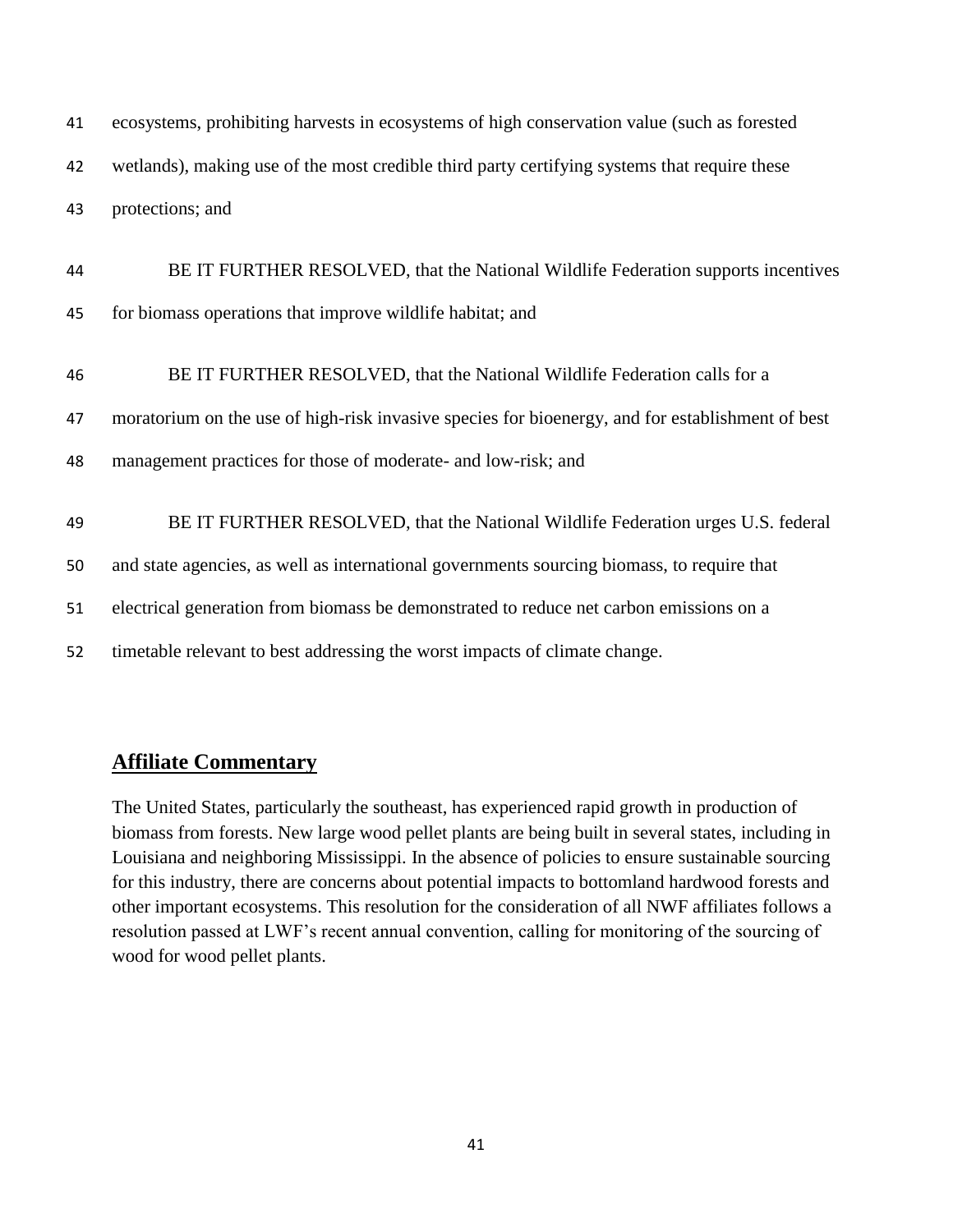# **NWF Staff Commentary**

NWF supports passage of the resolution "Impact on US Forests Due to Increased Demand for Wood Biomass," submitted by the Louisiana Wildlife Federation. This resolution calls for enforceable protections for wildlife and other natural resources in wood biomass harvests.

Forest harvests for energy have expanded rapidly in recent years. This material is feeding an explosion of large new facilities for pelletizing wood—primarily for export to Europe--as well as domestic power plants burning wood alone or co-firing with coal. Wood pellet exports from North America to Europe doubled 2012-2014, with the U.S. South accounting for 63% of the volume; and the US International Trade Administration projects American pellet exports to Europe could grow from 5 to 15 times 2012 levels of 4.5 million metric tons, to between 25 and 70 million metric tons by 2020.

The growth is being driven by government incentives intended to reduce greenhouse gases in the atmosphere, particularly the European Union's Renewable Energy Directive, which requires a 20 percent contribution from renewable energy to the energy use of all EU Member States by 2020, expected to be extended to 2030 with an increase in the bioenergy portion. Domestic efforts to reduce carbon emissions, such as the EPA's proposed Clean Power Plan and the state plans that will be developed to implement it, could pile-on with an additional increase in demand for power from wood biomass.

Meanwhile, numerous studies raise questions about current and potential harm from these harvests on the ground to wildlife and ecosystems of conservation concern, as well as the fundamental question whether they help address climate change in a timeframe relevant to avoiding its worst impacts.

NWF commissioned an independent scientific analysis of biodiversity impacts associated with forest biomass in the southeast, one of the first of its kind. The resulting report is entitled ["Forestry Bioenergy in the Southeast United States: Implications for Wildlife Habitat and](http://www.nwf.org/news-and-magazines/media-center/reports/archive/2013/12-05-13-forestry-bioenergy-in-the-southeast.aspx)  [Biodiversity"](http://www.nwf.org/news-and-magazines/media-center/reports/archive/2013/12-05-13-forestry-bioenergy-in-the-southeast.aspx). The team of researchers from the University of Georgia, University of Florida, and Virginia Tech, analyzing the sourcing areas for a diverse set of facilities, found that without additional protections, woody biomass operations in the Southeast will likely result in the harvest of native and threatened forest types, including conversion of native forest to plantation pine, and adversely impact biodiversity in some locations. The analysis also showed, however, that implementing certain sustainable sourcing criteria, such as avoiding conversion of natural stands to plantation and harvesting in forested wetlands, could minimize threats to biodiversity without making operations economically infeasible.

On the other hand, biomass market demand, if managed properly, could make certain targeted harvesting practices that improve wildlife habitat (for example, ecologically-beneficial thinning of forest stands including those in Farm Bill conservation program easements, removal of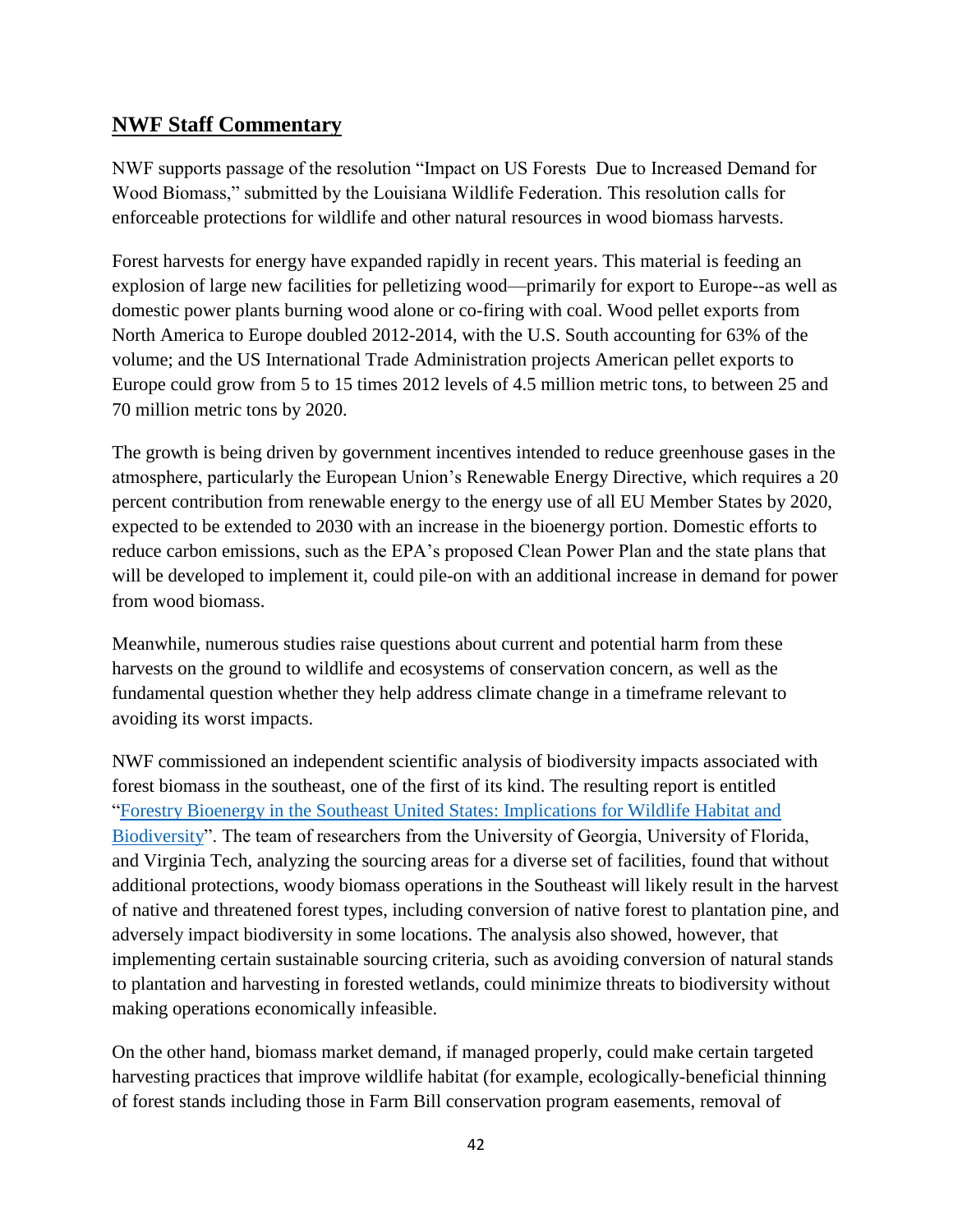encroaching trees and understory from native grasslands such as pine savannah) more economically feasible.

Another independent scientific study commissioned by NWF, entitled ["Biomass Supply and](http://www.nwf.org/news-and-magazines/media-center/reports/archive/2012/02-14-12-biomass-supply-and-carbon-accounting-for-se-forests.aspx)  [Carbon Accounting for Southeastern Forests"](http://www.nwf.org/news-and-magazines/media-center/reports/archive/2012/02-14-12-biomass-supply-and-carbon-accounting-for-se-forests.aspx), found that beyond current levels of biomass development, cutting healthy Southeastern forests to generate electricity in inefficient power plants actually increases carbon pollution in the atmosphere for 35-50 years compared with burning coal, well past the point at which scientists have determined we must be shrinking greenhouse gases in the atmosphere. More efficient technologies for converting this material to energy, such as Combined Heat and Power in smaller-scale applications, can produce lower carbon emissions that might be more quickly re-sequestered.

NWF's report "Growing Risk" highlights the very real threat of plantings of invasive species for bioenergy. At least one proven highly invasive plant species, *Arundo donax*, has been approved for use as a biofuel by the EPA under the Renewable Fuel Standard and is being intentionally grown, while many other potentially invasive species are under development. More than 200 scientists and the federal Invasive Species Advisory Committee have warned of the substantial risk that some of these plantings will escape cultivation and cause socio-economic and/or ecological harm. Invasive species already cost more than \$120 billion dollars a year in damages in the United States and are one of the primary threats to North America's native species and ecosystems.

Despite industry claims to the contrary, existing U.S. laws and regulations do not in fact protect forests, sensitive ecosystems, water quality and wildlife from the impacts of this industry. Statelevel Best Management Practice guidelines for forestry operations are not designed to protect biodiversity at the stand or landscape levels, but were instead designed for compliance with regulations associated with the Clean Water Act. The forestry sector uses a number of forest management certification programs, which are voluntary, and only about 17% of lands in the Southeast are currently certified under one of the major programs. While all of the major certification programs have biodiversity protection criteria, Forest Stewardship Council (FSC) forest management certification and Roundtable for Sustainable Biomaterials (RSB) may be the most protective of remaining natural stands and associated wildlife habitat and serve as the best current models for biomass sustainability.

This resolution is consistent with and complements existing NWF resolutions related to renewable energy (e.g. "Renewable Energy," 2001; "Promote Sustainable "Next Generation" Bioenergy to Address Global Warming," 2007-08). It reflects advances in understanding of the specific natural resource threats and opportunities associated with wood biomass development.

# **NWF Staff Recommendation:**

NWF staff recommends this resolution be adopted as submitted.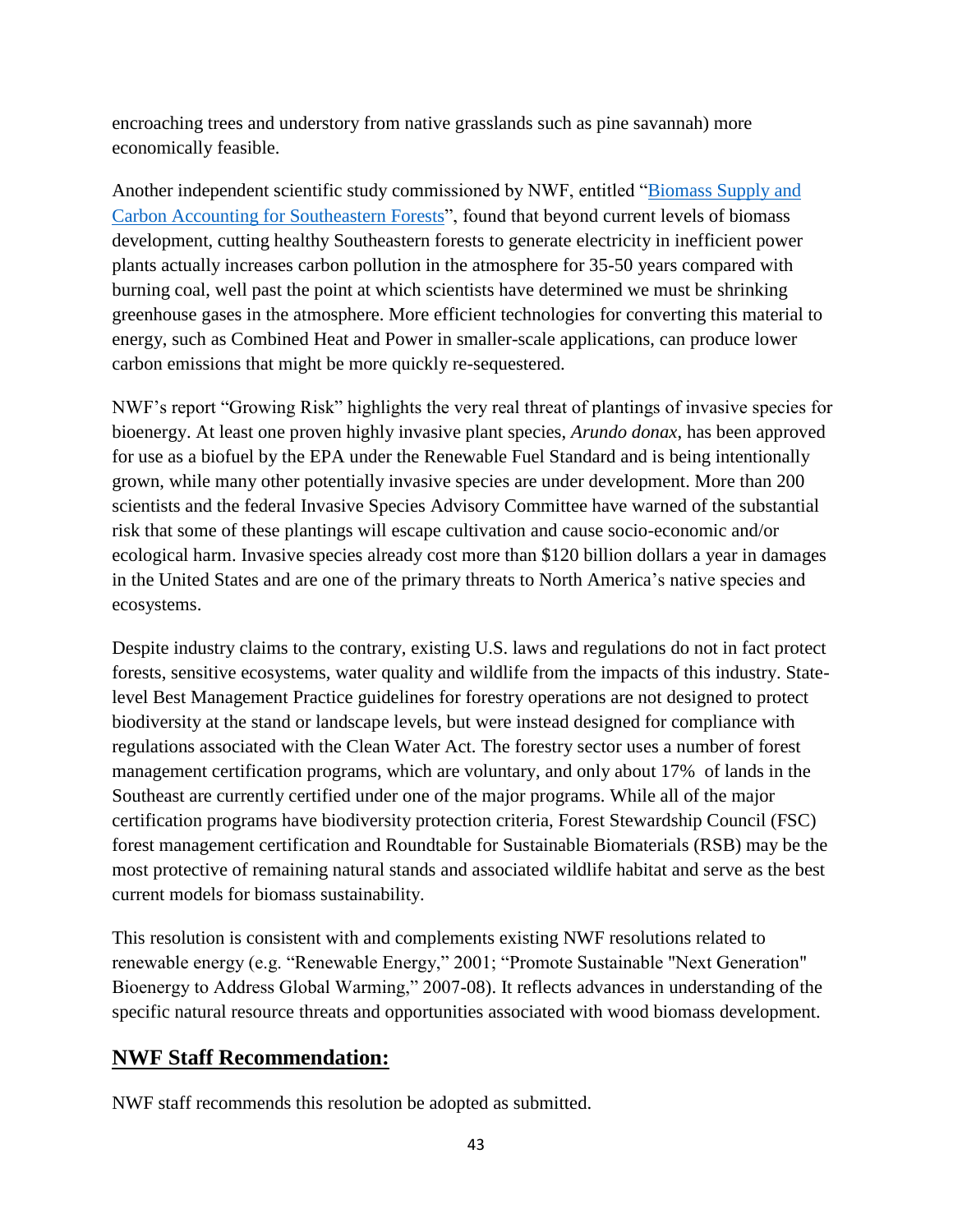## *Appendix One*

## **Credentialed Affiliate Representatives and Alternates (February 24, 2015)**

**Renewable Resources Coalition and Foundation (AK)**

**Representative: Anders Gustafson Committee: Public Engagement** 605 West 2nd Avenue Anchorage, AK 99501 Email: anders@renewak.org Employer/Profession: Renewable Resources Foundation/Executive Director **Alternate Representative: Melissa Heuer** 605 West 2nd Avenue Anchorage, AK 99501 Email: melissa@renewak.org Employer/Profession: Renewable Resources Foundation/Deputy Director

#### **Alabama Wildlife Federation**

**Representative: Frank Boyd Committee: Game Wildlife** 1242 Pinebrook Circle Auburn, AL 36830 Email: boydfra@auburn.edu Employer/Profession: retired wildlife biologist **Alternate Representative: Rebecca Pritchett Committee: Endangered Species Act** P.O. Box 361074 Birmingham, AL 35236 Email: rebecca@pritchettlawfirm.com Employer/Profession: Environmental Lawyer

### **Arkansas Wildlife Federation**

**Representative: Ellen McNulty Committee: Resource Development** 7809 Cross Road Pine Bluff, AR 71603 Email: awf.ellen.mcnulty@gmail.com Employer/Profession: retired watershed coordinator/environmental outreach consultant **Alternate Representative: Jared Schluterman** 200 Cane Creek Road Paris, AK 72855 Email: jrschluterman@hotmail.com Employer/Profession: Subiaco School System/Education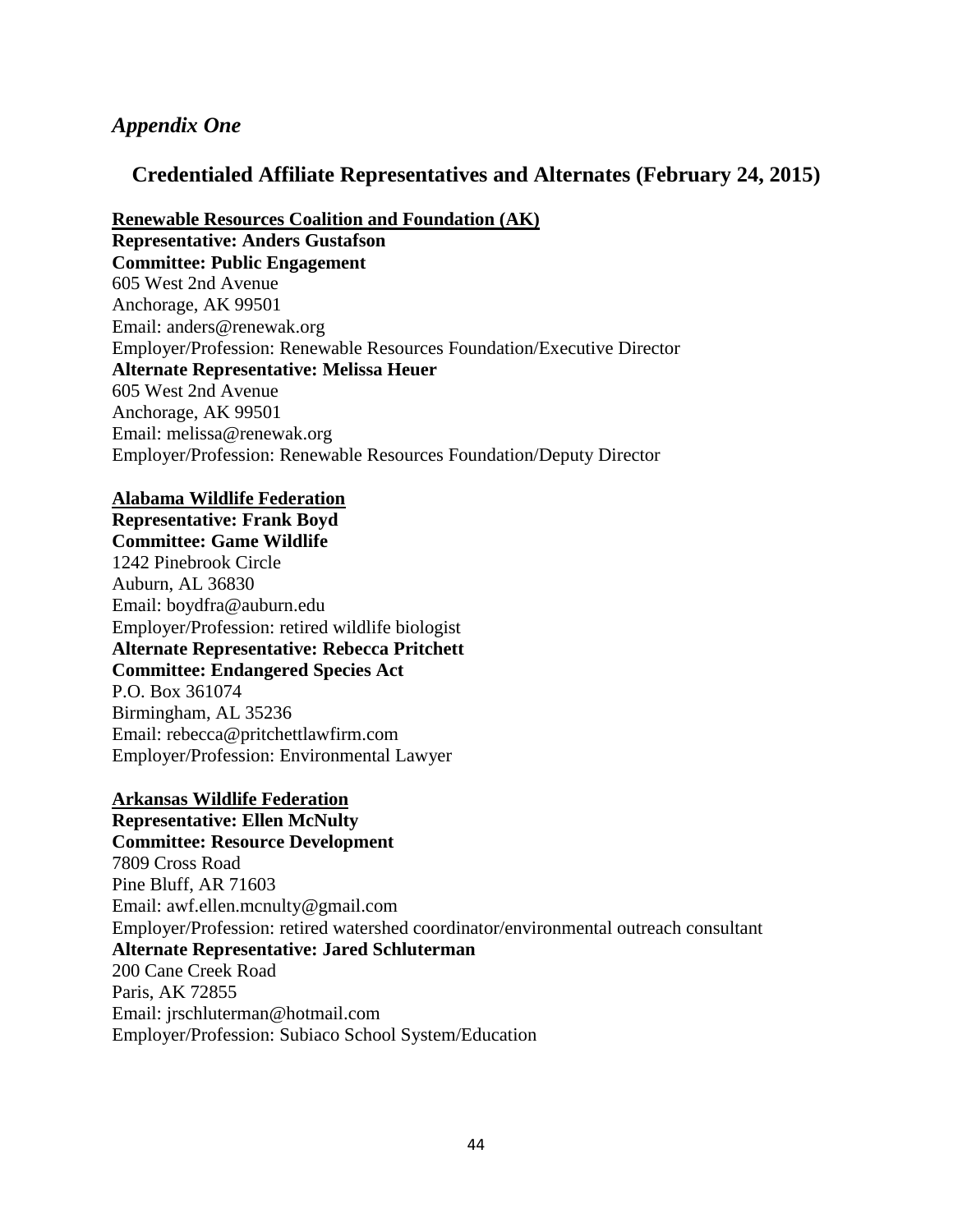**Arizona Wildlife Federation Representative: Bob Vahle Committee: Public Engagement** P.O. Box 1533 Pinetop, AZ 85935 Email: bvpinetop@frontiernet.net Employer/Profession: reitred wildlife biologist **Alternate Representative: Brad Powell Committee: Game Wildlife** 12274 E North Lane Scottsdale, AZ 85259 Email: bepaz2006@yahoo.com Employer/Profession: Trout Unlimited/Southwest Regional Director

### **Planning and Conservation League (CA)**

**Representative: Sage Sweetwood Committee: Resource Development** 1107 9th Street, Suite 901 Sacramento, CA 95814 Email: sage@pcl.org Employer/Profession: Planning and Conservation League/Executive Director

### **Colorado Wildlife Federation**

**Representative: Brent Miller Committee: Game Wildlife** 14360 W. 56th Place Arvada, CO 80002 Email: brent.miller@earthlink.com Employer/Profession: graduate student **Alternate Representative: Suzanne O'Neill Committee: Endangered Species Act** 1410 Grant Street, C-313 Denver, CO 80203 Email: cwfed@coloradowildlife.org Employer/Profession: Colorado Wildlife Federation/Executive Director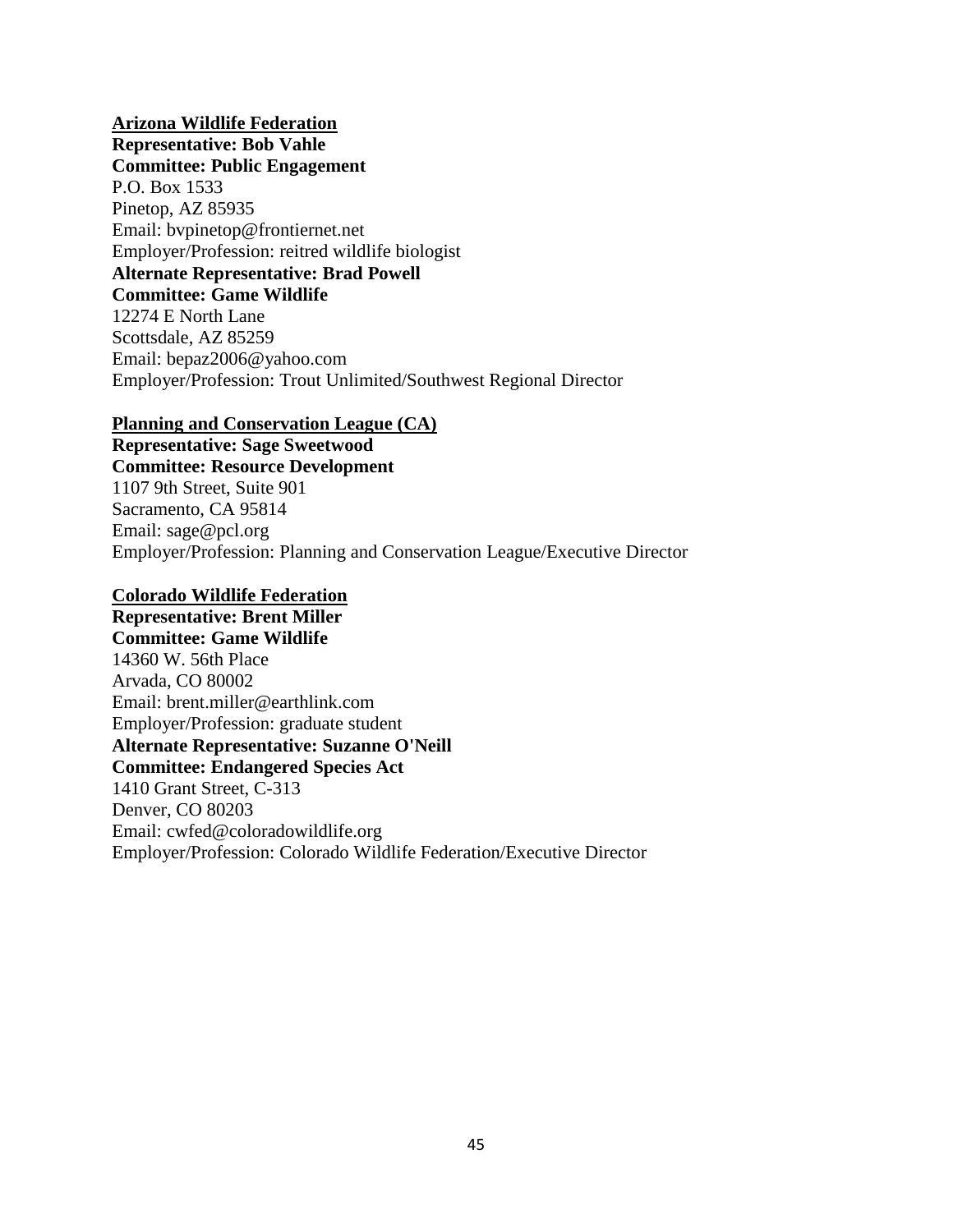#### **Connecticut Forest & Park Association**

**Representative: Caroline Driscoll Committee: Public Engagement** 959 Pequot Avenue New London, CT 06320 Email: ckdri@conncoll.edu **Alternate Representative: Ruth Cutler Committee: Resource Development** P.O. Box 88 Ashford, CT 06278 Email: ruth.cutler@att.net

#### **Earth Conservation Corps (DC)**

**Representative: Brenda Lee Richardson Committee: Public Engagement** 2000 Half Street, SW Washington, DC 20024 Email: brendarichardson724@gmail.com Employer/Profession: Earth Conservation Corps/Executive Director **Alternate Representative: Robert Nixon** 2000 Half Street, SW Washington, DC 20024 Email: rhnixon@me.com Employer/Profession: Filmmaker

#### **Delaware Nature Society**

**Representative: Seth Ross Committee: Public Engagement** 358 Greenbriar Lane West Grove, PA 19390 Email: ross.seth@gmail.com Employer/Profession: retired engineer **Alternate Representative: Jeff Pantazes** 150 Hamilton Road Landenberg, PA 19350 Email: jpantazes1957@gmail.com Employer/Profession: AKRF Inc./Environmental Consulting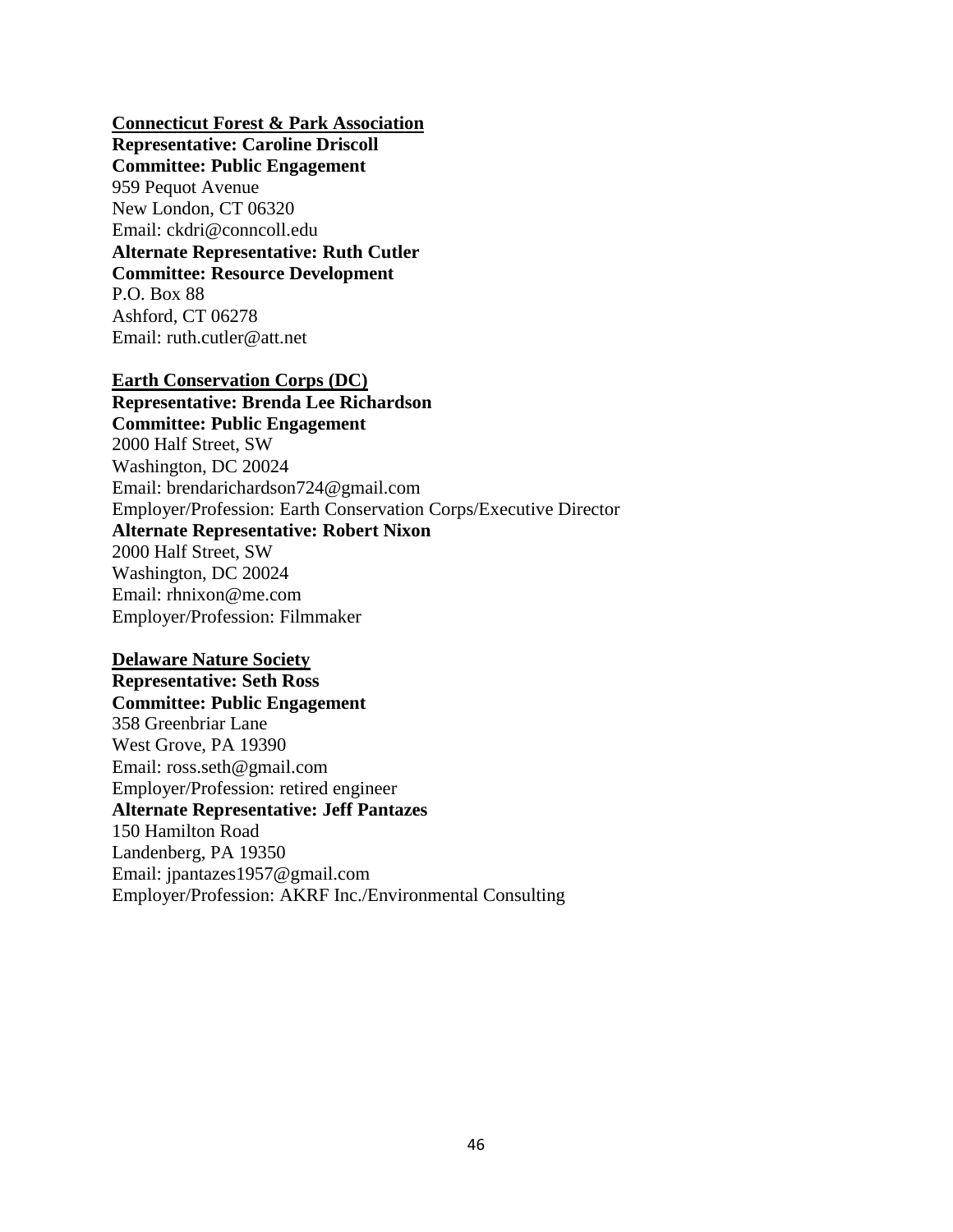### **Florida Wildlife Federation**

**Representative: Jim Schuette Committee: Resource Development** 16736 94th Street Loxahatchee, FL 33470 Email: fwfschuette@yahoo.com Employer/Profession: S. Florida Water Management District/Biologist, Land Manager **Alternate Representative: Rick Abbott** 3233 Heather Hill Road Tallahassee, FL 32309 Email: richard.j.abbott@ml.com Employer/Profession: Merrill Lynch/Investment Advisor

### **Georgia Wildlife Federation**

**Representative: Tom Jones Committee: Game Wildlife** 163 Osner Drive Atlanta, GA 30342 Email: tdjfin@gmail.com Employer/Profession: Financial Advisor **Alternate Representative: Todd Holbrook Committee: Endangered Species Act** 11600 Hazelbrand Road Covington, GA 30014 Email: tholbrook@gwf.org Employer/Profession: Georgia Wildlife Federation/Wildlife Administration

### **Conservation Council for Hawai'i**

**Representative: Rick Barboza Committee: Public Engagement** 46-403 Haiku Road Kaneohe, HI 96744 Email: rick.ck.barboza@gmail.com Employer/Profession: Hui Ku Maoli Ola/Habitat Restoration Specialist **Alternate Representative: Bianca Isaki** 1656 Kanalui Street Honolulu, HI 96816 Email: bisaki@gmail.com Employer/Profession: JLS Consulting/Consultant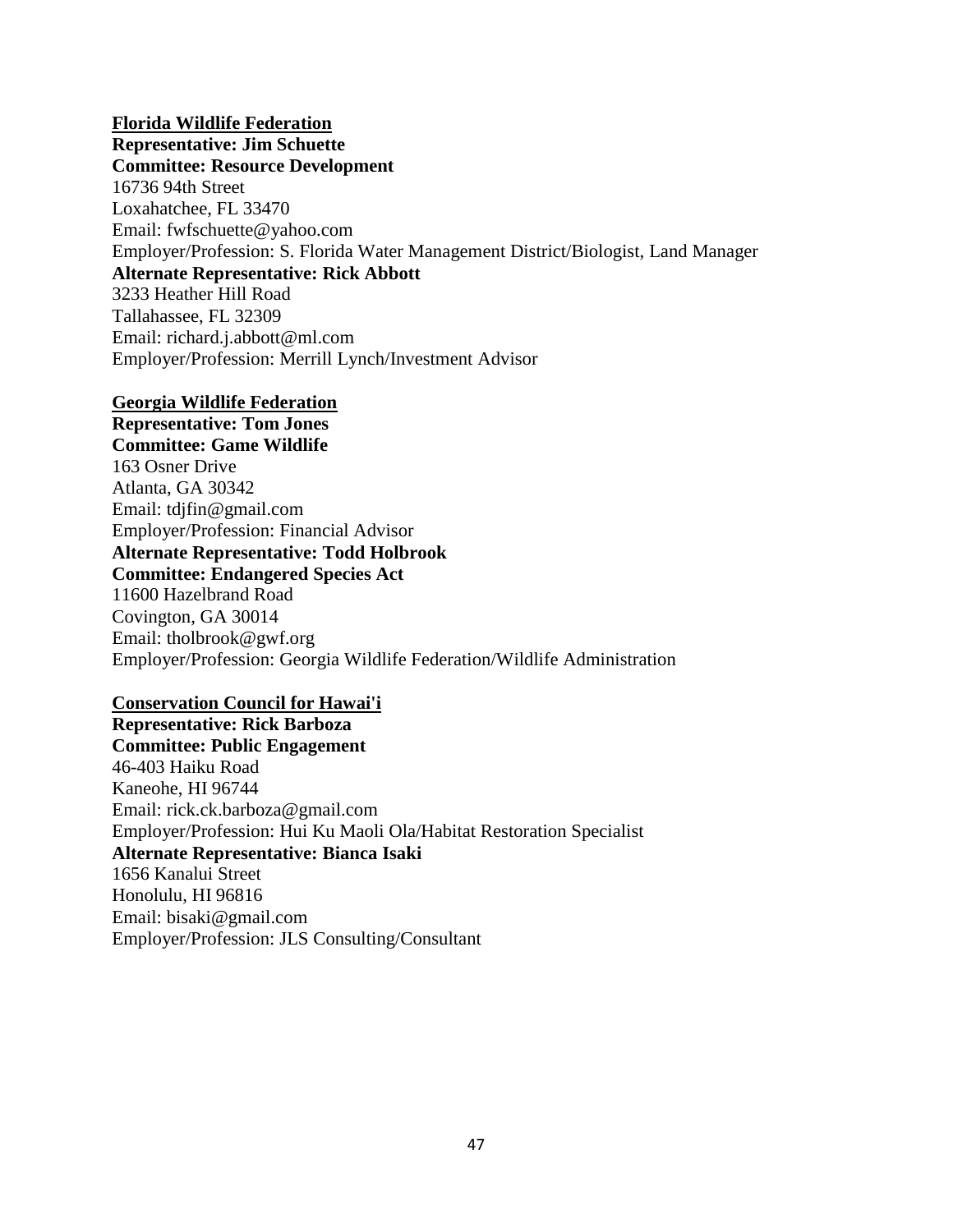**Iowa Wildlife Federation Representative: Richard Leopold Committee: Resource Development** 11407 NW Jester Park Drive Granger, IA 50109 Email: buddysport@yahoo.com Employer/Profession: Polk County/Interim Director **Alternate Representative: Joe Wilkinson** 116 Lakeside Drive, NE Solon, IA 52333 Email: wilk116@southslope.net Employer/Profession: State of Iowa/Information Specialist

#### **Idaho Wildlife Federation**

**Representative: Michael Gibson Committee: Public Engagement** P.O. Box 6426 Boise, ID 83707 Email: mgbibson.iwf@gmail.com Employer/Profession: Idaho Wildlife Federation/Conservation Advocate **Alternate Representative: Keith Lawrence Committee: Game Wildlife** P.O. Box 6426 Boise, ID 83707 Email: kmmplaw@cableone.net Employer/Profession: retired wildlife biologist

#### **Prairie Rivers Network (IL)**

**Representative: Jon McNussen Committee: Public Engagement** 1902 Fox Drive, Suite G Champaign, IL 61801 Email: jmcnussen@gmail.com Employer/Profession: Paul's Machine Shop/OSHA Officer **Alternate Representative: Glynnis Collins** 1902 Fox Drive, Suite G Champaign, IL 61801 Email: gcollins@prairierivers.org Employer/Profession: Prairie Rivers Network/Executive Director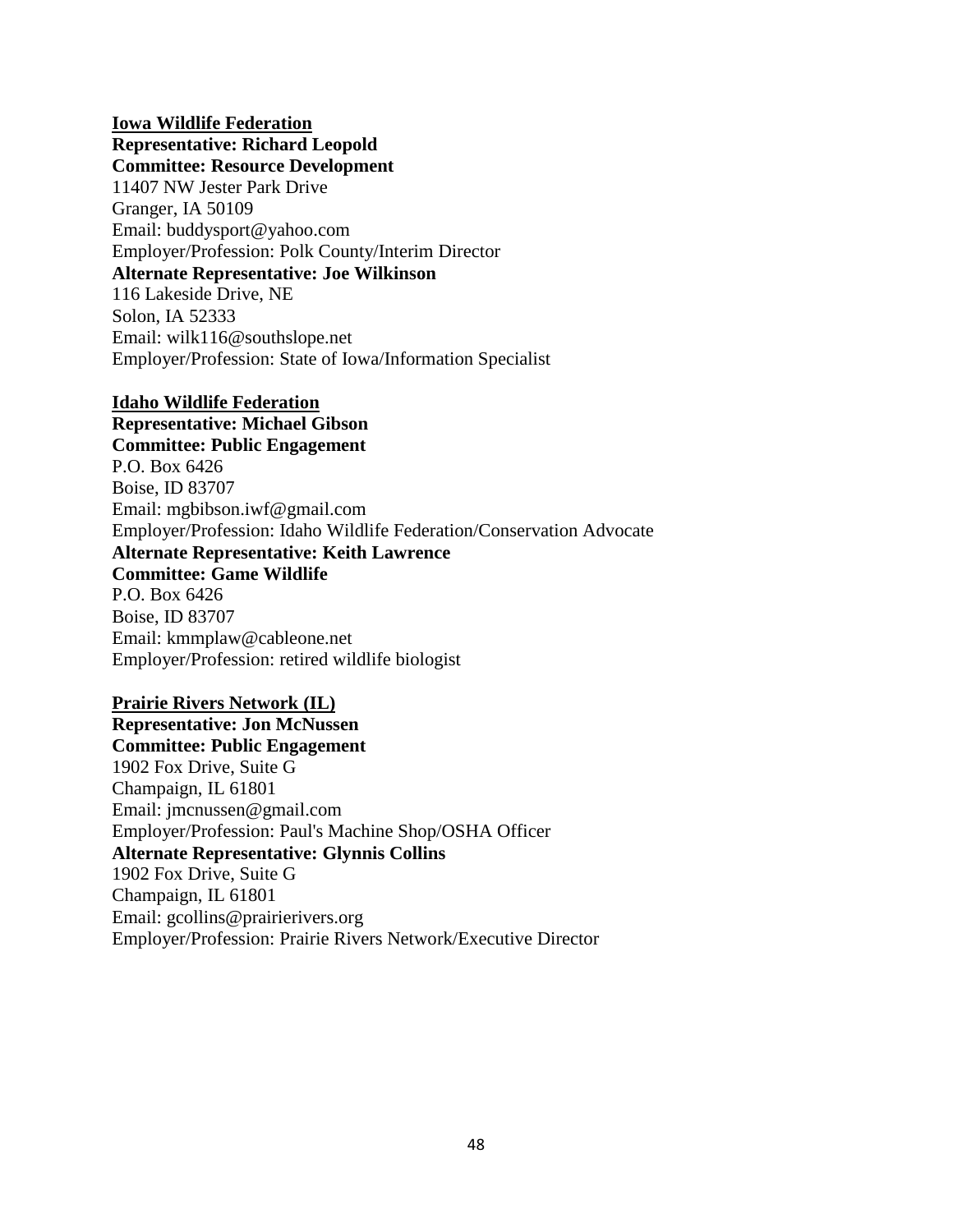### **Indiana Wildlife Federation Representative: Doug Allman**

## **Committee: Game Wildlife**

16124 East 126th Street Fishers, IN 46037 Email: allman@indianawildlife.org Employer/Profession: Dot Systems/sales

## **Kansas Wildlife Federation**

**Representative: Troy Schroeder Committee: Endangered Species Act** 1785 CR 390 Albert, KS 67511 Email: troyas@gbta.net Employer/Profession: farmer **Alternate Representative: Angela Anderson** 853 Road 300 Allen, KS 66833 Email: mystery\_barnowl@yahoo.com Employer/Profession: Morris County Conservation District/Watershed Restoration & Protection Strategy Coordinator

## **Kentucky Waterways Alliance**

**Representative: Gordon Garner Committee: Game Wildlife** 7300 Happy Hollow Road Prospect, KY 40059 Email: ggarner@ch2m.com Employer/Profession: CH2MHill/Environmental Engineer **Alternate Representative: Judith Peterson** 2995 Hammonsville Road Munfordsville, KY 42765 Email: judy@kwalliance.org Employer/Profession: Kentucky Waterways Alliance/Executive Director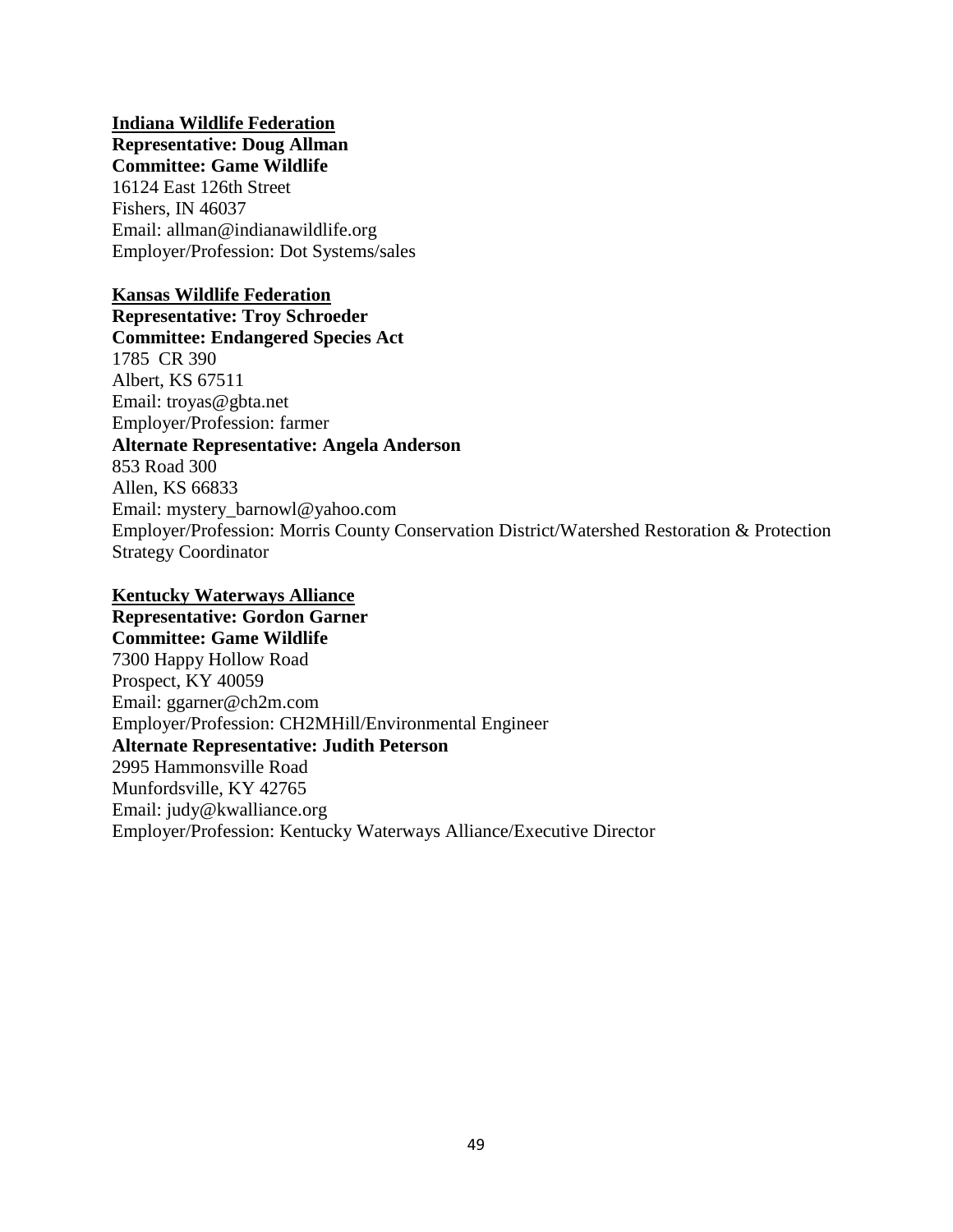### **Louisiana Wildlife Federation**

**Representative: Warren Singer Committee: Resource Development** 40138 Autumn Meadow Avenue Prairieville, LA 70769 Email: warren@icscla.com Employer/Profession: Sales/Consulting **Alternate Representative: Katie Brasted** 11900 Willow Drive New Orleans, LA 70131 Email: katie@woodlandsconservancy.org Employer/Profession: Woodlands Conservancy/Executive Director

### **Environmental League of Massachusetts**

**Representative: Seth Jaffe** 176 Grove Street Newton, MA 05466 Email: sjaffe@foleyhoag.com Employer/Profession: Attorney **Alternate Representative: Veronica Eady** 119 Florida Street, #1 Dorchester, MA 02124 Email: veady@clf.org Employer/Profession: Conservation Law Foundation/Director

### **National Aquarium (MD)**

**Representative: Laura Bankey Committee: Public Engagement** 501 East Pratt Street Baltimore, MD 21202 Email: lbankey@aqua.org Employer/Profession: National Aquarium, Inc./Director of Conservation **Alternate Representative: Eric Schwaab** 501 East Pratt Street Baltimore, MD 21202 Email: eschwaab@aqua.org Employer/Profession: National Aquarium, Inc./Conservation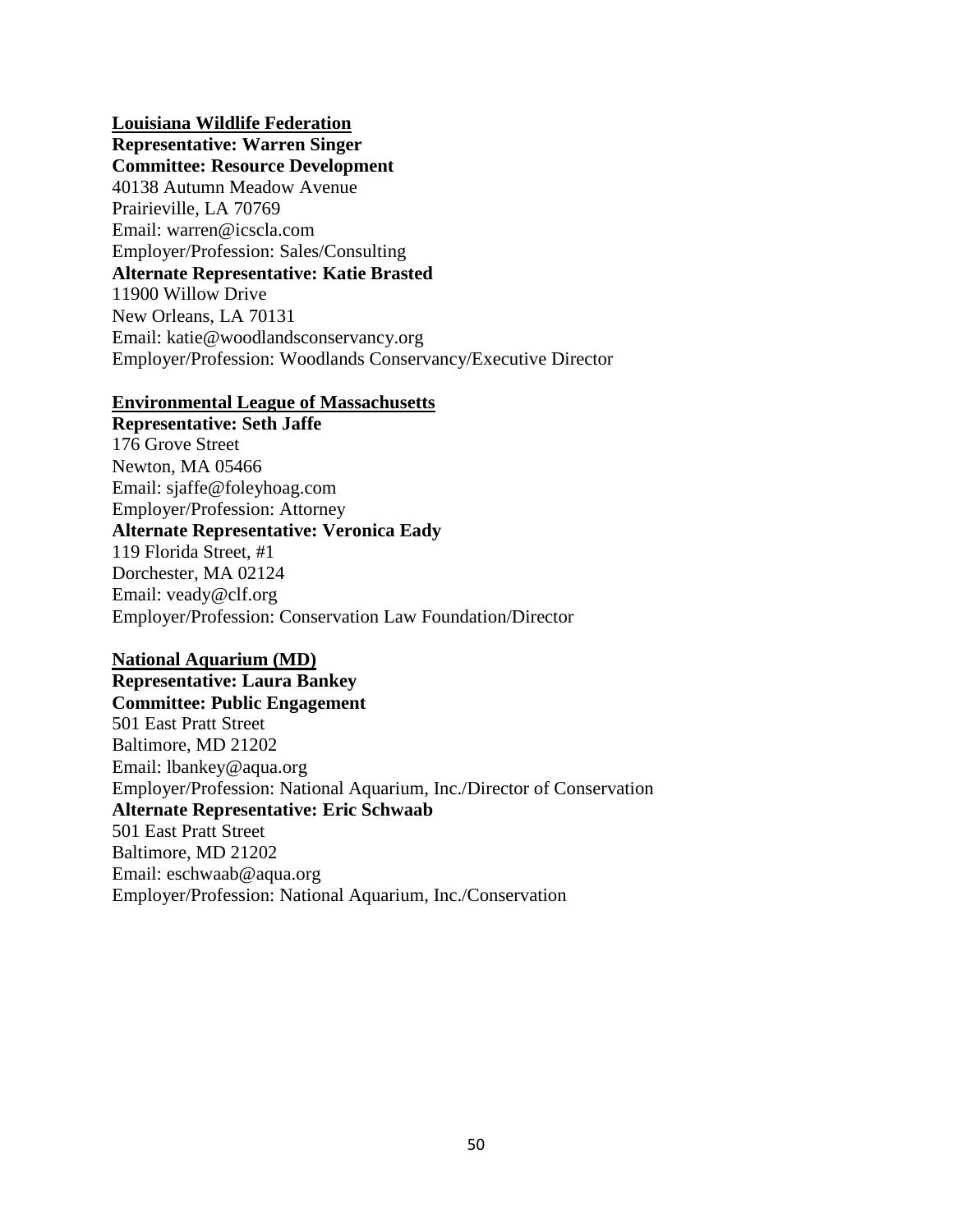**Natural Resources Council of Maine Representative: Karen Herold Committee: Endangered Species Act** 6 Wild Apple Lane Cumberland, ME 04021 Email: herold.k@gmail.com **Alternate Representative: Lisa Pohlmann Committee: Resource Development** 3 Wade Street Augusta, ME 04330 Email: lpohlmann@nrcm.org Employer/Profession: Natural Resources Council of Maine/Executive Director

#### **Michigan United Conservation Clubs**

**Representative: Dawn Levey Committee: Endangered Species Act** 6048 Lusk Road Elsie, MI 48831 Email: dawndelightlevey@gmail.com **Alternate Representative: Ron Burris** 3890 Lacey Bellvue Road Email: rhbhunt@pearsrealty.com

### **Minnesota Conservation Federation**

**Representative: Joe Hoffman Committee: Resource Development** 7351 125th Avenue Clear Lake, MN 55319 Email: gamebirdjhoff@gmial.com **Alternate Representative: Rylee Main** 2443 3rd Avenue S., Apt. C14 Minneapolis, MN 55404 Email: remain1986@gmail.com Employer/Profession: Project Manager/Lake Pepin Legacy Alliance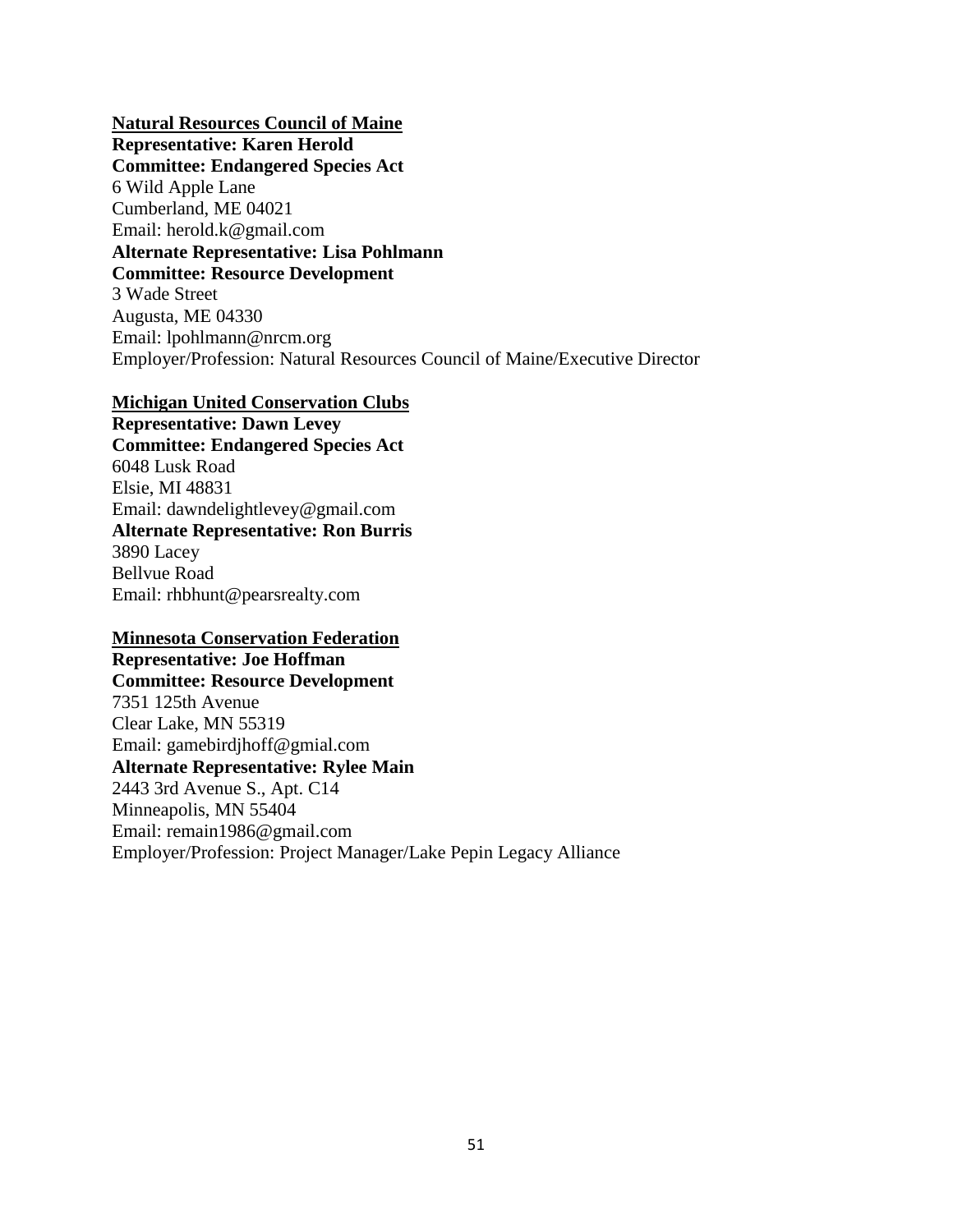**Conservation Federation of Missouri Representative: Don Johnson Committee: Game Wildlife** 110 Jackson Trace Festus, MO 63028 Email: don.johnson@suddenlink.com Employer/Profession: Suddenlink Communications/VP Human Resources **Alternate Representative: Ron Coleman** P.O. Box 594 3552 St. Albans Road St. Albans, MO 63073

Email: colemangroupsstl@gmail.com Employer/Profession: retired

#### **Mississippi Wildlife Federation**

**Representative: Jeanne Jones Committee: Resource Development** 1323 Singleton Church Road Louisville, MS 39339 Email: jjones@cfr.msstate.edu Employer/Profession: Mississippi State University/Associate Proessor **Alternate Representative: Brad Young** 517 Cobblestone Court, Suite 2 Madison, MS 39110 Email: byoung@mswf.org Employer/Profession: Mississippi Wildlife Federation/Executive Director

#### **Montana Wildlife Federation**

**Representative: Skip Kowalski Committee: Game Wildlife** 1287 Wheelbarrow Creek Drive Stevensville, MT 59870 Email: skipmwf@bitterroot.com Employer/Profession: retired **Alternate Representative: Dave Chadwick Committee: Endangered Species Act** 5530 N. Montana Avenue Helena, MT 59602 Email: dchadwick@mtwf.org Employer/Profession: Montana Wildlife Federation/Executive Director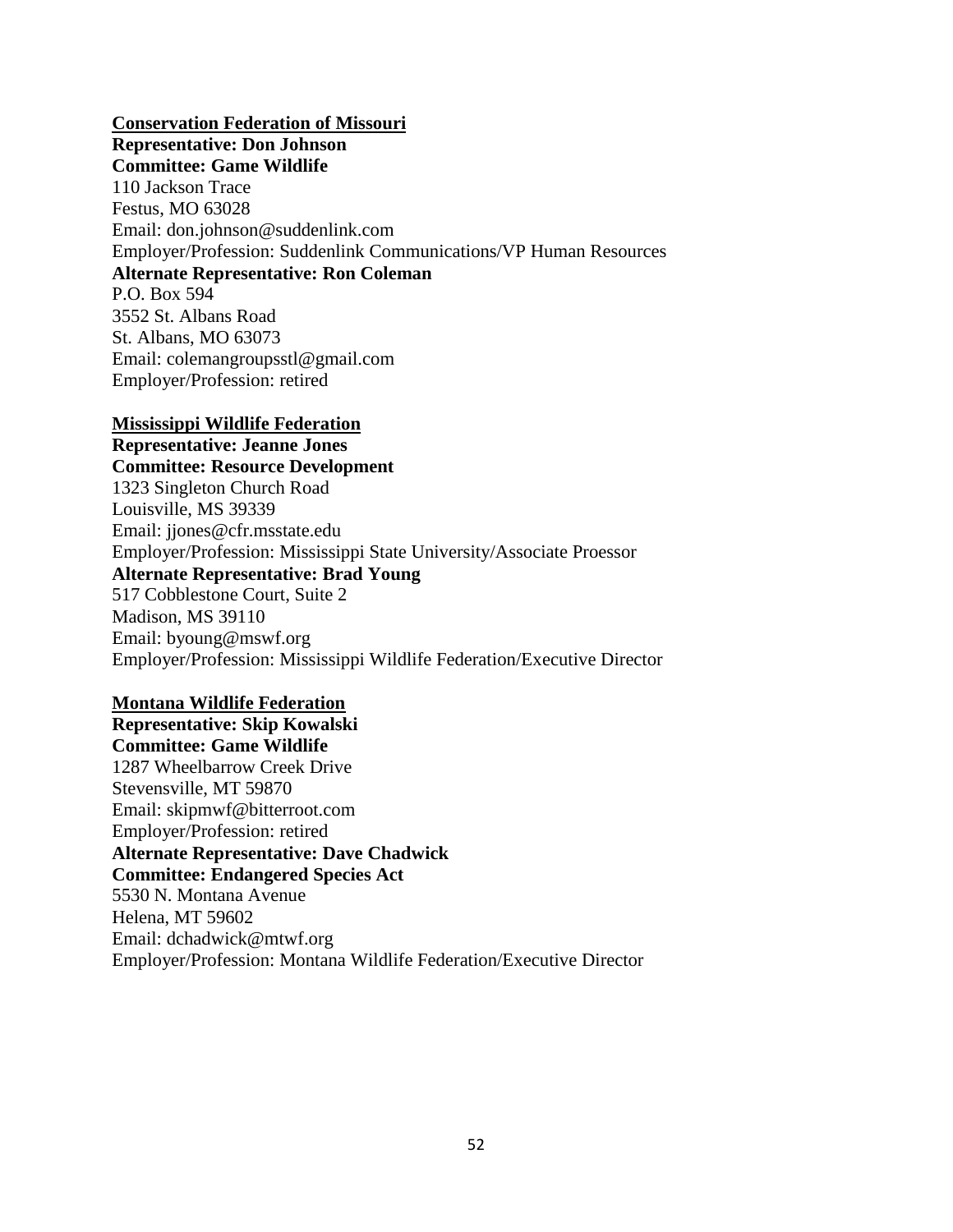### **North Carolina Wildlife Federation**

**Representative: G. Richard Mode Committee: Endangered Species Act** 206 Woodlawn Drive Morganton, NC 28655 Email: grmode@earthlink.net Employer/Profession: realty **Alternate Representative: John Robbins Committee: Game Wildlife** 1255 Odell School Road Concord, NC 28027 Email: johnr@greathornproperties.com Employer/Profession: developer

### **North Dakota Wildlife Federation**

**Representative: Tom Sklebar Committee: Resource Development** 8065 51 1/2 Street, SW Montpelier, ND 58472 Email: tsklebar@daktel.com Employer/Profession: Retired USGS Wildlife Biologist **Alternate Representative: Dale Patrick** 9440 Cedar Lane Bismarck, ND 58503 Email: dale\_patrick@hotmail.com Employer/Profession: ND State Department of Health/public health management

### **Nebraska Wildlife Federation**

**Representative: Gene Oglesby Committee: Public Engagement** 650 J Street, #400 Lincoln, NE 68508 Email: oglesbylaw@windstream.net Employer/Profession: Oglesby Law Office P.C./Attorney **Alternate Representative: James R. Johnson Committee: Game Wildlife** 8110 Regent Drive Lincoln, NE 68507 Email: jj-johnson3345@gmail.com Employer/Profession: Nebraska Wildlife Federation/President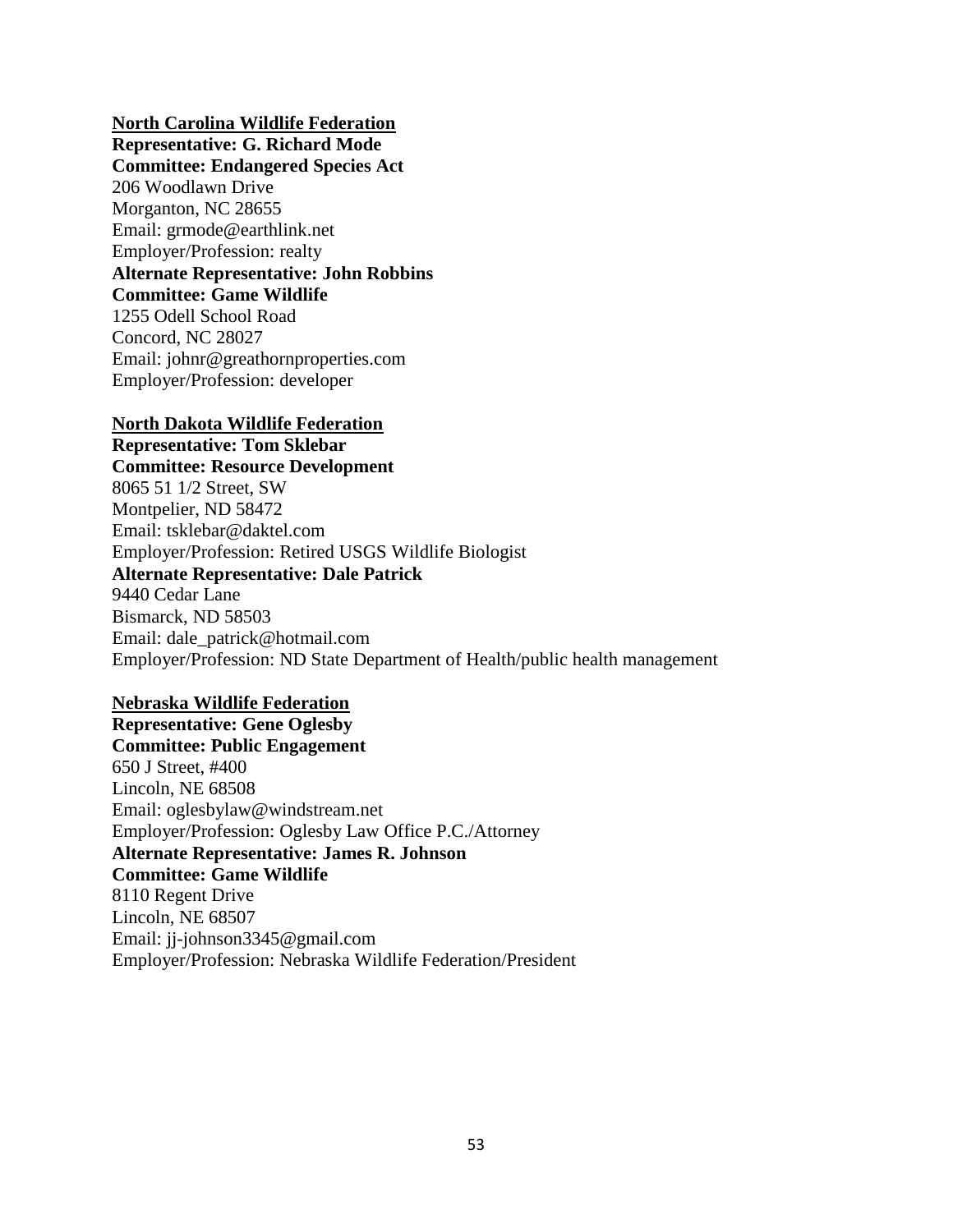**New Hampshire Audubon Representative: Michael Bartlett Committee: Endangered Species Act** 84 Silk Farm Road Concord, NH 03301 Email: mbartlett@nhaudubon.org Employer/Profession: New Hampshire Audubon/President **Alternate Representative: Paul Nickerson** 7 Sparhawk Drive Londonderry, NH 03053 Email: pnickers9@comcast.net Employer/Profession: retired wildlife biologist

**New Jersey Audubon Representative: Dale Rosselet Committee: Public Engagement** NJA Center for Research and Education 600 Route 47 North Cape May Court House, NJ 08210 Email: dale.rosselet@njaudubon.org Employer/Profession: New Jersey Audubon Society/Vice President for Education **Alternate Representative: John Cecil** Wattles Stewardship Center 1024 Anderson Road Port Murray, NJ 07865 Email: john.cecil@njaudubon.org Employer/Profession: New Jersey Audubon Society/Vice President for Stewardship

### **New Mexico Wildlife Federation**

**Representative: Garrett VeneKlasen Committee: Public Engagement** PO Box 2146 Santa Fe, NM 87504 Email: interangler@newmexico.com Employer/Profession: New Mexico Wildlife Federation/Executive Director, fishing guide and outfitter **Alternate Representative: Bennett (Ben) Brown** P.O. Box 66 Animas, NM 88020-0066 Email: ben@nmwildlife.org Employer/Profession: retired professor of wildlife biology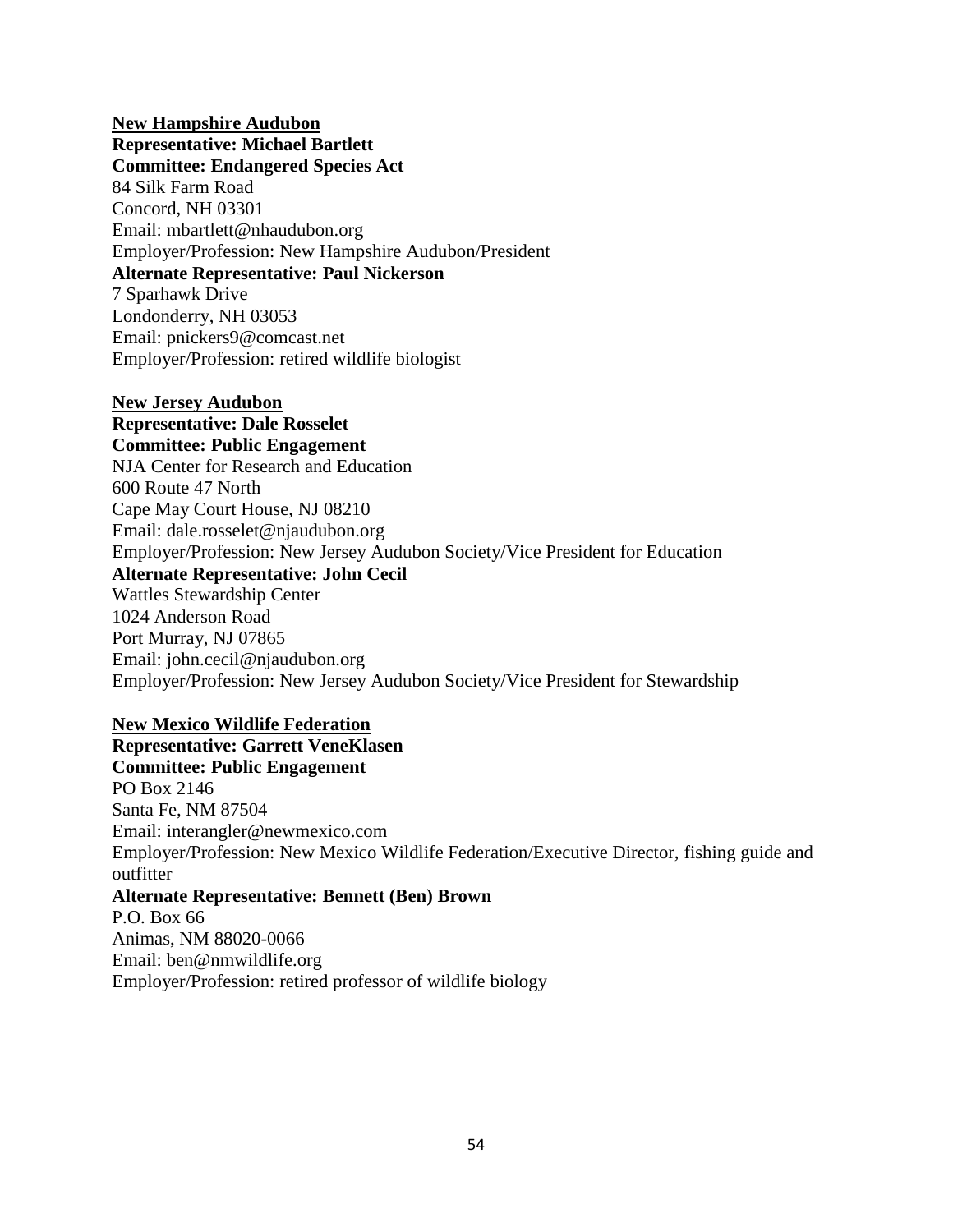## **Nevada Wildlife Federation**

**Representative: Kevin Cabble Committee: Endangered Species Act** 8711 Amber Autumn Street Las Vegas, NV 89131 Email: kjcabble@cs.com Employer/Profession: U.S. Department of Energy/Scientist **Alternate Representative: Thomas R. Grimm** 3731 Yellow Jasmine Drive Las Vegas, NV 89147 Email: trgrimm1@cox.net Employer/Profession: retired Field Services Engineer

#### **Association of Northwest Steelheaders (OR)**

**Representative: Bill Kremers Committee: Endangered Species Act** 29606 NE Pheasant Avenue Corvallis, OR 97333-2429 Email: bkremers@comcast.net Employer/Profession: retired fishing guide **Alternate Representative: Bob Rees Committee: Game Wildlife** P.O. Box 1196 Tillamook, OR 97141 Email: brees@pacifier.com Employer/Profession: Association of Northwest Steelheaders/Executive Director

### **Citizens for Pennsylvania's Future (PennFuture)**

**Representative: John W. Norbeck Committee: Public Engagement** 610 North Third Street Harrisburg, PA 17101-1113 Email: norbeck@pennfuture.org Employer/Profession: PennFuture/Acting President and CEO **Alternate Representative: Joy Bergey** 1500 Walnut Street Philadelphia, PA Email: bergey@pennfuture.org Employer/Profession: PennFuture/Federal Policy Director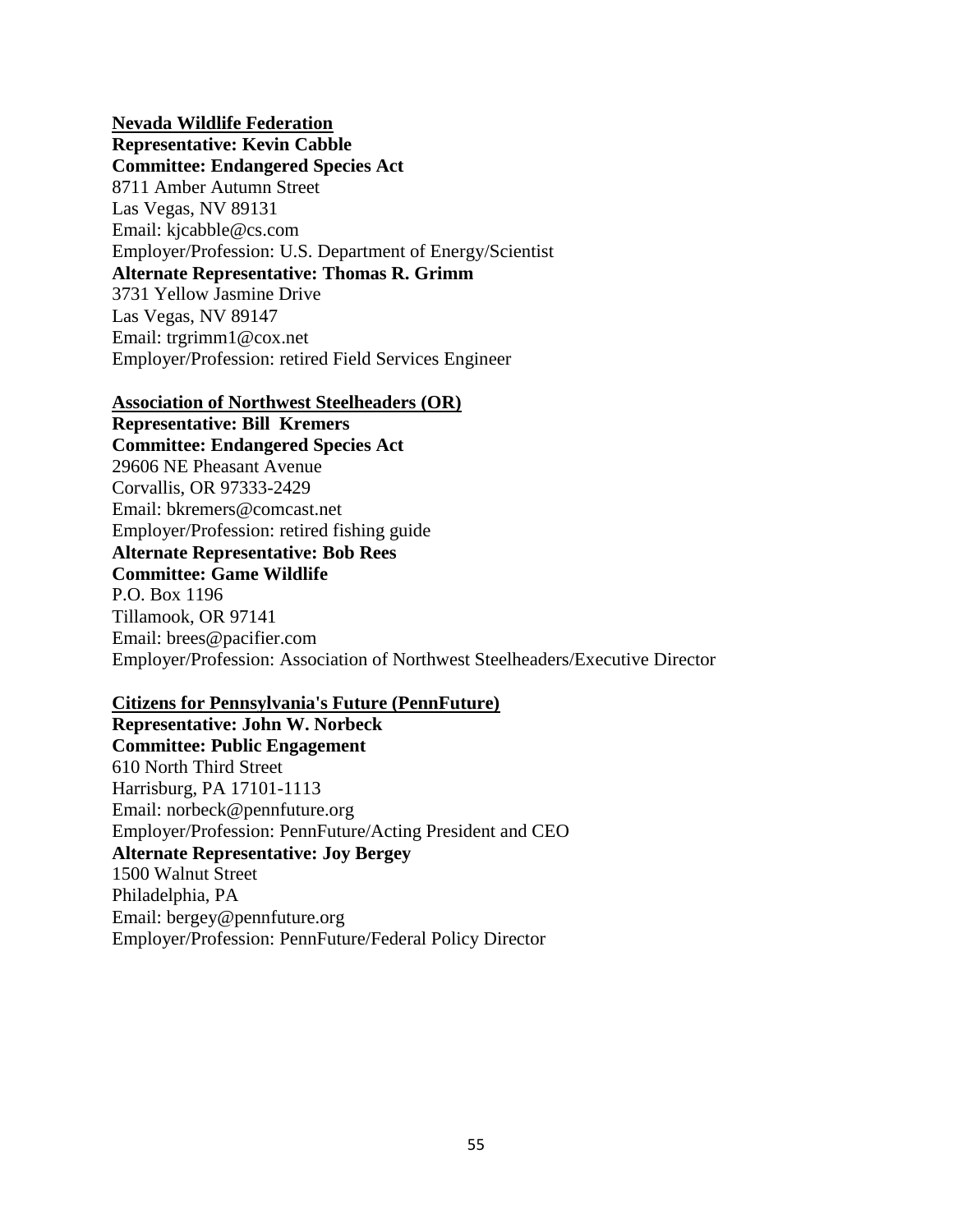### **Environment Council of Rhode Island**

**Representative: Jamie Rhodes Committee: Endangered Species Act** 342 Warwick Neck Avenue Warwick, RI 02889 Email: Jamie.Rhodes@gmail.com Employer/Profession: Planned Parenthood/Lawyer / Government Relations **Alternate Representative: Greg Gerritt** 37 6th Street Providence, RI 02906 Email: Gerritt@mindspring.com

Employer/Profession: Environment Council of Rhode Island/Activist

### **South Carolina Wildlife Federation**

**Representative: Dan Scheffing Committee: Resource Development** 112 S. Rosemary Avenue Andrews, SC 29510 Email: dscheffing@sabinc.net Employer/Profession: Sabine and Waters/Forester **Alternate Representative: Don Moorhead** 706 Click Springs Road Greenville, SC 29609 Email: drm306@hotmail.com Employer/Profession: retired attorney

### **South Dakota Wildlife Federation**

**Representative: Rich Widman Committee: Game Wildlife** 929 8th Avenue Brookings, SD 57006 Email: rwid1@swiftel.net Employer/Profession: Financial/Investment Representative **Alternate Representative: Chris Hesla** P.O. Box 361 Pierre, SD 57501 Email: sdwf@mncomm.com Employer/Profession: South Dakota Wildlife Federation/Executive Director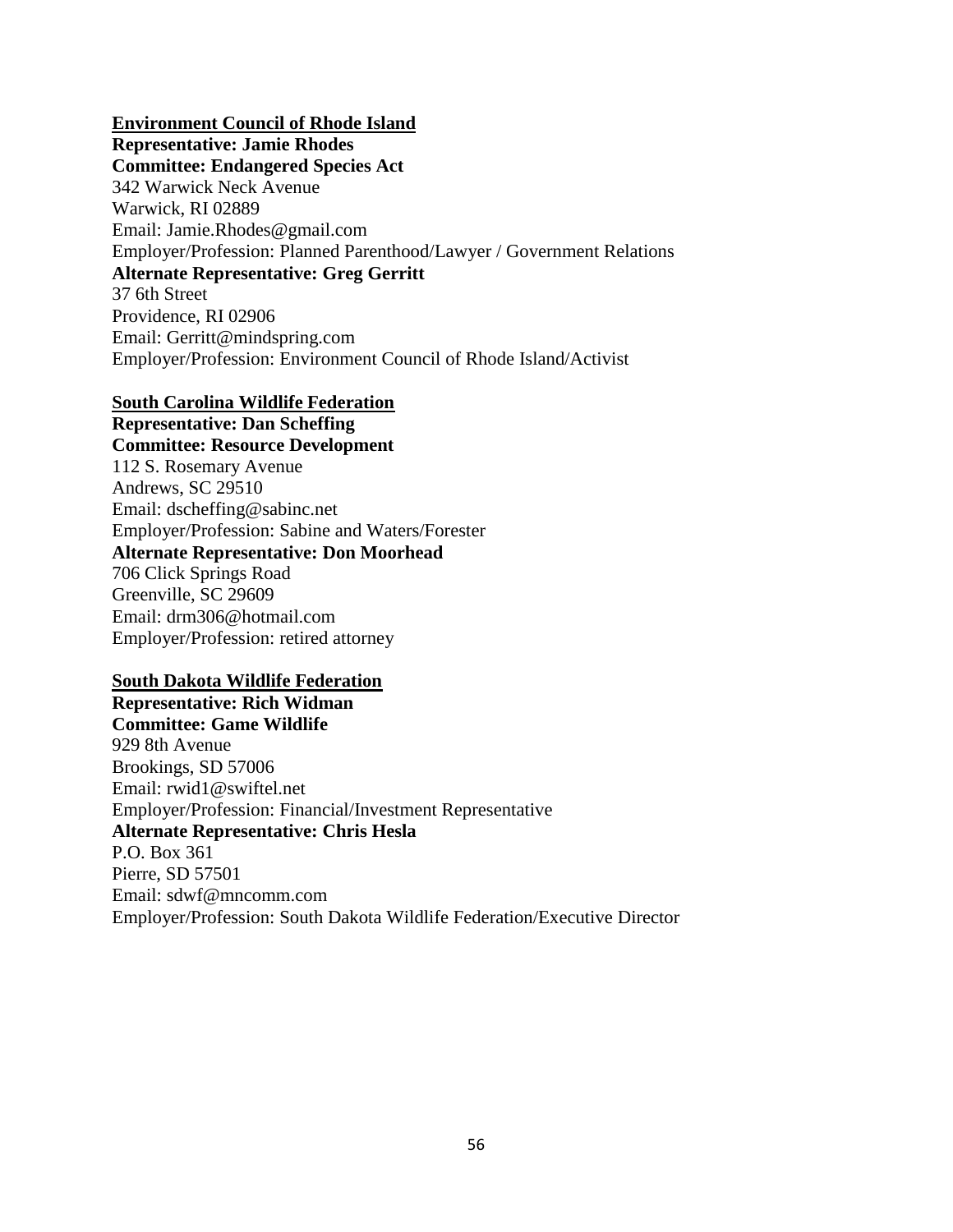**Tennessee Wildlife Federation Representative: Mike Butler Committee: Game Wildlife** 300 Orlando Avenue, Suite 200 Nashville, TN 37209 Email: mbutler@tnwf.org Employer/Profession: Tennessee Wildlife Federation/Chief Executive Officer **Alternate Representative: Kendall McCarter** 56 Willowridge Circle Jackson, TN 38305 Email: kmccarter@tnwf.org Employer/Profession: Tennessee Wildlife Federation/Chief Development Officer

#### **Texas Conservation Alliance**

**Representative: Mack Turner Committee: Resource Development** 6312 Chesley Dallas, TX 75214 Email: mack@tcatexas.org Employer/Profession: Dallas Area Rapid Transit (DART)/Management, public agency **Alternate Representative: Janice Bezanson Committee: Public Engagement** 1605 Mission Trail Salado, TX 76571 Email: bezanson@texas.net Employer/Profession: Texas Conservation Alliance/Executive Director

#### **Virginia Conservation Network**

**Representative: Jacob Powell Committee: Endangered Species Act** 422 E. Franklin Street, Suite 303 Richmond, VA 23219 Email: jacob@vcnva.org Employer/Profession: Virginia Conservation Network/Executive Director **Alternate Representative: Kelley Galownia** 422 E. Franklin Street, Suite 303 Richmond, VA 23219 Email: kelley@vcnva.org Employer/Profession: Virginia Conservation Network/Com Manager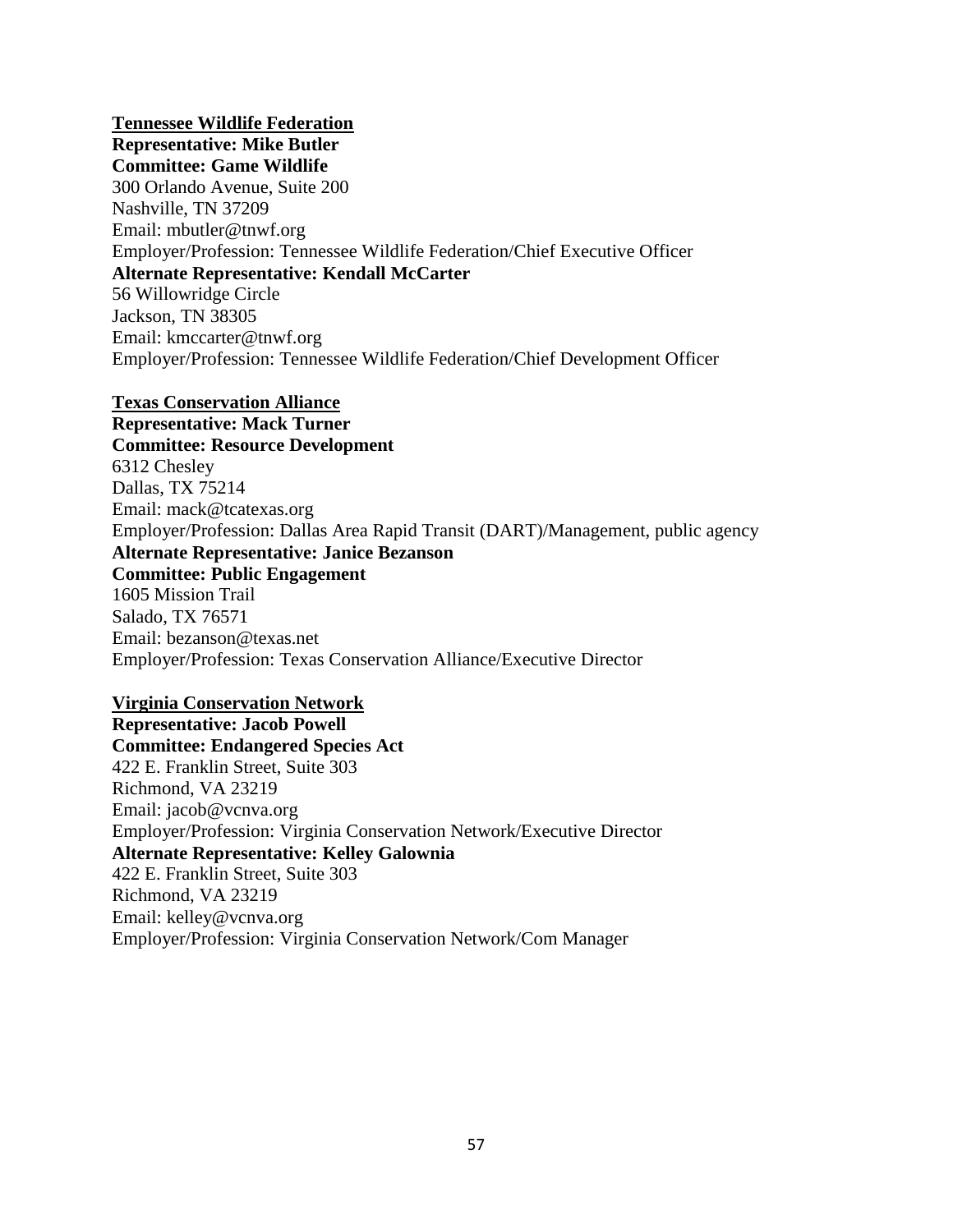**Virgin Islands Conservation Society**

**Representative: Michael Baron Committee: Resource Development** PMB 359, 6002 Diamond Ruby Christiansted, VI 00820 Email: minoradjustments@gmail.com Employer/Profession: Caribbean Design Group/Graphic Artist **Alternate Representative: Paul Chakroff Committee: Public Engagement** 6002 Diamond Ruby Christiansted, VI 00820 Email: paulchakroff@gmail.com Employer/Profession: Environmental Consultant

### **Wisconsin Wildlife Federation**

**Representative: George Borchert Committee: Resource Development** 7240 U.S. Hwy 45 Oshkosh, WI 54902 Email: geoff@charter.net Employer/Profession: retired **Alternate Representative: John Wagner Committee: Endangered Species Act** 828 S. Silver Lake Street Oconomowac, WI 53066 Employer/Profession: Oconomowac Memorial Hospital/Maintenance Engineer

### **West Virginia Rivers Coalition**

**Representative: Angie Rosser Committee: Resource Development** 3501 MacCorkle Avenue SE, #129 Charlestown, WV 25304 Email: arosser@wvrivers.org Employer/Profession: West Virginia Rivers Coalition/Executive Director **Alternate Representative: Bill Turner Committee: Endangered Species Act** 111 North Jefferson Street Lewisburg, WV 24901 Email: ichthyocentric@hotmail.com Employer/Profession: Turner Law Firm, PLLC/Attorney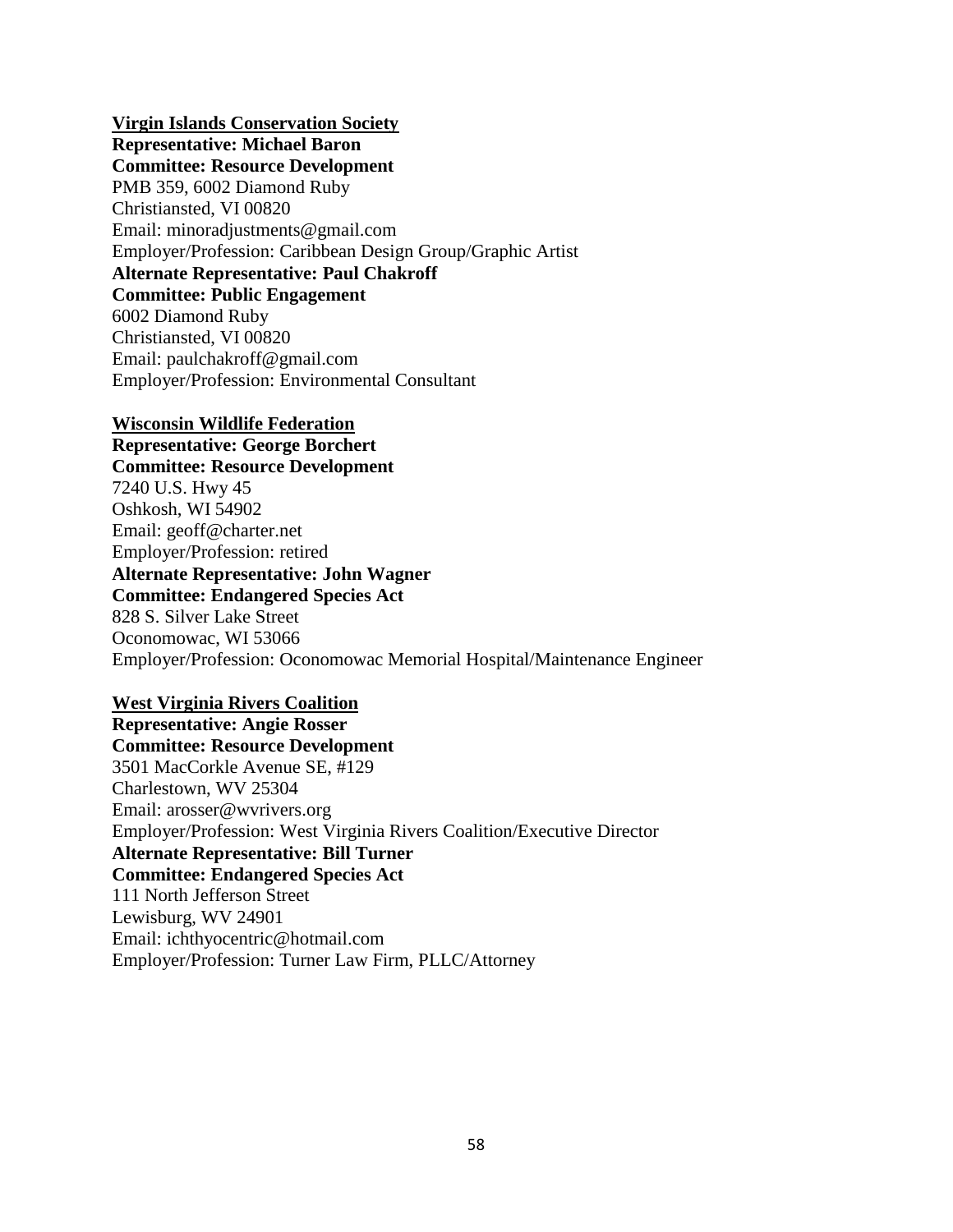**Wyoming Wildlife Federation Representative: Reg Rothwell Committee: Game Wildlife** 3501 Dunn Avenue Cheyenne, WY 82001 Email: rrothw@hotmail.com Employer/Profession: retired **Alternate Representative: Steve Kilpatrick** P.O. Box 12 Moose, WY 82012 Email: stevekilpatrick@wyomingwildlife.org Employer/Profession: Wyoming Wildlife Federation/Executive Director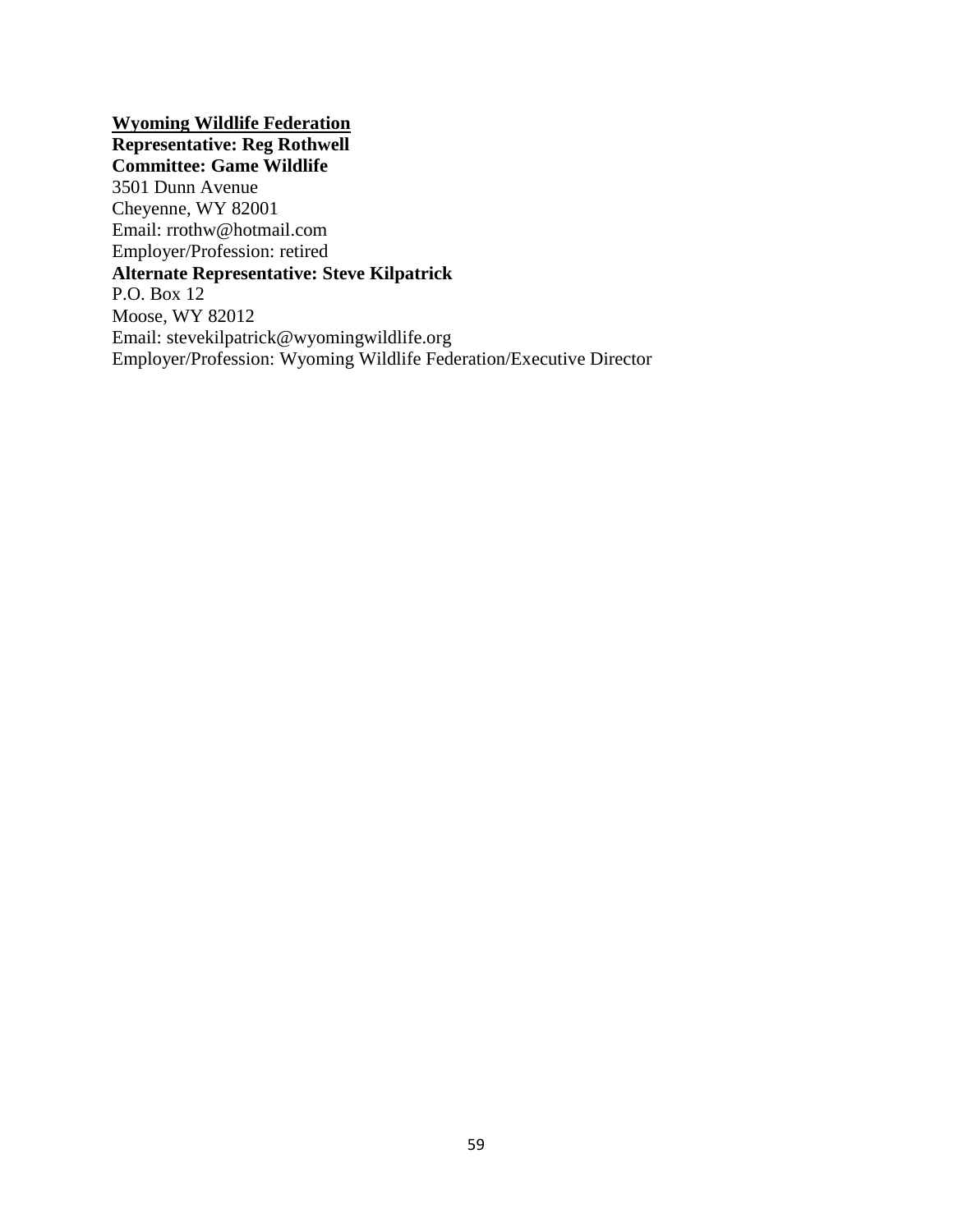### *Appendix Two*

#### **National Wildlife Federation Board of Directors**

### **CHAIR, PAST CHAIR, and VICE CHAIRS**

DEBORAH SPALDING, Chair 45 Graves Avenue Guilford, CT 06437-2625

BRUCE WALLACE, Chair Elect 126 S Main Street Ann Arbor, MI 48104-1903

- STEPHEN K. ALLINGER, Past Chair 263 South Main Avenue Albany, NY 12208-2317
- PAUL BEAUDETTE, Vice Chair (Eastern Regions 1-4: AL, CT, DC, DE, FL, GA, MA, MD, ME, MS, NC, NH, NJ, NY, PA, PR, RI, SC, VA, VI, VT, WV) 72 Sawyer Drive East Greenwich, RI 02818-4835
- CLARK BULLARD, Vice Chair (Central Regions 5-9: AR, IA, IN, IL, KS, KY, LA, MI, MN, MO, ND, NE, OH, OK, SD, TN, TX, WI) 509 W. Washington Street Urbana, IL 61801-4051
- KENT SALAZAR, Vice Chair (Western Regions 10-13: AK, AZ, CA, CO, Guam, HI, ID, MT, NM, NV, OR UT, WA, WY) 1621 Vassar Drive S.E. Albuquerque, NM 87106-3110
- BRIAN BASHORE, Region 9 Director (IA, KS, NE, ND, SD) 2000 S. Mary Beth Ave. Sioux Falls, SD 51706
- TAHLIA BEAR, At-Large Director 7372 Mt Sherman Road Longmont, CO 80503-7142
- JENNY BROCK, Region 4 Director (AL, FL, GA, MS, PR, VI) 311 Old Magnolia Road Crawfordville, FL 32327-6003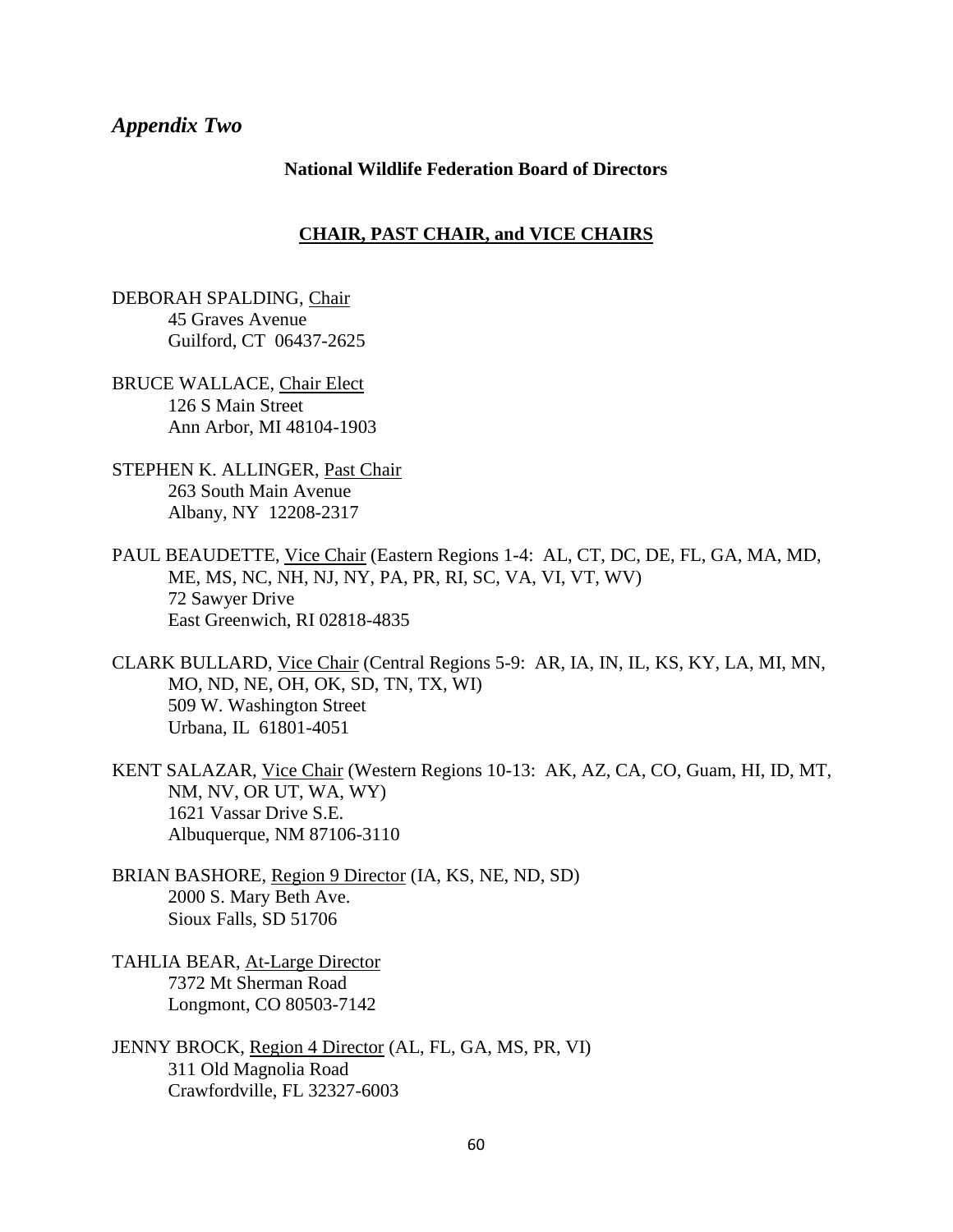### *Appendix Two*

#### **REGIONAL and AT-LARGE DIRECTORS**

- RON CLAUSEN, At-Large Director Clausen Law Group 1160 Brickyard Cove Road, Suite 201 Pt. Richmond, CA 94801
- SHELLEY COHEN, At-Large Director 3640 Everett Street, NW Washington, DC 20008-2933
- DIANNE DILLON-RIDGLEY, At-Large Director 2204 Macbride Drive Iowa City, IA 52246-1722
- JOHN GRANT, At-Large Director 100 Black Men of Atlanta, Inc. 241 Peachtree Street N.E., Suite 300 Atlanta, GA 30303-1423
- DAVID L. HARGETT, Ph.D., Region 3 Director (NC, SC, VA, WV) 408 Deepwood Drive Greer, SC 29651-6868
- WILLIAM HOUSTON, Region 1 Director (CT, ME, MA, NH, RI, VT) PO Box 145 Kingfield, ME 04947-0145
- RAMON LOPEZ, At-Large Director 5 Canyon Court Newport Beach, CA 92660
- BRIAN PRESTON, Region 7 Director (MI, MN, WI) 12131 Lulu Road Ida, MI 48140
- JULIA REED ZAIC, Region 12 Director (CA, HI, NV, Guam) Heaviside Reed Zaic, A Law Corporation 312 Broadway Street, Suite 203 Laguna Beach, California 92651-4335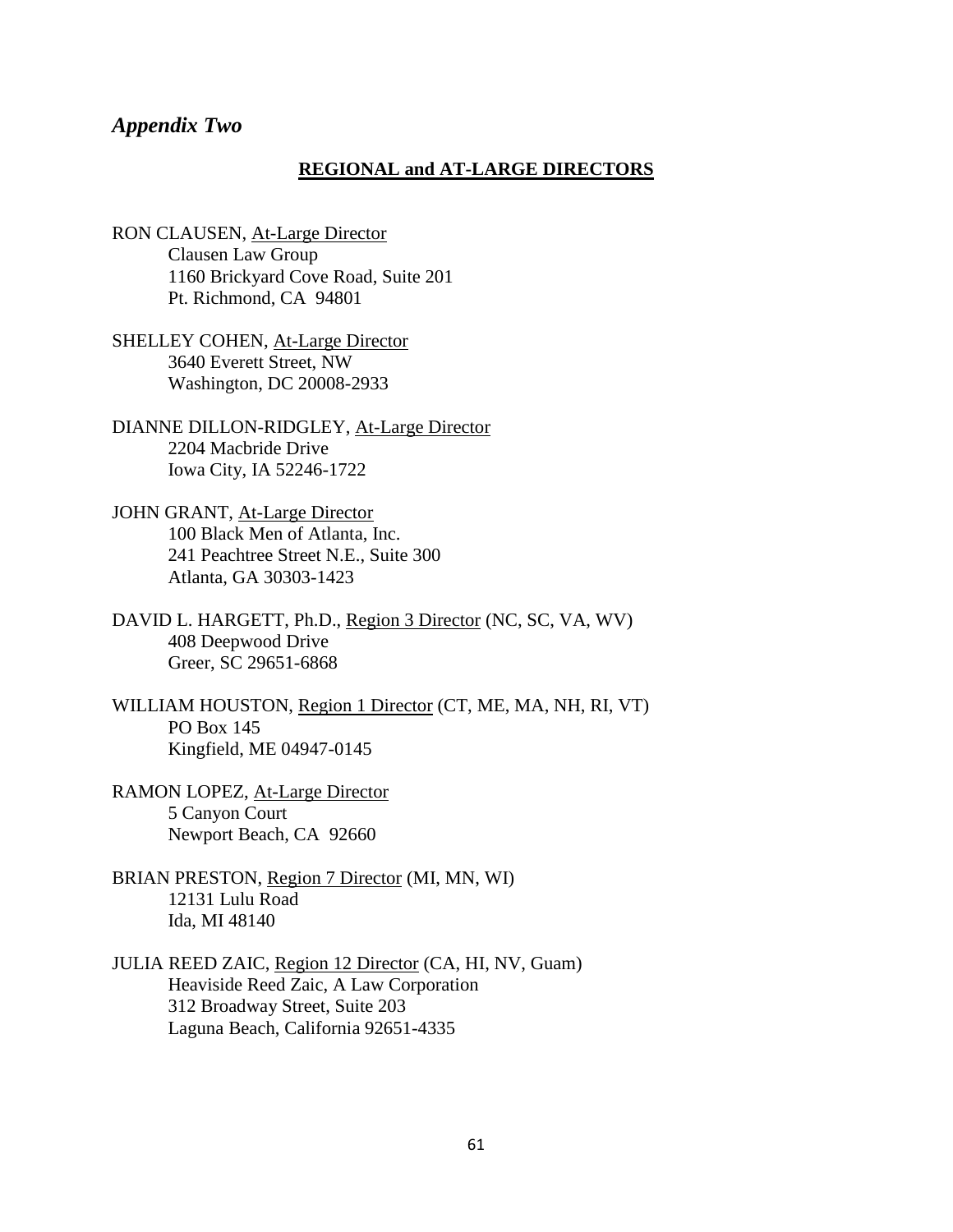## *Appendix Two*

#### **REGIONAL and AT-LARGE DIRECTORS**

NORM RITCHIE, Region 11 Director (AK, OR, WA) 2834 SE 166th Avenue Portland, OR 97236

TRUMAN SEMANS, At-Large Director 1514 Hermitage Court Durham, NC 27707-1635

LESLIE SHAD, Region 6 Director (IL, IN, OH) 1110 Judson Avenue Evanston, IL 60202-1315

MARY VAN KERREBROOK, Region 8 Director (LA, OK, TX) Van Kerrebrook & Associates P.C. 712 Main Street, Suite 720 Houston, TX 77002

NICOLE WOOD, Region 5 Director (AR, KY, MO, TN) PO Box 180 Bonne Terre, MO 63628-0180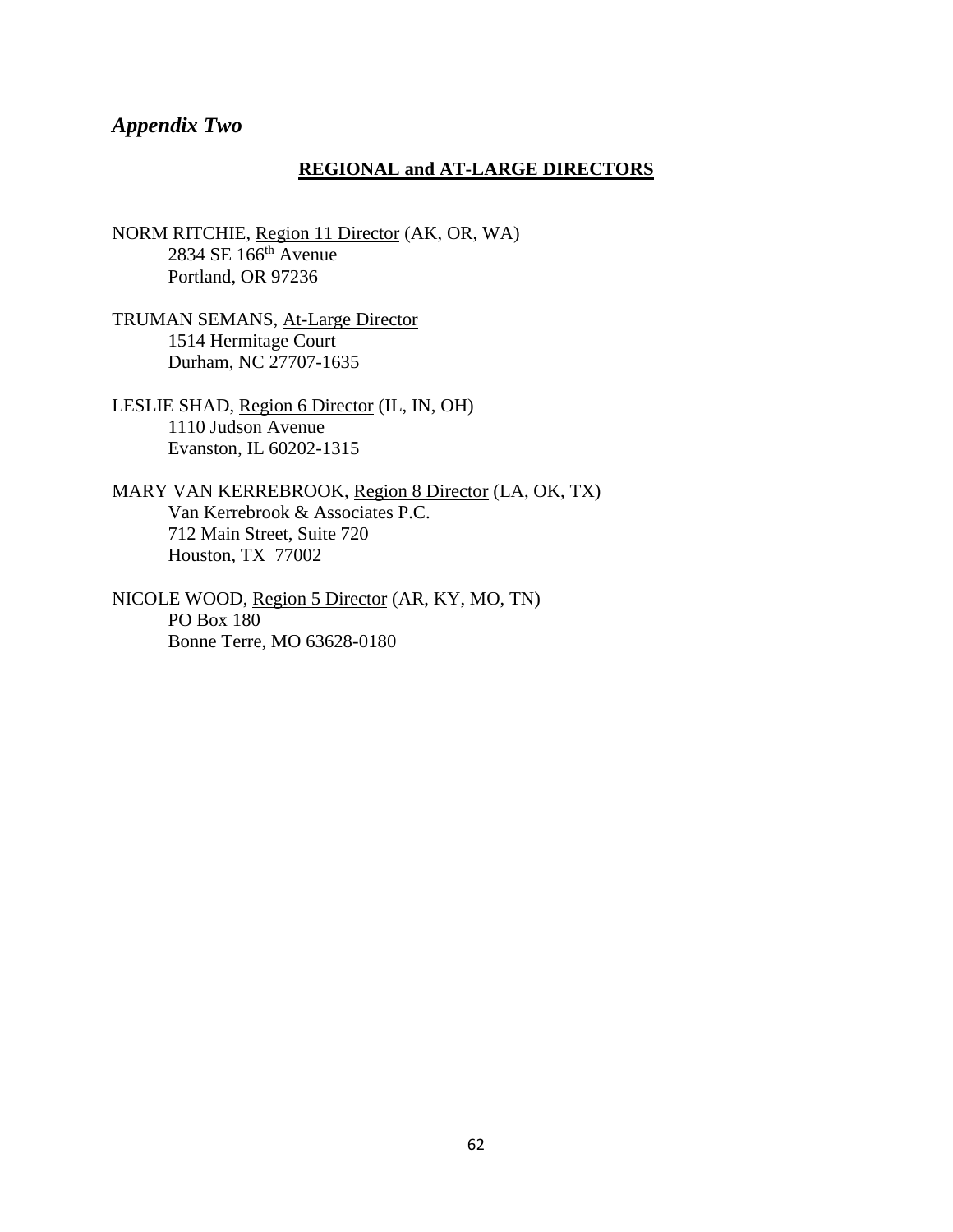# **Resolution Committee Procedures**

## **Pre-Meeting Preparation for Chairs and Vice Chairs:**

Prior to the Annual Meeting, the National Wildlife Federation (NWF) staff advisor for each resolution committee contacts the committee chair to review the resolutions, discuss any potential problems, and go over the resolution process. In addition to a pre-Annual Meeting conference call with the chairs and vice chairs to review parliamentary procedure, NWF staff conducts a briefing for all chairs and vice chairs at the Annual Meeting itself, prior to the convening of committee meetings, to review the process and answer any questions.

Chairs are strongly encouraged to use the listserv for their committee well in advance of the Annual Meeting to introduce themselves to the members of the committee and request comments and possible amendments to the resolutions assigned to the committee.

## **Conduct of Resolution Committee Meetings:**

The following suggestions/order of events for committee chairs and vice chairs should give participants attending their first resolution committee meetings an idea of what to expect:

- 1. Call the meeting to order.
- 2. Ask members of the committee to introduce themselves by name and affiliation.
- 3. Ask others in the room to introduce themselves by name and affiliation. To facilitate committee deliberations, the chair has the option of limiting those sitting at the table itself to members of the committee and, if desired, NWF board members.
- 4. Be clear that only credentialed Affiliate Representatives and Alternate Representatives assigned to the particular resolution committee may make motions and vote. NWF board members have the privilege of the floor but cannot vote.
- 5. Remind committee members that committee meetings are relatively informal, to facilitate open discussion. There are no limits on the number of times a committee member may speak, and no motions to cut off debate or call for the question. Motions do not require a second.
- 6. Inform committee members of any members of the committee who reported a possible conflict of interest, and ask the affected member to explain the conflict. (A conflict of interest does not prohibit the person from participating in committee deliberations; he or she must only declare the conflict of interest.)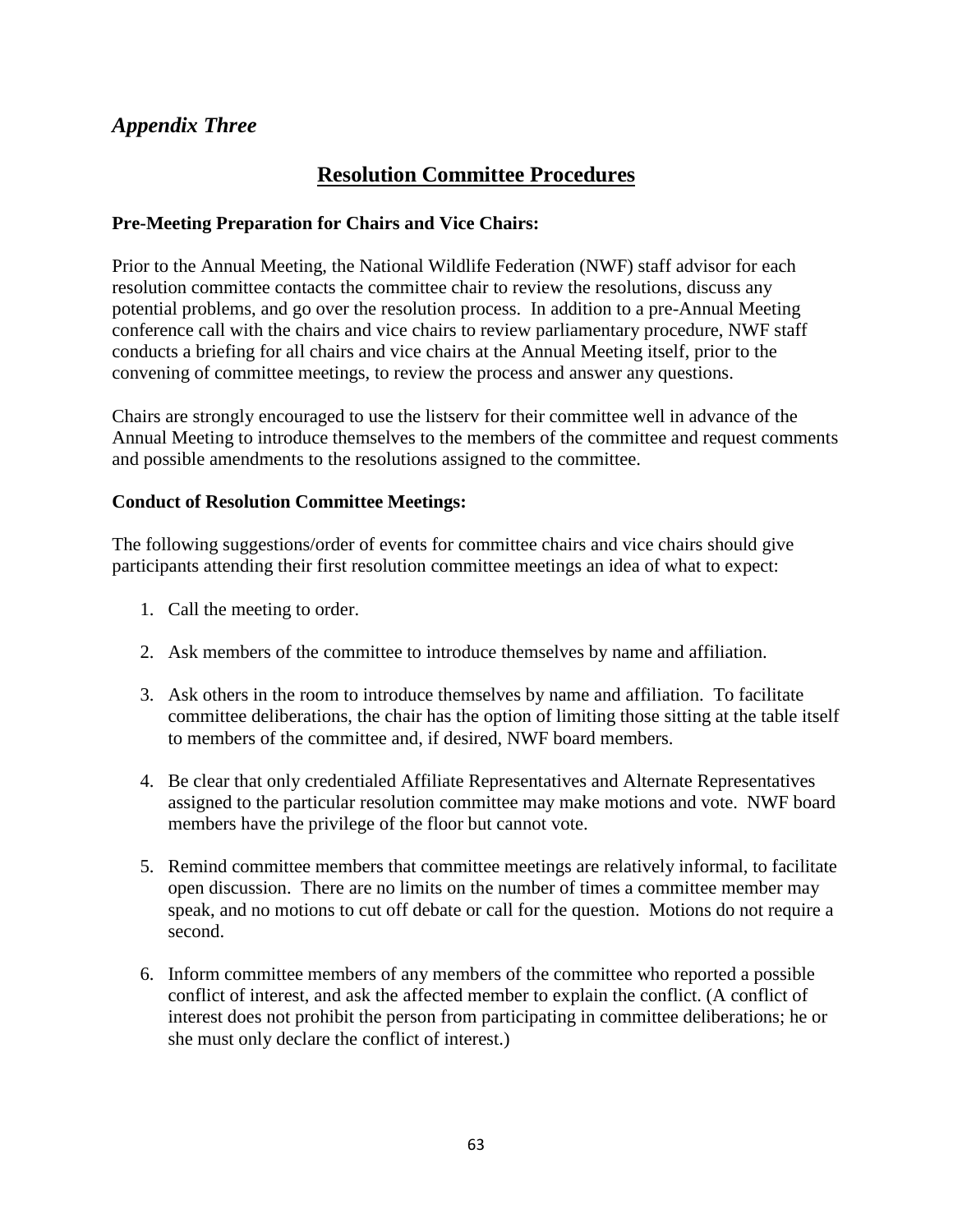- 7. Note that the purpose of NWF conservation policy resolutions is only to set policy positions. Resolutions cannot give financial direction or mandate actions to be taken by NWF staff; that is the responsibility of the NWF board of directors.
- 8. Ask people to seek recognition by raising their hand. Vice-chairs can assist the chairs by keeping track of the order in which hands are raised.
- 9. Non-committee members may be recognized by the chair to speak. They should give their name and affiliation before commenting. At the chair's discretion, non-committee members that wish to speak may be asked to state if they have a conflict of interest with the resolution that they are addressing (this is because only actual committee members are required to file statements of conflict of interest). If time is short, the chair may limit or deny participation in the discussions by non-committee members.
- 10. Focus on the "Therefore be it resolved" clauses first, especially if time is short, as they are the substance of the resolution.
- 11. Proposed resolutions are reviewed by NWF staff for grammar and punctuation. If a committee member sees minor editorial changes (typos, awkward word phrasing, etc.) that do not affect the substance of the resolution, he or she should speak with the staff at the end of the committee meeting so as not to distract from discussion of the resolutions on substantive matters.
- 12. As a proposed resolution is taken up, ask if a representative from the sponsoring affiliate can briefly describe the reason for the proposed resolution. If not, the NWF staff advisor to the committee should do so.
- 13. If there is more than one resolution on an issue, ask the committee to vote on which resolution the committee will use as the basis for action. There should be a brief description of each of the resolutions by the proposing affiliate or staff member prior to the vote.
- 14. Ask everyone to use line numbers to facilitate edits. Committee members who want to recommend edits should put them in the form of a motion with exact wording.
- 15. Ask if anyone has questions or changes.
- 16. If there are no objections to a motion, to save time, the chair may choose not to take a vote and simply declare the motion adopted by unanimous consent. A vote must be taken on each resolution as a whole, however, as presented or as amended by the committee.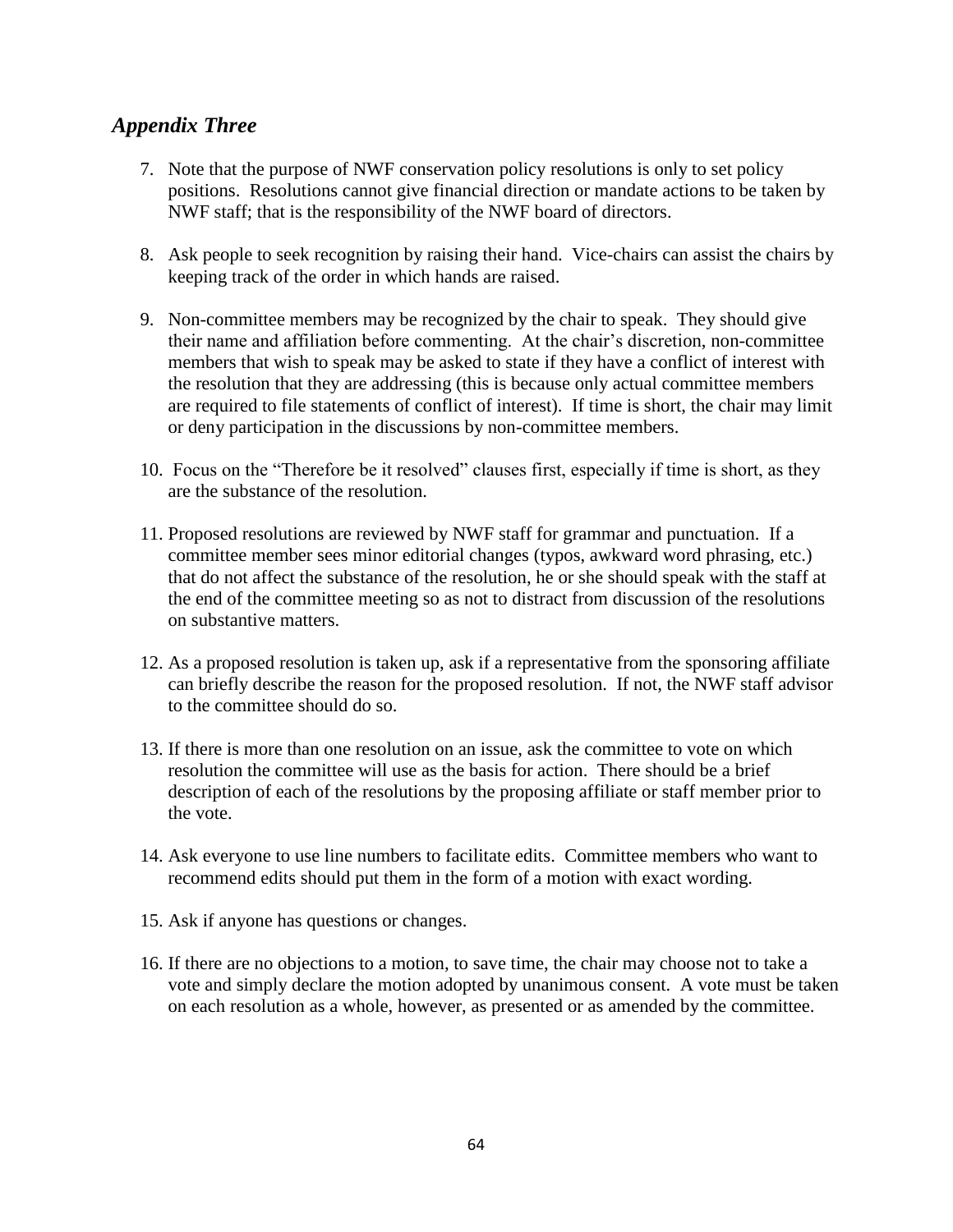- 17. Affiliate and NWF staff commentaries with each resolution are included for explanation only and will not appear in the final resolution if the resolution is adopted. Therefore, discussion on the commentary should be discouraged.
- 18. Motions must be adopted by majority vote.
- 19. Explain that no minutes of the meeting will be taken, but the scribe will be recording resolution language changes as they are made by the committee.
- 20. If an emergency resolution is assigned to a particular resolution committee, that committee should discuss and vote on the emergency resolution at its committee meeting.

## **Preparing Resolutions for Presentation at the Resolutions General Session:**

Each resolution committee will be assigned a National Wildlife Federation (NWF) staff scribe equipped with the necessary computer tools to efficiently record the committee's amendments and prepare the approved resolution copy to be presented at the Resolutions General Session. Chairs and vice chairs (as well as any committee member involved in suggested changes that were adopted at the committee meeting) meet with the NWF staff scribe and committee advisor immediately after the conclusion of the committee's meeting to ensure that the committee's amendments are accurately reflected on the computer file. Prior to the Resolutions General Session, committee chairs must review and approve the final copy of all of their committee's proposed resolutions. There should be no discrepancy between the resolution committee action and what is presented in the Resolutions General Session.

### **Reporting the Committee's Work at the Resolutions General Session:**

Committees will generally report on resolutions in the order of their listing in the Proposed Resolutions Book. When called upon, the resolution committee chair and/or vice chair should proceed to and stay at the microphone until all of the committee's resolutions have been addressed in the general session.

Resolution committees should report each resolution referred to the committee separately to the delegate assembly in one of the following four ways:

- 1. The resolution committee recommends adoption of the resolution as referred to the committee.
- 2. The resolution committee recommends adoption of the resolution as amended by the committee.
- 3. The resolution committee recommends that the resolution not be adopted.
- 4. The resolution committee has no recommendation regarding the resolution.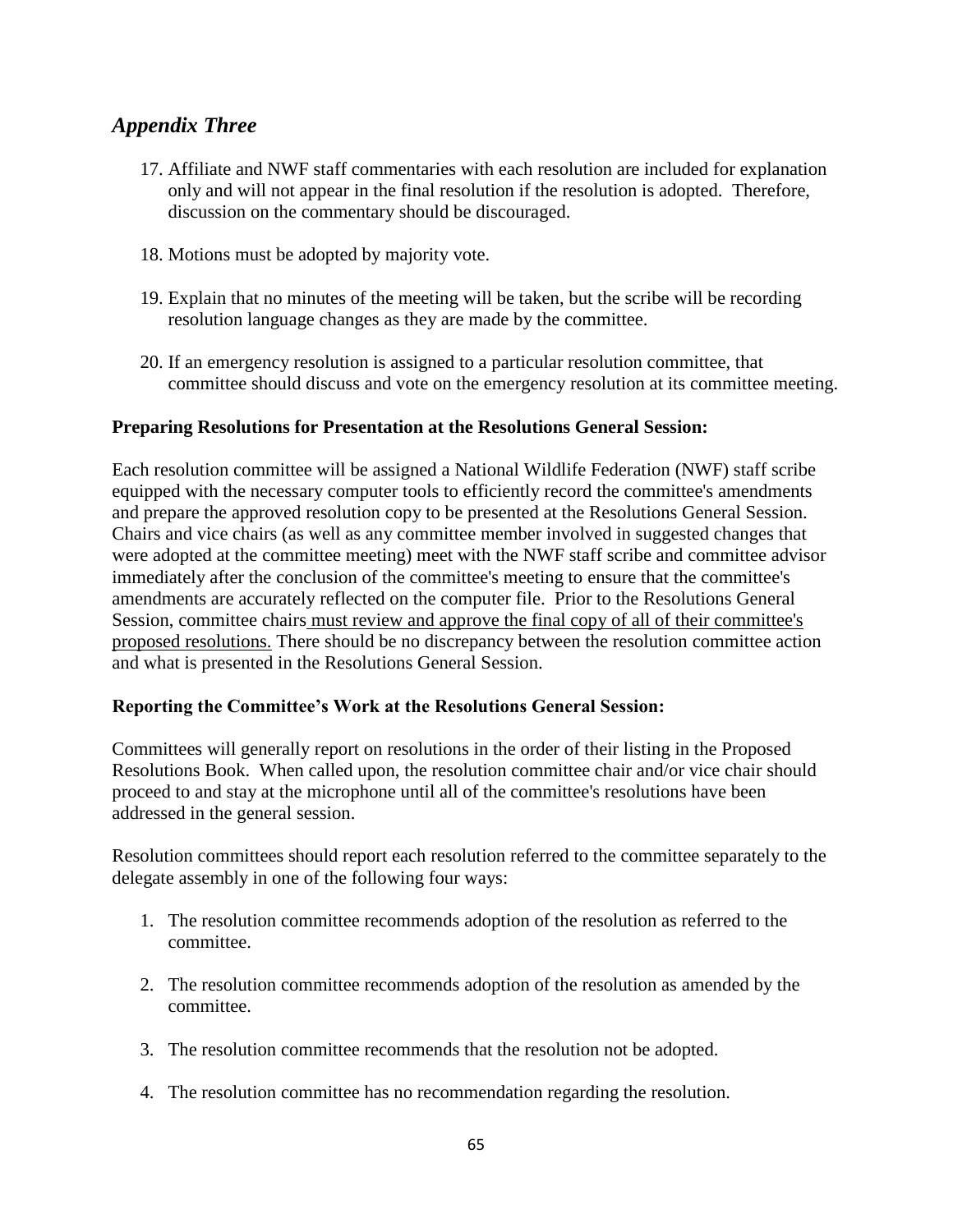Each proposed resolution will be projected on the screen so that the delegates can view any changes. If there are extensive changes to a resolution, a hard copy may also be distributed to delegates to facilitate presentation of amendments. Chairs or vice chairs should report on substantive word edits only; there is no need to walk the delegates through changes in grammar or spelling. They should also explain to the delegates why a change was made in the resolution to give delegates a sense of the discussion by the committee.

## **Final Resolutions:**

After resolutions are adopted at the Annual Meeting, the NWF staff compiles all final resolutions for a given year in a booklet. The commentary and the sponsor's name are not included with the final resolutions as they are now policy of the National Wildlife Federation as a whole. All final resolutions are archived at NWF and available for inspection. They are also posted on the affiliate web site [\(http://affiliates.nwf.org/affiliatesonly/\)](http://affiliates.nwf.org/affiliatesonly/). Affiliates will be e-mailed a link to download a copy of the final resolutions booklet to use in their conservation efforts. A hard copy of the final booklet can be mailed upon request.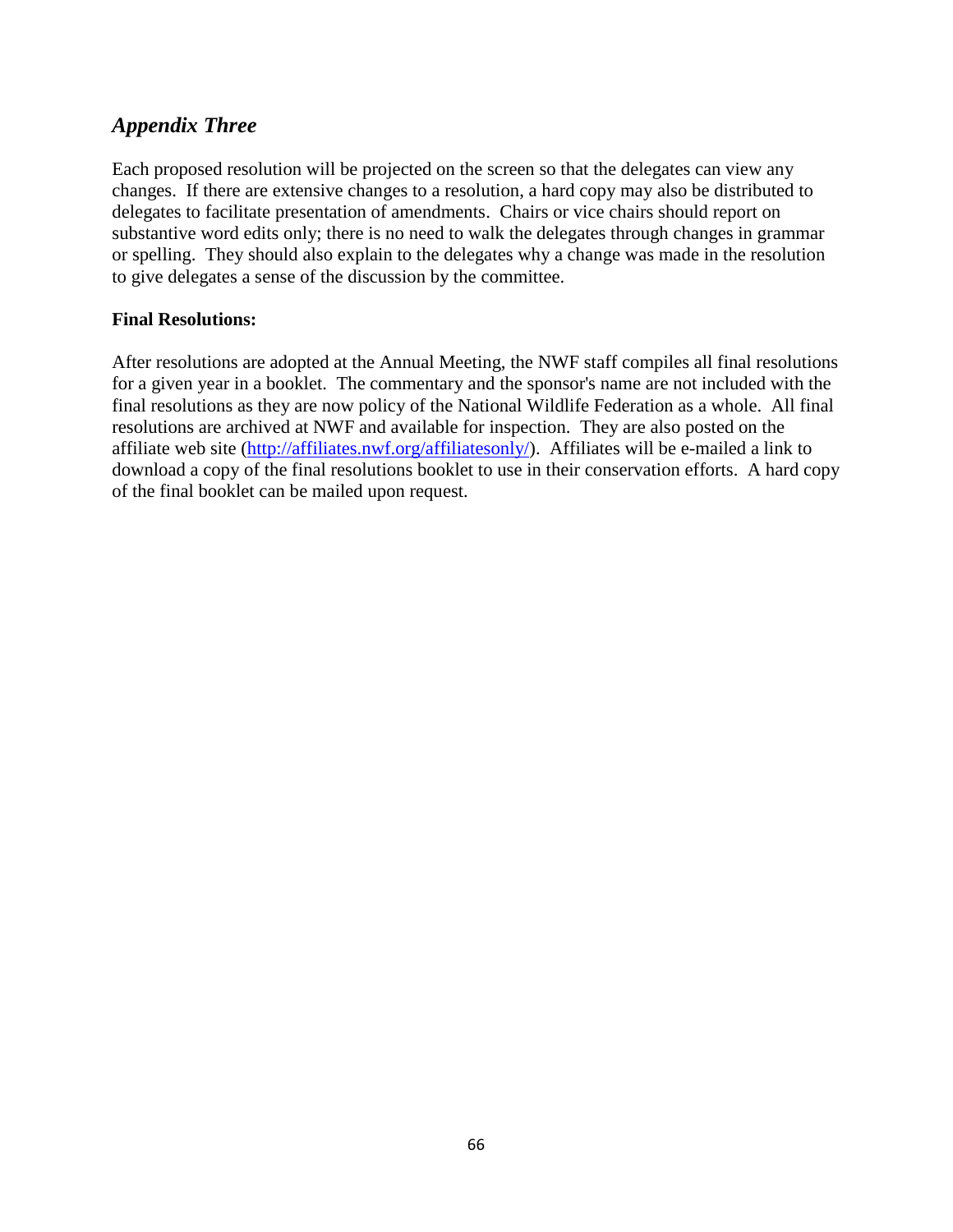# **Parliamentary Information for NWF Annual Meeting**

Below is a quick review of parliamentary procedure for the National Wildlife Federation conservation policy resolutions process at the NWF annual meeting. These simple, general rules should help you participate both in your resolutions committee meeting and in the full general resolutions session with all the delegates. Please note that different procedures apply in committee than in general session, as described below.

Overall, the purpose of parliamentary procedure is to facilitate discussion of the issues, keeping a discussion moving along while allowing those with different views a reasonable chance to be heard. Knowledge of the technical rules themselves is not the point and procedure should not be the focus of the discussion. It is the responsibility of all participants to be respectful to each other and to work together to focus on the substance of the issue being considered.

## **Parliamentary Procedures in Both the General Resolutions Session and Committees**

- 1. Robert's Rules of Order apply unless otherwise noted.
- 2. The chair of the committee or general session will rule on points of order, parliamentary inquiries, and points of information without discussion or vote by members of the committee.
- 3. Only one main motion at a time may be considered. The chair and the members are all responsible for ensuring that the discussions are kept limited and germane to only the motion under consideration. Anyone trying to bring up another topic is out of order.
- 4. In general, a motion requires a majority vote of those present and voting to be adopted. The exceptions are that if the effect of the motion is to limit discussion (not allowed in committees) or to change an action previously taken (such as amending or rescinding a motion that has already passed), then a two-thirds majority is required.
- 5. Speakers must be recognized by the chair before speaking and must address the topic at hand.
- 6. The resolutions committees refer resolutions to the general session as amended by the committees (if the committee made amendments); the general assembly does not need to act on the committee amendments separately. Once a resolution has been referred from committee to the general session, all motions and votes must then be from the floor because the committee no longer controls the resolution.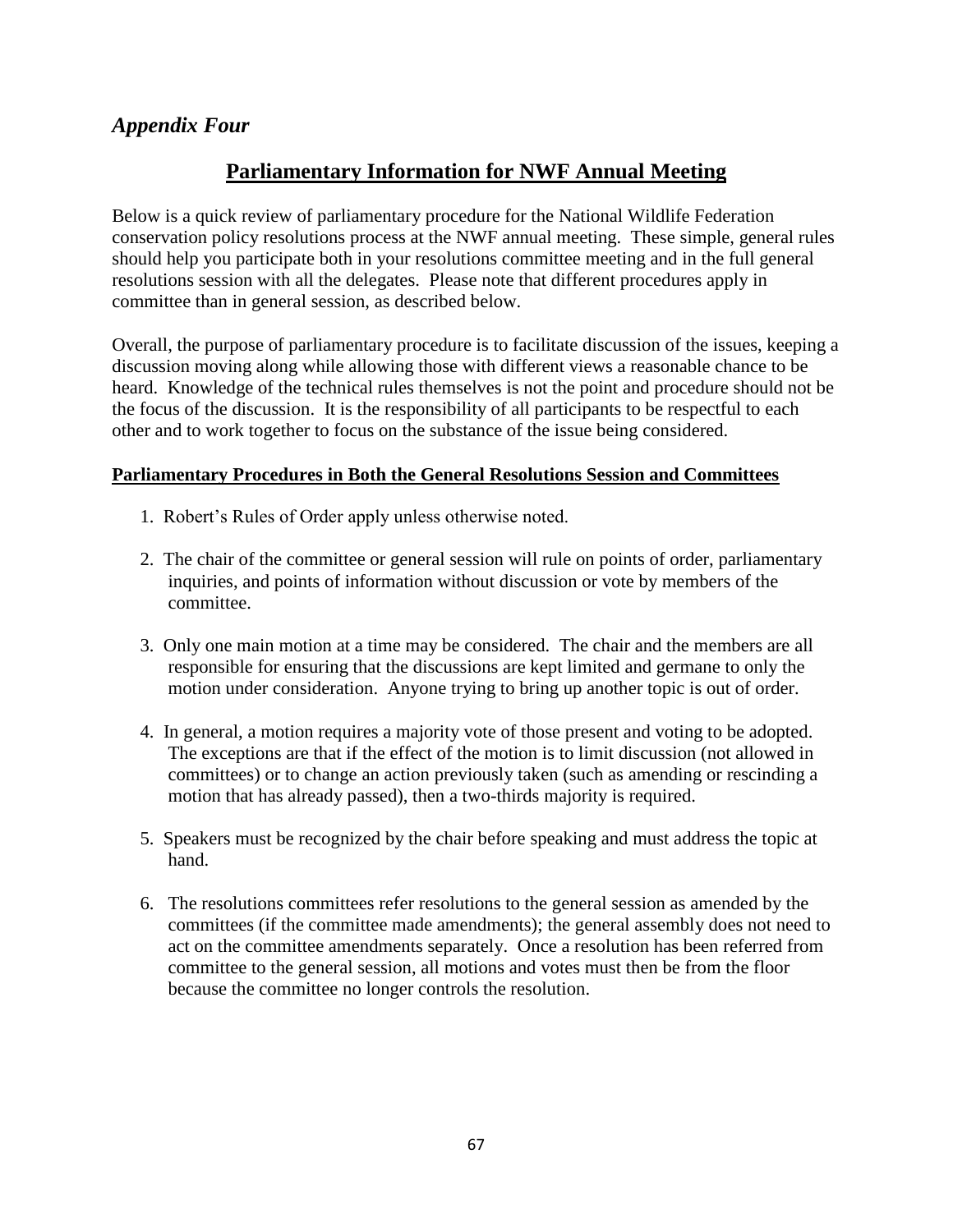## **Special Parliamentary Procedures for Committees**

Even if you are familiar with the use of parliamentary procedures for meetings, did you know there are special rules for committees? Parliamentary rules are more liberal for committees, because the intent is that committees have the opportunity to discuss an issue thoroughly before presenting it to the general resolutions session. For this reason, motions to limit discussion are not permitted in committees.

Below are the most pertinent special rules for committees:

- 1. Informal discussion of a topic is allowed while no motion is pending.
- 2. Motions to close or limit debate, such as a motion to call the previous question, are not allowed.
- 3. Motions need not be seconded.
- 4. There is no limit on the number of times a member can speak to a question.
- 5. The chair may enter into the discussion, make motions, and vote on motions without relinquishing the chair.
- 6. Members may remain seated while making motions or speaking, and the chair may remain seated while conducting the meeting.

## **Frequently Asked Questions:**

### 1. *What are the rules around a motion to call the previous question?*

The purpose of a motion to call the previous question is to stop ongoing debate and immediately proceed to a vote on the motion under consideration. This motion cannot be debated or amended, and it must be voted on immediately, before the motion it addresses is voted upon.

A member wishing to call the previous question may not simply interrupt a speaker or call out the motion without first being recognized by the chair. A second is necessary, and a two-thirds vote is required to adopt the motion. If the motion is adopted, the chair puts the question to which the motion to call the previous question was directed to an immediate vote of the delegates. (Reminder: A motion to call the previous question is out of order in a committee meeting as it is a motion to limit debate, which is not allowed in committee meetings.)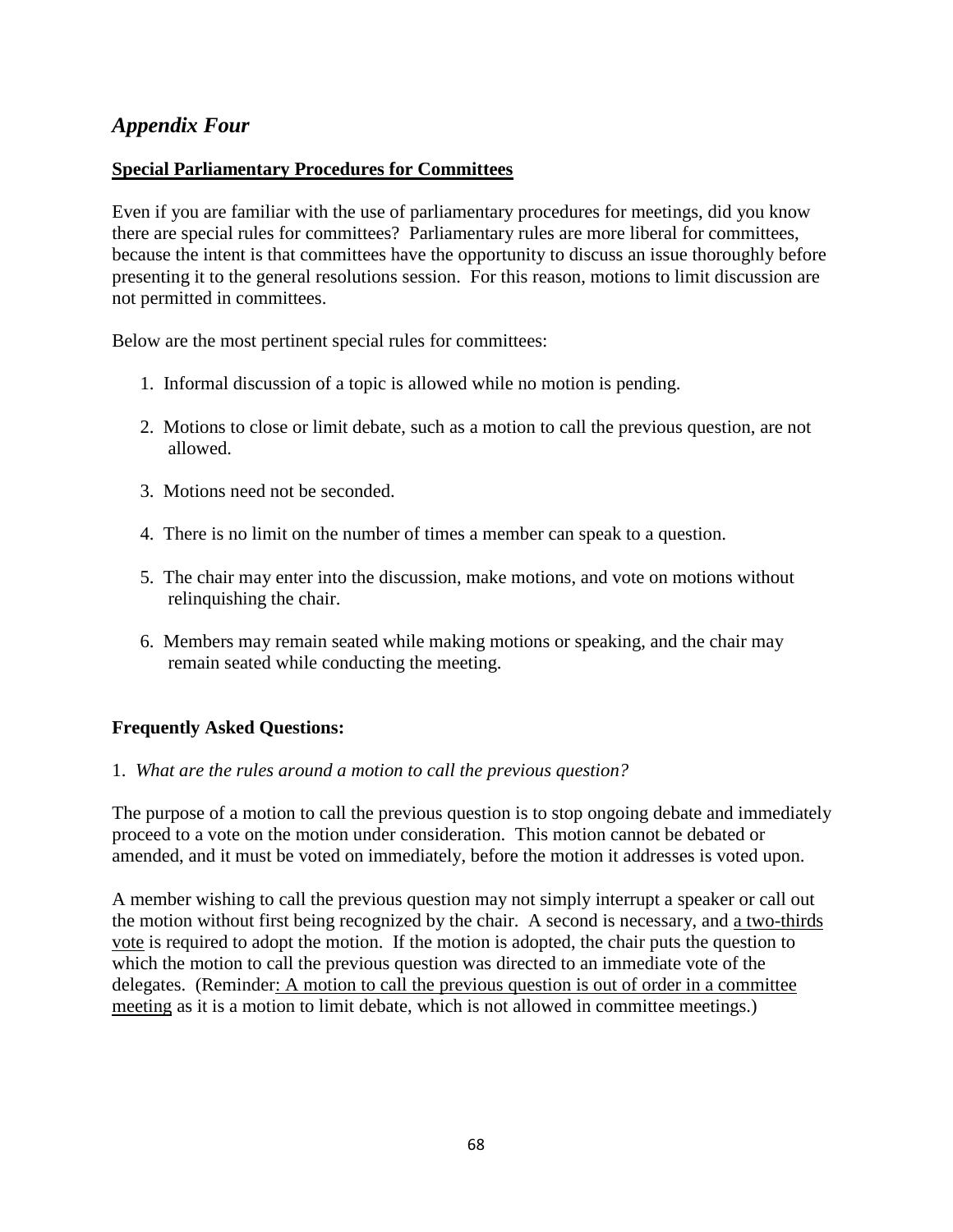### 2. *What are the rules around a motion to table*?

The purpose of tabling a motion (such as a motion to amend a resolution or to adopt a resolution) is to temporarily set it aside during the meeting to take up more urgent business. Its purpose is not, as frequently thought, to "kill" a motion by removing it entirely from further debate and a vote. Instead, a *motion to postpone indefinitely* should be used when the speaker wants to kill a motion without taking a vote on it. (A *motion to postpone definitely,* which would postpone discussion of the resolution until the next meeting, cannot be used at the annual meeting because the next meeting is not for a full year, which is too long under *Robert's Rules of Order*.)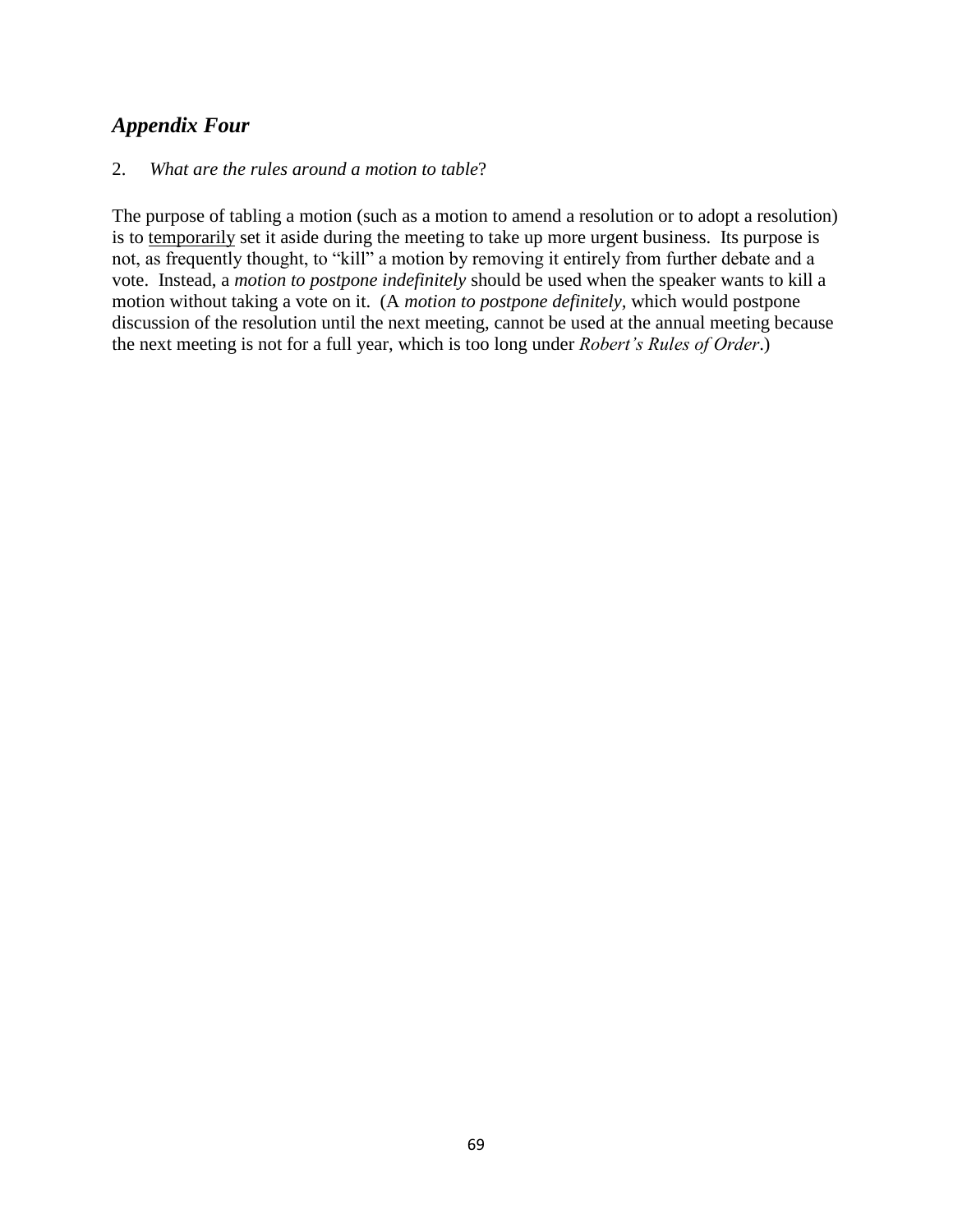# **Definitions**

**Adjourn**: End the meeting.

**Amend a pending motion**: Offer an amendment to the motion under consideration.

**Amend a previously adopted motion**: This can apply to a motion adopted during the current meeting or a previous meeting. Requires a two-thirds vote.

**Commit (or refer)**: Refer the main motion to a committee or subcommittee so that the question may be carefully investigated and put into better condition for the assembly to consider.

Lay on the table: Enable the assembly to set aside a question temporarily in the same meeting when another matter of immediate urgency has arisen. The motion can be taken up again ("removed from the table") by majority vote. The motion to lay on the table is often misused in place of the motion to postpone indefinitely (described further below). Out of order if the chair believes it is being misused to end debate.

**Limit debate or extend limits of debate**: Set a time limit for discussion in general or limit the amount of time each speaker may have. A motion to limit debate is out of order in a committee.

**Main motion**: A motion to bring business before the assembly.

**Parliamentary inquiry:** A question posed to the chair when the speaker is not sure how to proceed under parliamentary rules.

**Point of information**: A question addressed to the chair, or through the chair to another member, for information relevant to the business at hand but not related to parliamentary procedure. No discussion is allowed.

**Point of order**. A request to the chair for enforcement when the speaker thinks the rules of the assembly are being violated.

**Postpone definitely (or postpone to a certain time)**: Puts off discussion until a specified time or meeting, or until after a certain event. This motion cannot be used to postpone discussion until the next annual meeting, because that time period is too long under *Robert's Rules of Order*.

**Postpone indefinitely**: Kills the main motion for that meeting without taking a vote. Used to dispose of a motion when the assembly does not want to actually vote against it.